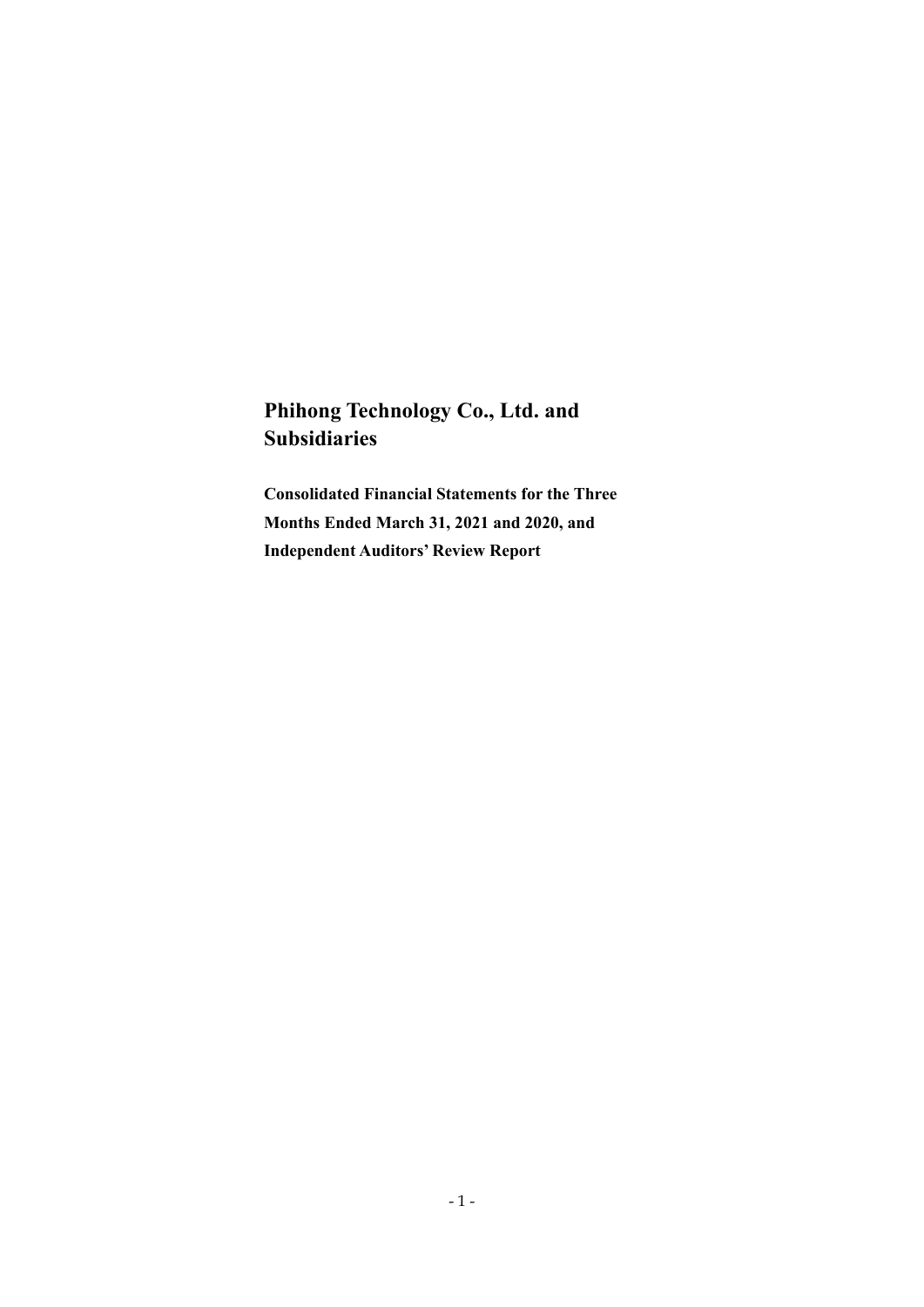#### **INDEPENDENT AUDITORS' REVIEW REPORT**

The Board of Directors and Shareholders Phihong Technology Co., Ltd.

#### **Introduction**

We have reviewed the accompanying consolidated balance sheets of Phihong Technology Co., Ltd. (the "Company") and its subsidiaries (collectively, the "Group") as of March 31, 2021 and 2020 and the related consolidated statements of comprehensive income, changes in equity and cash flows for the three-months periods then ended, and related notes, including a summary of significant accounting policies "(collectively referred to as the consolidated financial statements)." Management is responsible for the preparation and fair presentation of the consolidated financial statements in accordance with the Regulations Governing the Preparation of Financial Reports by Securities Issuers, and International Accounting Standard 34 "Interim Financial Reporting" endorsed and issued into effect by the Financial Supervisory Commission of the Republic of China. Our responsibility is to express a conclusion on the consolidated financial statements based on our reviews.

#### **Scope of Review**

Except as explained in the following paragraph, we conducted our reviews in accordance with Statement of Auditing Standards No. 65 "Review of Financial Information Performed by the Independent Auditor of the Entity." A review of consolidated financial statements consists of making inquiries, primarily of persons responsible for financial and accounting matters, and applying analytical and other review procedures. A review is substantially less in scope than an audit and consequently does not enable us to obtain assurance that we would become aware of all significant matters that might be identified in an audit. Accordingly, we do not express an audit opinion.

#### **Basis for Qualified Conclusion**

As disclosed in Note 14 to the consolidated financial statements, the carrying values of the Group's investments accounted for using equity method of \$139,883 thousand and \$129,045 thousand as of March 31, 2021 and 2020, respectively, and the comprehensive loss from the investments of \$9,804 thousand and \$8,166 thousand for the three months ended March 31, 2021 and 2020, respectively, were based on these investees' unreviewed financial statements.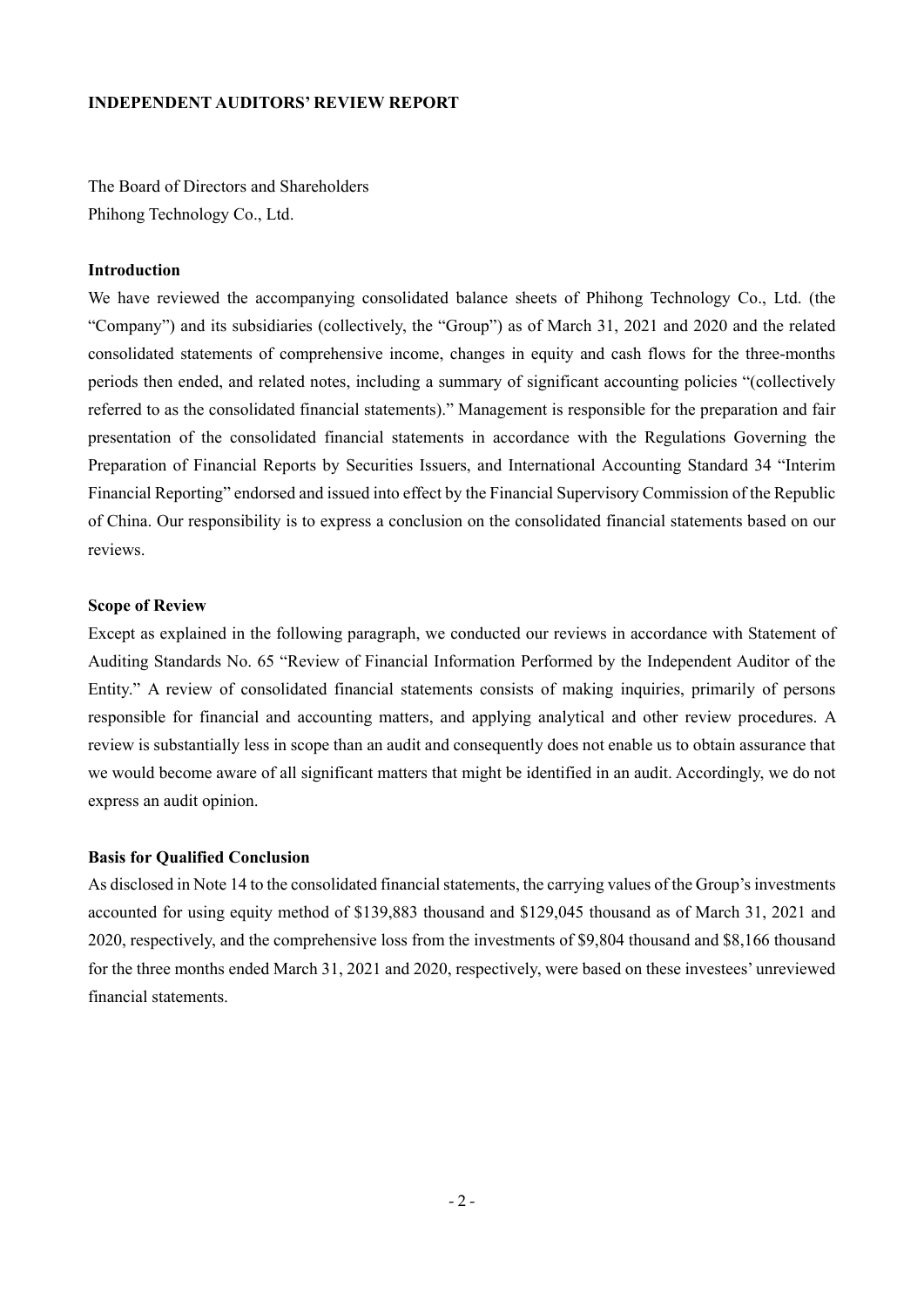#### **Qualified Conclusion**

Based on our reviews, except for the adjustments, if any, as might have been determined to be necessary had the financial statements of equity-method investees as described in the preceding paragraph been reviewed, nothing has come to our attention that caused us to believe that the accompanying consolidated financial statements do not present fairly, in all material respects, the financial position of the Group as at March 31, 2021 and 2020, and its consolidated financial performance and its consolidated financial performance and its consolidated cash flows for the three-month periods then ended in accordance with the Regulations Governing the Preparation of Financial Reports by Securities Issuers, and International Accounting Standard 34 "Interim Financial Reporting" endorsed and issued into effect by the Financial Supervisory Commission of the Republic of China.

The engagement partners on the reviews resulting in this independent auditors' review report are Ker-Chang Wu and Kuo-Tien Hung.

Deloitte & Touche Taipei, Taiwan Republic of China

May 6, 2021

#### *Notice to Readers*

*The accompanying consolidated financial statements are intended only to present the consolidated financial position,* financial performance and cash flows in accordance with accounting principles and practices generally accepted in the Republic of China and not those of any other jurisdictions. The standards, procedures and practices to audit such *consolidated financial statements are those generally applied in the Republic of China.*

*For the convenience of readers, the independent auditors' report and the accompanying consolidated financial* statements have been translated into English from the original Chinese version prepared and used in the Republic of China. If there is any conflict between the English version and the original Chinese version or any difference in the *interpretation of the two versions, the Chinese‐language independent auditors' report and consolidated financial statements shall prevail.*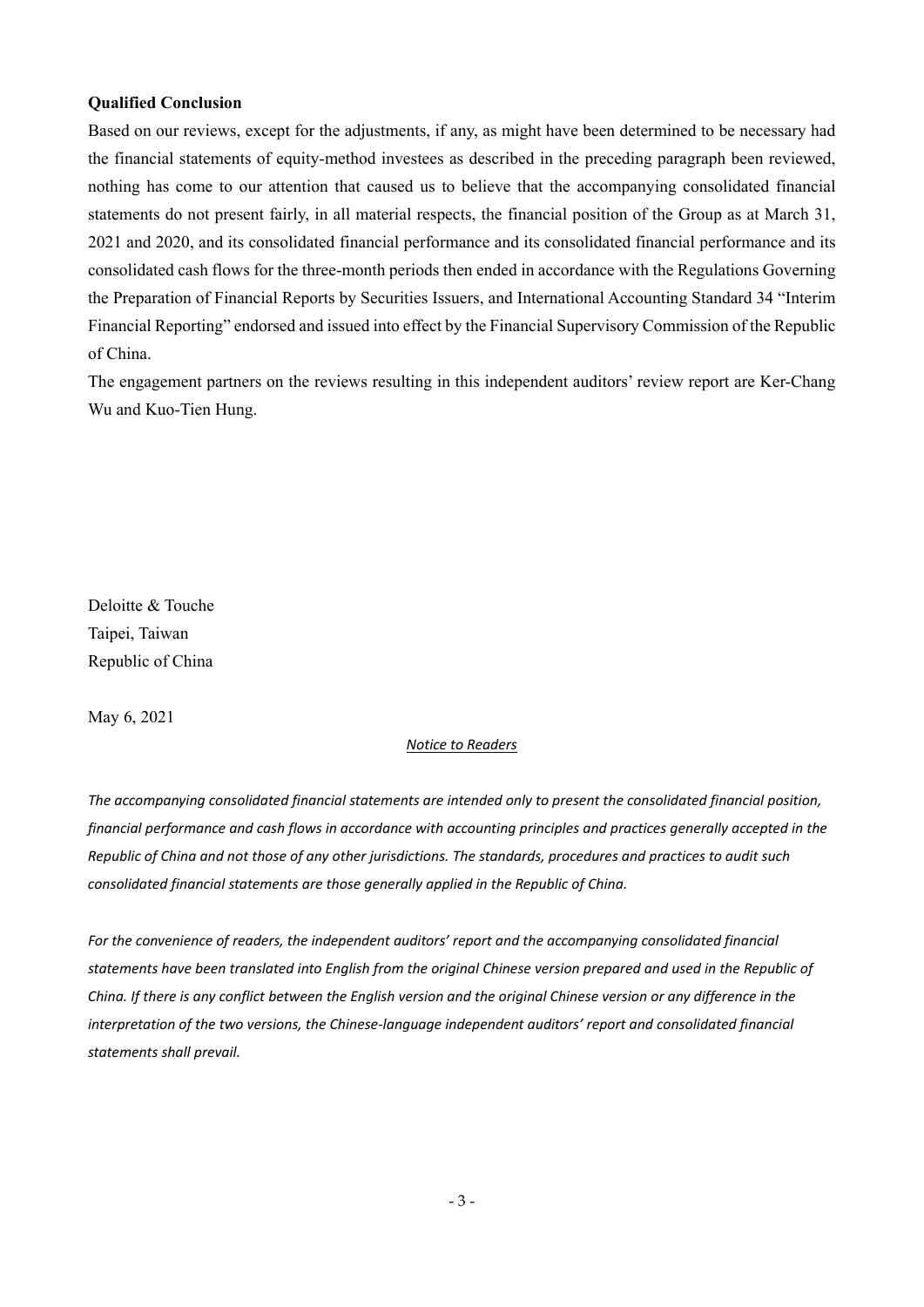- 4 -

### **CONSOLIDATED BALANCE SHEETS**

#### **(In Thousands of New Taiwan Dollars)**

|                                                                   | March 31, 2021 (Reviewed) |                | December 31, 2020 (Audited) |                | March 31, 2020 (Reviewed) |                |
|-------------------------------------------------------------------|---------------------------|----------------|-----------------------------|----------------|---------------------------|----------------|
| <b>ASSETS</b>                                                     | <b>Amount</b>             | $\frac{0}{0}$  | Amount                      | $\frac{0}{0}$  | Amount                    | $\frac{0}{0}$  |
| <b>CURRENT ASSETS</b>                                             |                           |                |                             |                |                           |                |
| Cash and cash equivalents (Note 6)                                | \$1,594,104               | 14             | \$2,545,804                 | 25             | \$2,194,748               | 25             |
| Financial assets at fair value through profit or loss - current   | 86,909                    | -1             | 43,600                      |                | 392,621                   | 5              |
| (Note 7)                                                          |                           |                |                             |                |                           |                |
| Financial assets at amortized cost - current (Note 9 and 29)      | 1,472,555                 | 13             |                             |                |                           |                |
| Trade receivables (Note 10)                                       | 2,096,990                 | 18             | 2,019,406                   | 20             | 1,305,723                 | 15             |
| Other receivables                                                 | 21,681                    |                | 25,329                      |                | 34,026                    |                |
| Inventories (Note 11)                                             | 2,292,279                 | 20             | 2,015,069                   | 20             | 1,191,220                 | 14             |
| Non-current assets held for sale (Note 12)                        | 244,893                   | $\overline{2}$ | 245,819                     | $\overline{c}$ | 241,752                   | 3              |
| Other current assets                                              | 111,128                   |                | 102,907                     |                | 68,071                    | -1             |
| Total current assets                                              | 7,920,539                 | 69             | 6,997,934                   | 68             | 5,428,161                 | 63             |
| NON-CURRENT ASSETS                                                |                           |                |                             |                |                           |                |
| Financial assets at fair value through other comprehensive income |                           |                |                             |                |                           |                |
| - non-current (Note 8)                                            | 64,836                    | 1              | 65,828                      | 1              | 55,113                    | 1              |
| Financial assets at amortized cost-non-current (Note 9 and 29)    | 37,684                    |                | 37,100                      |                | 27,100                    |                |
| Investments accounted for using equity method (Note 14)           | 139,883                   | $\mathbf{1}$   | 152,366                     |                | 129,045                   |                |
| Property, plant and equipment (Note 15)                           | 2,904,161                 | 25             | 2,590,539                   | 25             | 2,564,927                 | $30\,$         |
| Right-of-use assets (Note 16)                                     | 278,587                   | $\overline{c}$ | 282,788                     | 3              | 300,548                   | 3              |
| Intangible assets (Note 17)                                       | 24,597                    |                | 27,679                      |                | 30,889                    |                |
| Deferred tax asset                                                | 63,013                    | 1              | 57,043                      | 1              | 49,346                    | $\mathbf{1}$   |
| Other non-current assets                                          | 59,569                    |                | 151,394                     |                | 66,342                    |                |
|                                                                   | 3,572,330                 | 31             | 3,364,737                   | 32             | 3,223,310                 | 37             |
| Total non-current assets                                          |                           |                |                             |                |                           |                |
| <b>TOTAL</b>                                                      | \$11,492,869              | 100            | \$10,362,671                | 100            | \$8,651,471               | 100            |
| <b>LIABILITIES AND EQUITY</b>                                     |                           |                |                             |                |                           |                |
| <b>CURRENT LIABILITIES</b>                                        |                           |                |                             |                |                           |                |
| Short-term borrowings (Note 18)                                   | \$541,690                 | 5              | \$256,320                   | $\overline{c}$ | \$100,000                 |                |
| Trade payables                                                    | 2,775,206                 | 24             | 2,846,732                   | 27             | 1,519,974                 | 18             |
| Trade payables to related parties (Note 28)                       | 89,377                    | 1              | 82,497                      | 1              | 56,935                    |                |
| Other payables (Note 20)                                          | 527,183                   | $\overline{4}$ | 570,038                     | 6              | 589,534                   | 7              |
| Current tax liabilities                                           | 21,750                    |                | 19,558                      |                | 27,608                    |                |
| Lease liabilities - current (Note 16)                             | 7,174                     |                | 7,786                       |                | 7,416                     |                |
| Current portion of long-term borrowings (Note 18 and 19)          | 1,247,500                 | 11             | 1,064,620                   | 10             |                           |                |
| Other current liabilities (Notes 12 and 20)                       | 309,589                   | 3              | 291,113                     | 3              | 188,583                   | $\overline{c}$ |
| Total current liabilities                                         | 5,519,469                 | 48             | 5,138,664                   | 49             | 2,490,050                 | 29             |
|                                                                   |                           |                |                             |                |                           |                |
| <b>NON-CURRENT LIABILITIES</b>                                    |                           |                |                             |                |                           |                |
| Bonds payable (Note 19)                                           | 697,979                   | 6              |                             |                | 999,523                   | 11             |
| Long-term borrowings (Note 18)                                    | 550,609                   | 5              | 303,944                     | 3              | 221,212                   | 3              |
| Deferred tax liabilities                                          | 69,980                    |                | 67,820                      |                | 78,062                    |                |
| Lease liabilities - non-current (Note 16)                         | 11,048                    |                | 12,665                      |                | 16,115                    |                |
| Net defined benefit liability - non-current                       | 90,972                    |                | 94,068                      |                | 102,032                   |                |
| Other non-current liabilities                                     | 626                       |                | 629                         |                | 672                       |                |
| Total non-current liabilities                                     | 1,421,214                 | 12             | 479,126                     | 5              | 1,417,616                 | 16             |
| Total liabilities                                                 | 6,940,683                 | 60             | 5,617,790                   | 54             | 3,907,666                 | 45             |
| EQUITY ATTRIBUTABLE TO OWNERS OF THE COMPANY<br>(Note 22)         |                           |                |                             |                |                           |                |
| Ordinary shares                                                   | 3,376,884                 | 30             | 3,376,884                   | 33             | 3,376,884                 | 39             |
|                                                                   | 1,044,017                 | 9              | 1,044,017                   | 10             | 1,044,017                 | 12             |
| Capital surplus                                                   |                           |                |                             |                |                           |                |
| Retained earnings                                                 |                           |                |                             |                |                           |                |
| Legal reserve                                                     | 767,660                   |                | 767,660                     | 7              | 808,806                   | 9              |
| Special reserve                                                   | 230,859                   | $\overline{2}$ | 230,859                     | $\overline{c}$ | 230,859                   | 3              |
| Accumulated deficits                                              | (325, 279)                | (3)            | (154, 744)                  | (1)            | (202, 595)                | (2)            |
| Total retained earnings                                           | 673,240                   | 6              | 843,775                     | 8              | 837,070                   | $10\,$         |

Other equity

| Exchange differences on translating the financial statements of<br>foreign entities     | (460, 720)   | (4) | (448, 879)   | (4)               | (416, 421)  | (5) |
|-----------------------------------------------------------------------------------------|--------------|-----|--------------|-------------------|-------------|-----|
| Unrealized loss on financial assets at fair value through other<br>comprehensive income | (72, 313)    | (1) | (62,007)     | $\left( 1\right)$ | (88,312)    | (1) |
| Total other equity                                                                      | (533, 033)   | (5) | (510, 886)   |                   | (504, 733)  | (6) |
| Total equity attributable to owners of the Company                                      | 4,561,108    | 40  | 4,753,790    | 46                | 4,753,238   | 55  |
| NON-CONTROLLING INTERESTS (Note 22)                                                     | (8,922)      |     | (8,909)      |                   | (9, 433)    |     |
| Total equity                                                                            | 4,552,186    | 40  | 4,744,881    | 46                | 4,743,805   | 55  |
| Total                                                                                   | \$11,492,869 | 100 | \$10,362,671 | 100               | \$8,651,471 | 100 |

The accompanying notes are an integral part of the consolidated financial statements.

(With Deloitte & Touche review report dated May 6, 2021)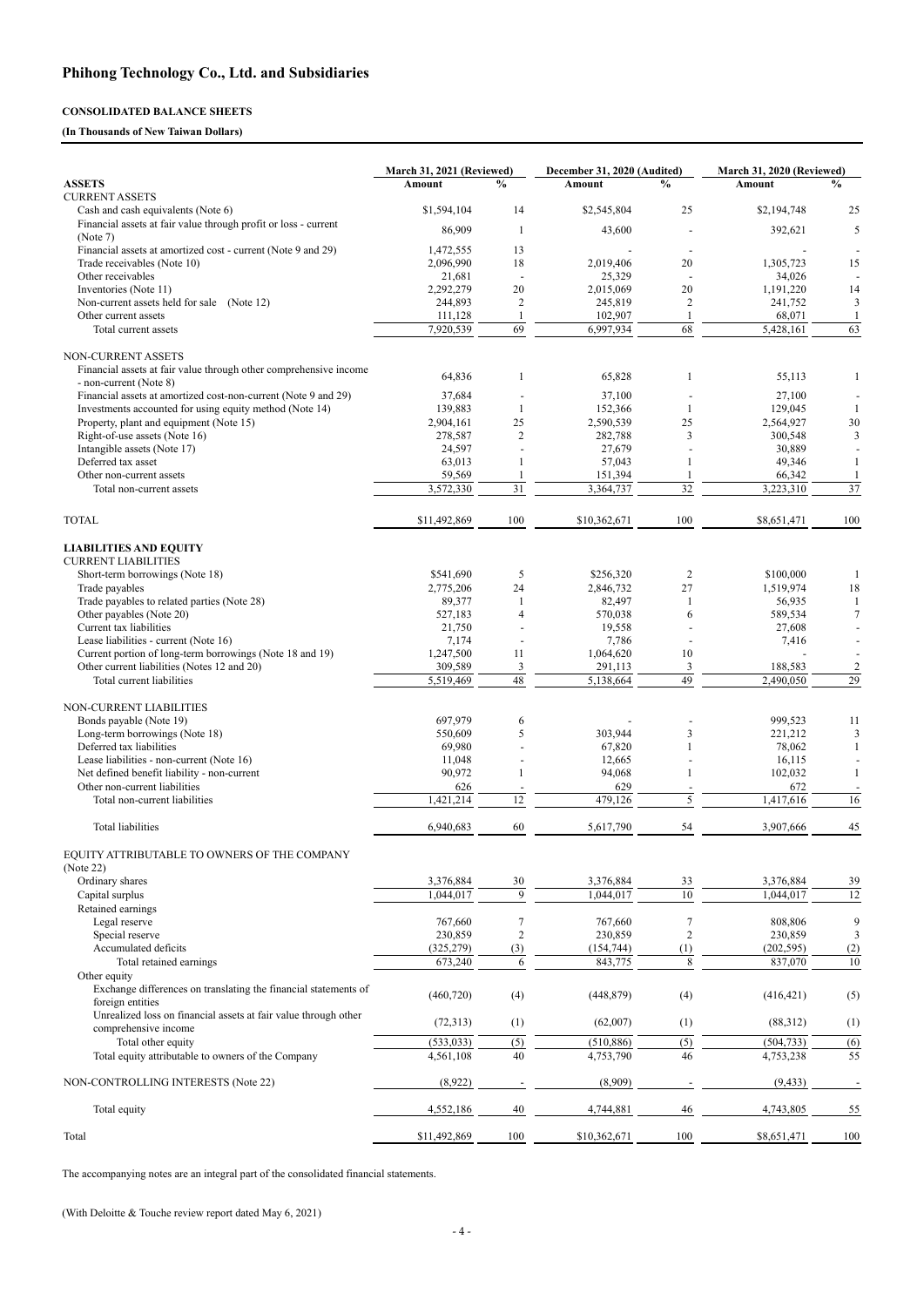# **Phihong Technology Co., Ltd. and Subsidiaries**

### **CONSOLIDATED STATEMENTS OF COMPREHENSIVE INCOME**

### **(In Thousands of New Taiwan Dollars, Except Loss Per Share)**

**(Reviewed, Not Audited)**

|                                       | <b>Three Months Ended March 31</b> |               |             |               |  |
|---------------------------------------|------------------------------------|---------------|-------------|---------------|--|
|                                       | 2021                               |               | 2020        |               |  |
|                                       | <b>Amount</b>                      | $\frac{0}{0}$ | Amount      | $\frac{0}{0}$ |  |
| <b>OPERATING REVENUE (Note 34)</b>    | \$2,542,489                        | 100           | \$1,599,153 | 100           |  |
| OPERATING COSTS (Notes 11 and 28)     | 2,300,180                          | 91            | 1,415,199   | 88            |  |
| <b>GROSS PROFIT</b>                   | 242,309                            | 9             | 183,954     | 12            |  |
| <b>OPERATING EXPENSES</b>             |                                    |               |             |               |  |
| Sales and marketing expenses          | 121,973                            | 5             | 91,305      | 6             |  |
| General and administration expenses   | 121,947                            | 4             | 115,125     | 7             |  |
| Research and development expenses     | 173,992                            | 7             | 156,587     | 10            |  |
| Expected credit gain                  | (978)                              |               | (581)       |               |  |
| Total operating expenses              | 416,934                            | 16            | 362,436     | 23            |  |
| <b>LOSS FROM OPERATIONS</b>           | (174, 625)                         | (7)           | (178, 482)  | (11)          |  |
| NON-OPERATING INCOME AND              |                                    |               |             |               |  |
| <b>EXPENSES</b>                       |                                    |               |             |               |  |
| Interest income (Note 23)             | 7,364                              |               | 8,861       | 1             |  |
| Other income (Note 23)                | 12,510                             |               | 21,488      | 1             |  |
| Other gains and losses (Note 23)      | (6,232)                            |               | 7,873       |               |  |
| Finance costs (Note 23)               | (7,643)                            |               | (5,309)     |               |  |
| Share of loss of associates (Note 14) | (490)                              |               | (1,613)     |               |  |
| Total non-operating income and        |                                    |               |             |               |  |
| expenses                              | 5,509                              |               | 31,300      | $\sqrt{2}$    |  |
| <b>LOSS BEFORE INCOME TAX</b>         | (169, 116)                         | (7)           | (147, 182)  | (9)           |  |
| <b>INCOME TAX EXPENSE (Notes 24)</b>  | (1, 422)                           |               | (14,271)    | (1)           |  |
| Net Loss for the Period               | (170, 538)                         | (7)           | (161, 453)  | (10)          |  |

(Continued)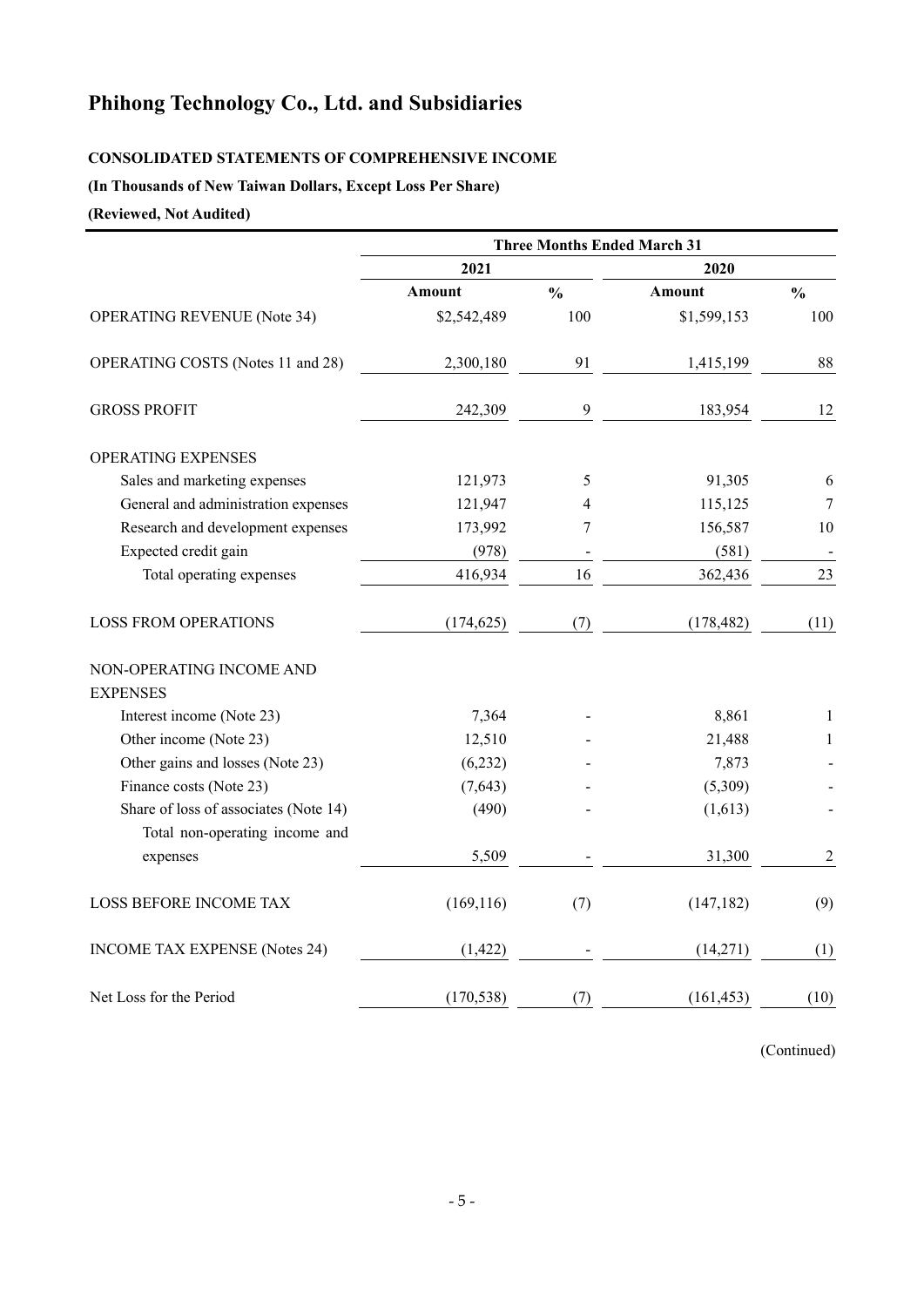# **Phihong Technology Co., Ltd. and Subsidiaries**

### **CONSOLIDATED STATEMENTS OF COMPREHENSIVE INCOME**

### **(In Thousands of New Taiwan Dollars, Except Loss Per Share)**

### **(Reviewed, Not Audited)**

|                                    | <b>Three Months Ended March 31</b> |               |             |               |  |  |
|------------------------------------|------------------------------------|---------------|-------------|---------------|--|--|
|                                    | 2021                               |               | 2020        |               |  |  |
|                                    | Amount                             | $\frac{0}{0}$ | Amount      | $\frac{0}{0}$ |  |  |
| OTHER COMPREHENSIVE LOSS           |                                    |               |             |               |  |  |
| Items that may not reclassified    |                                    |               |             |               |  |  |
| subsequently to profit or loss:    |                                    |               |             |               |  |  |
| Unrealized loss on financial       |                                    |               |             |               |  |  |
| assets at fair value through other |                                    |               |             |               |  |  |
| comprehensive income (Note:22)     | (\$992)                            |               | (\$2,198)   |               |  |  |
| Share of the other comprehensive   |                                    |               |             |               |  |  |
| loss of associates accounted for   |                                    |               |             |               |  |  |
| using the equity method            |                                    |               |             |               |  |  |
| (Note 22)                          | (9,314)                            |               | (6, 553)    | (1)           |  |  |
| Items that may be reclassified     |                                    |               |             |               |  |  |
| subsequently to profit or loss:    |                                    |               |             |               |  |  |
| Exchange differences on            |                                    |               |             |               |  |  |
| translating the financial          |                                    |               |             |               |  |  |
| statements of foreign operations   |                                    |               |             |               |  |  |
| (Note 22)                          | (11, 851)                          | (1)           | (292)       |               |  |  |
| Total other comprehensive loss     | (22, 157)                          | (1)           | (9,043)     | (1)           |  |  |
| TOTAL COMPREHENSIVE LOSS           | (\$192,695)                        | (8)           | (\$170,496) | (11)          |  |  |
| NET LOSS ATTRIBUTABLE TO:          |                                    |               |             |               |  |  |
| Owners of the Company              | (\$170,535)                        | (7)           | (\$161,449) | (10)          |  |  |
| Non-controlling interests          | (3)                                |               | (4)         |               |  |  |
| Total                              | (\$170,538)                        | (7)           | (\$161,453) | (10)          |  |  |
| TOTAL COMPREHENSIVE LOSS           |                                    |               |             |               |  |  |
| <b>ATTRIBUTABLE TO:</b>            |                                    |               |             |               |  |  |
| Owners of the Company              | (\$192,682)                        | (8)           | (\$170,435) | (11)          |  |  |
| Non-controlling interests          | (13)                               |               | (61)        |               |  |  |
| Total                              | (\$192,695)                        | (8)           | (\$170,496) | (11)          |  |  |
| LOSS PER SHARE (Note 25)           |                                    |               |             |               |  |  |
| Basic                              | (\$0.51)                           |               | (\$0.48)    |               |  |  |

The accompanying notes are an integral part of the consolidated financial statements.

(With Deloitte & Touche review report dated May 6, 2021)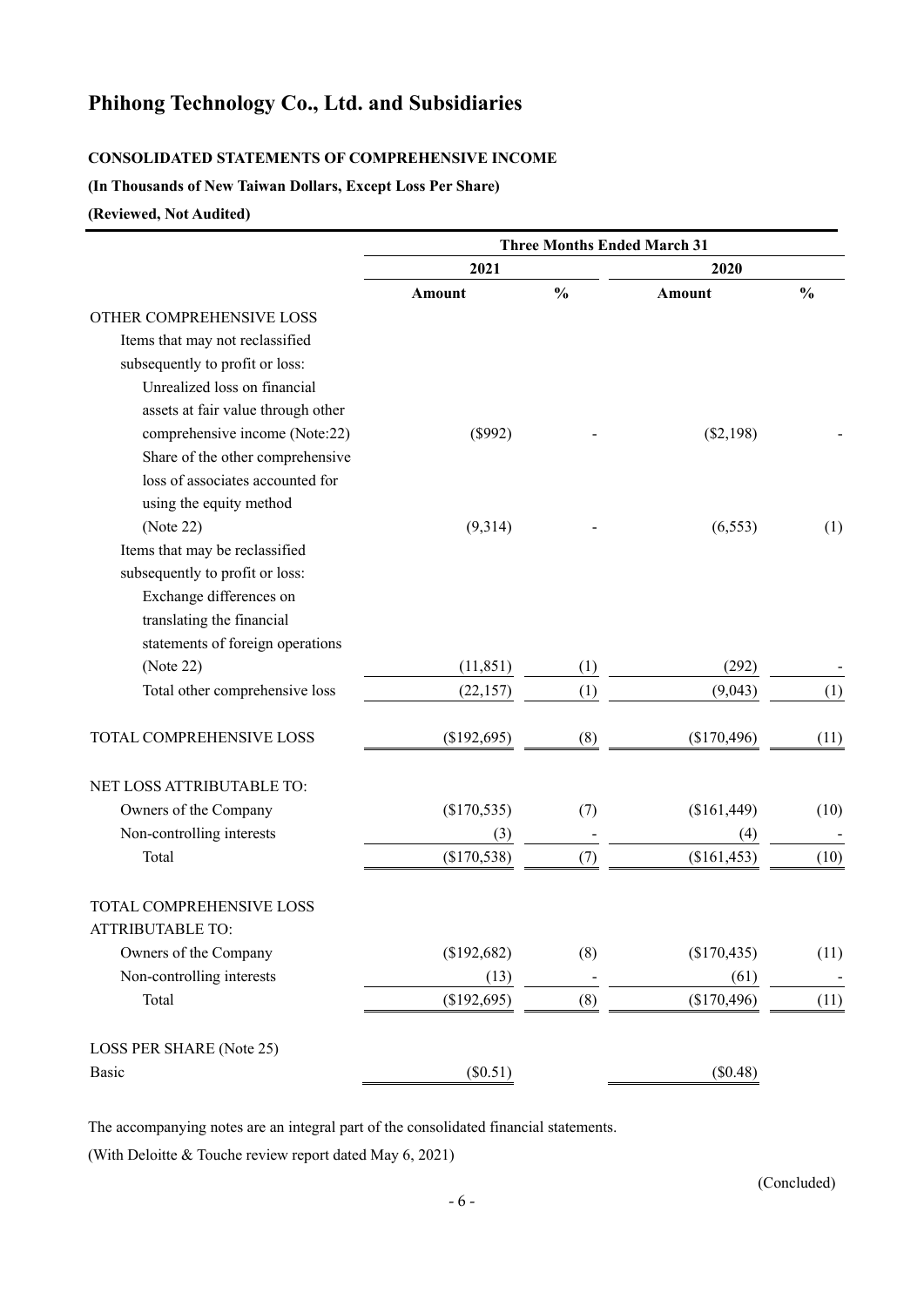# **CONSOLIDATED STATEMENTS OF CHANGES IN EQUITY**

# **(In Thousands of New Taiwan Dollars)**

### **(Reviewed, Not Audited)**

|                                            |                        |                 |               | <b>Equity Attributable to Owners of the Company</b> |               |                        |                          |              |                        |                     |
|--------------------------------------------|------------------------|-----------------|---------------|-----------------------------------------------------|---------------|------------------------|--------------------------|--------------|------------------------|---------------------|
|                                            |                        |                 |               |                                                     |               | Other equity           |                          |              |                        |                     |
|                                            |                        |                 |               |                                                     |               | Exchange               | <b>Unrealized Gain</b>   |              |                        |                     |
|                                            |                        |                 |               |                                                     |               | Differences on         | (Loss) on                |              |                        |                     |
|                                            |                        |                 |               |                                                     |               | <b>Translating the</b> | <b>Financial Assets</b>  |              |                        |                     |
|                                            |                        |                 |               |                                                     |               | Financial              | at Fair Value            |              |                        |                     |
|                                            |                        |                 |               |                                                     |               | <b>Statements of</b>   | <b>Through Other</b>     |              |                        |                     |
|                                            |                        |                 |               |                                                     | Accumulated   | Foreign                | Comprehensive            |              | <b>Non-Controlling</b> |                     |
|                                            | <b>Ordinary shares</b> | Capital surplus | Legal reserve | <b>Special reserve</b>                              | deficits      | <b>Operations</b>      | <b>Income</b>            | <b>Total</b> | <b>Interests</b>       | <b>Total Equity</b> |
| Balance, January 1, 2020                   | \$3,376,884            | \$1,044,017     | \$808,806     | \$230,859                                           | (\$41,146)    | (\$416,186)            | $(\$79,561)$             | \$4,923,673  | (\$9,372)              | \$4,914,301         |
| Net loss for the three months ended March  |                        |                 |               |                                                     |               |                        |                          |              |                        |                     |
| 31, 2020                                   |                        |                 |               |                                                     | (161, 449)    |                        |                          | (161, 449)   | (4)                    | (161, 453)          |
| Other comprehensive loss for the three     |                        |                 |               |                                                     |               |                        |                          |              |                        |                     |
| months ended March 31, 2020, net of income |                        |                 |               |                                                     |               |                        |                          |              |                        |                     |
| tax                                        |                        |                 |               |                                                     |               | (235)                  | (8,751)                  | (8,986)      | (57)                   | (9,043)             |
| Total comprehensive loss for the three     |                        |                 |               |                                                     |               |                        |                          |              |                        |                     |
| months ended March 31, 2020                |                        |                 |               |                                                     | (161, 449)    | (235)                  | (8,751)                  | (170, 435)   | (61)                   | (170, 496)          |
| Balance at March 31, 2020                  | \$3,376,884            | \$1,044,017     | \$808,806     | \$230,859                                           | $(\$202,595)$ | (\$416,421)            | (\$88,312)               | \$4,753,238  | (\$9,433)              | \$4,743,805         |
| Balance at January 1, 2021                 | \$3,376,884            | \$1,044,017     | \$767,660     | \$230,859                                           | (\$154,744)   | (\$448,879)            | $(\$62,007)$             | \$4,753,790  | (\$8,909)              | \$4,744,881         |
| Net loss for the three months ended March  |                        |                 |               |                                                     |               |                        |                          |              |                        |                     |
| 31, 2021                                   |                        |                 |               | $\blacksquare$                                      | (170, 535)    |                        | $\overline{\phantom{a}}$ | (170, 535)   | (3)                    | (170, 538)          |
| Other comprehensive loss for the three     |                        |                 |               |                                                     |               |                        |                          |              |                        |                     |
| months ended March 31, 2021, net of income |                        |                 |               |                                                     |               |                        |                          |              |                        |                     |
| tax                                        |                        |                 |               |                                                     |               | (11, 841)              | (10, 306)                | (22, 147)    | (10)                   | (22, 157)           |
| Total comprehensive loss for the three     |                        |                 |               |                                                     |               |                        |                          |              |                        |                     |
| months ended March 31, 2021                |                        |                 |               |                                                     | (170, 535)    | (11, 841)              | (10,306)                 | (192, 682)   | (13)                   | (192, 695)          |
| Balance at March 31, 2021                  | \$3,376,884            | \$1,044,017     | \$767,660     | \$230,859                                           | $(\$325,279)$ | $(\$460,720)$          | $(\$72,313)$             | \$4,561,108  | (\$8,922)              | \$4,552,186         |

The accompanying notes are an integral part of the consolidated financial statements.

(With Deloitte & Touche review report dated May 6, 2021)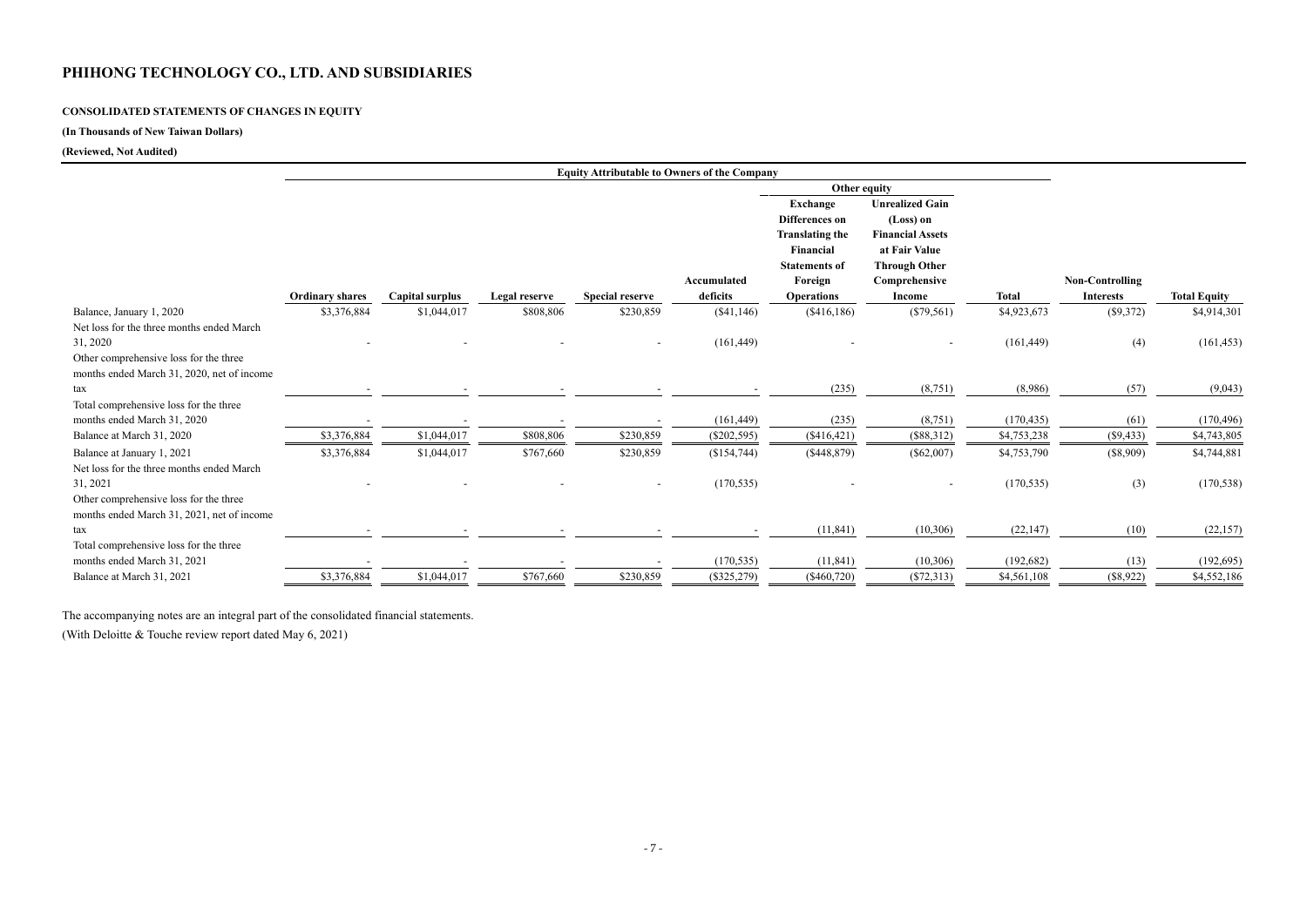### **CONSOLIDATED STATEMENTS OF CASH FLOWS**

**(In Thousands of New Taiwan Dollars)** 

### **(Reviewed, Not Audited)**

|                                                   | <b>Three Months Ended March 31</b> |             |
|---------------------------------------------------|------------------------------------|-------------|
|                                                   | 2021                               | 2020        |
| CASH FLOWS FROM OPERATING ACTIVITIES              |                                    |             |
| Loss Before Income Tax                            | (\$169,116)                        | (\$147,182) |
| Adjustments for:                                  |                                    |             |
| Depreciation expense                              | 71,686                             | 82,705      |
| Amortization expense                              | 3,080                              | 3,085       |
| Excepted credit gain                              | (978)                              | (581)       |
| Net gain on fair value change of financial assets |                                    |             |
| designated as at fair value through profit        | (43)                               | (2,964)     |
| Finance costs                                     | 7,643                              | 5,309       |
| Interest income                                   | (7, 364)                           | (8, 861)    |
| Share of loss from associates accounted for using |                                    |             |
| the equity method                                 | 490                                | 1,613       |
| Loss on disposal of property, plant and equipment | 583                                | 793         |
| Gain on disposal of investment                    | (296)                              |             |
| Allowance for inventory valuation and             |                                    |             |
| obsolescence loss                                 | 27,871                             | 4,463       |
| Net changes in operating assets and liabilities   |                                    |             |
| Notes receivables                                 |                                    | 2,022       |
| Trade receivables                                 | (76, 604)                          | 733,721     |
| Other receivables                                 | 5,297                              | 11,031      |
| Inventories                                       | (305,081)                          | 158,247     |
| Other current assets                              | (11,239)                           | (11, 177)   |
| Trade payables                                    | (71, 526)                          | (692, 573)  |
| Trade payables to related parties                 | 6,880                              | (12, 591)   |
| Other payables                                    | (36, 738)                          | (106, 876)  |
| Other current liabilities                         | 18,476                             | 77,721      |
| Net defined benefit liability                     | (3,096)                            | (194)       |
| Cash (used in ) generated from operations         | (540, 075)                         | 97,711      |
| Interest received                                 | 5,715                              | 7,443       |
| Interest paid                                     | (13,508)                           | (11, 551)   |
| Income tax received (paid)                        | 122                                | (4,276)     |
| Net cash (used in) generated from operating       |                                    |             |
| activities                                        | (547,746)                          | 89,327      |
|                                                   |                                    | (Continued) |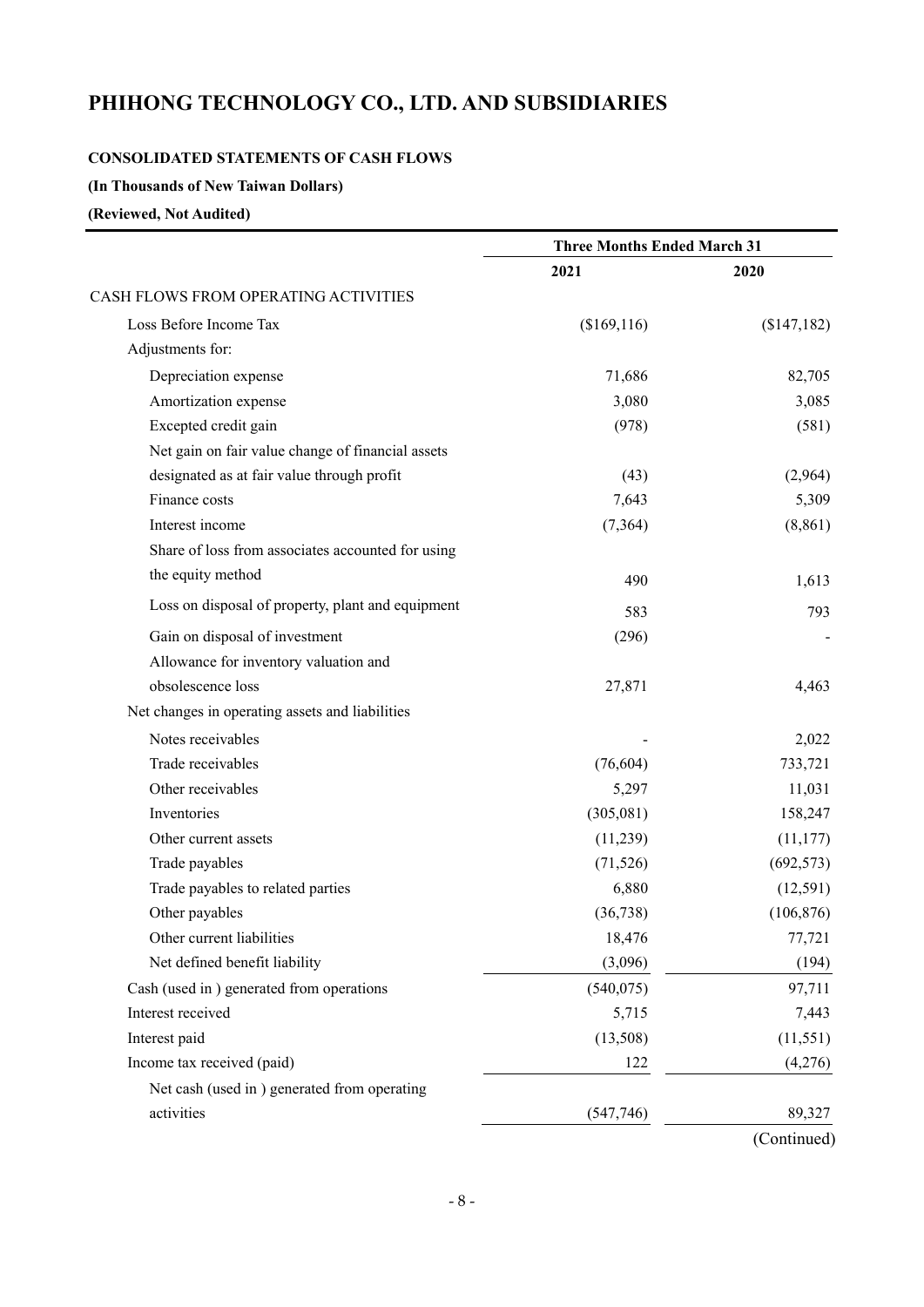### **CONSOLIDATED STATEMENTS OF CASH FLOWS**

**(In Thousands of New Taiwan Dollars)** 

**(Reviewed, Not Audited)** 

| 2021<br>2020<br>CASH FLOWS FROM INVESTING ACTIVITIES<br>Financial Assets at Fair Value through Other<br>$\mathcal{S}$ -<br>Comprehensive Income<br>$(\$43,341)$<br>Purchase of financial assets at amortized cost<br>(472, 322)<br>Purchase of financial assets at fair value through profit<br>or loss<br>(130,916)<br>Proceeds from sale of financial assets at fair value<br>through profit or loss<br>87,375<br>Proceeds from capital reduction of investments<br>accounted for using equity method<br>2,330<br>Payments for property, plant and equipment<br>(293, 472)<br>(27, 434)<br>Proceeds from disposal of property, plant and<br>878<br>229<br>equipment<br>Payments for intangible assets<br>(35)<br>(789)<br>Increase in refundable deposits<br>(1, 732)<br>Decrease in refundable deposits<br>11<br>Increase in prepayments for equipment<br>(5, 147)<br>(2, 473)<br>Dividends received<br>2,679<br>2,097<br>(810, 949)<br>(71, 113)<br>Net cash used in investing activities<br>CASH FLOWS FROM FINANCING ACTIVITIES<br>100,000<br>Proceeds from short-term borrowings<br>285,370<br>Issuance of corporate bond<br>700,000<br>175,000<br>Proceeds from long-term borrowings<br>478,960<br>Repayment of long-term borrowings<br>(50,000)<br>(250,000)<br>Increase in guarantee deposits received<br>8<br>Decrease in guarantee deposits received<br>(3)<br>Repayment of the principal portion of lease liabilities<br>(2, 335)<br>(2,053)<br>Payment for the cost of ordinary corporate bonds<br>issuance<br>(2,028)<br>Special account for corporate bonds refunding<br>(1,000,000)<br>Net cash generated from financing activities<br>409,964<br>22,955<br>EFFECTS OF EXCHANGE RATE CHANGES ON THE<br>BALANCE OF CASH HELD IN FOREIGN<br><b>CURRENCIES</b><br>(2,969)<br>2,680<br>NET (DECREASE) INCREASE IN CASH AND CASH<br><b>EQUIVALENTS</b><br>(951,700)<br>43,849<br>CASH AND CASH EQUIVALENTS AT THE<br><b>BEGINNING OF THE PERIOD</b><br>2,150,899<br>2,545,804<br>CASH AND CASH EQUIVALENTS AT THE END OF<br>THE PERIOD<br>\$1,594,104<br>\$2,194,748 | <b>Three Months Ended March 31</b> |  |
|----------------------------------------------------------------------------------------------------------------------------------------------------------------------------------------------------------------------------------------------------------------------------------------------------------------------------------------------------------------------------------------------------------------------------------------------------------------------------------------------------------------------------------------------------------------------------------------------------------------------------------------------------------------------------------------------------------------------------------------------------------------------------------------------------------------------------------------------------------------------------------------------------------------------------------------------------------------------------------------------------------------------------------------------------------------------------------------------------------------------------------------------------------------------------------------------------------------------------------------------------------------------------------------------------------------------------------------------------------------------------------------------------------------------------------------------------------------------------------------------------------------------------------------------------------------------------------------------------------------------------------------------------------------------------------------------------------------------------------------------------------------------------------------------------------------------------------------------------------------------------------------------------------------------------------------------------------------------------------------------------------------------------------------------------------------------------------|------------------------------------|--|
|                                                                                                                                                                                                                                                                                                                                                                                                                                                                                                                                                                                                                                                                                                                                                                                                                                                                                                                                                                                                                                                                                                                                                                                                                                                                                                                                                                                                                                                                                                                                                                                                                                                                                                                                                                                                                                                                                                                                                                                                                                                                                  |                                    |  |
|                                                                                                                                                                                                                                                                                                                                                                                                                                                                                                                                                                                                                                                                                                                                                                                                                                                                                                                                                                                                                                                                                                                                                                                                                                                                                                                                                                                                                                                                                                                                                                                                                                                                                                                                                                                                                                                                                                                                                                                                                                                                                  |                                    |  |
|                                                                                                                                                                                                                                                                                                                                                                                                                                                                                                                                                                                                                                                                                                                                                                                                                                                                                                                                                                                                                                                                                                                                                                                                                                                                                                                                                                                                                                                                                                                                                                                                                                                                                                                                                                                                                                                                                                                                                                                                                                                                                  |                                    |  |
|                                                                                                                                                                                                                                                                                                                                                                                                                                                                                                                                                                                                                                                                                                                                                                                                                                                                                                                                                                                                                                                                                                                                                                                                                                                                                                                                                                                                                                                                                                                                                                                                                                                                                                                                                                                                                                                                                                                                                                                                                                                                                  |                                    |  |
|                                                                                                                                                                                                                                                                                                                                                                                                                                                                                                                                                                                                                                                                                                                                                                                                                                                                                                                                                                                                                                                                                                                                                                                                                                                                                                                                                                                                                                                                                                                                                                                                                                                                                                                                                                                                                                                                                                                                                                                                                                                                                  |                                    |  |
|                                                                                                                                                                                                                                                                                                                                                                                                                                                                                                                                                                                                                                                                                                                                                                                                                                                                                                                                                                                                                                                                                                                                                                                                                                                                                                                                                                                                                                                                                                                                                                                                                                                                                                                                                                                                                                                                                                                                                                                                                                                                                  |                                    |  |
|                                                                                                                                                                                                                                                                                                                                                                                                                                                                                                                                                                                                                                                                                                                                                                                                                                                                                                                                                                                                                                                                                                                                                                                                                                                                                                                                                                                                                                                                                                                                                                                                                                                                                                                                                                                                                                                                                                                                                                                                                                                                                  |                                    |  |
|                                                                                                                                                                                                                                                                                                                                                                                                                                                                                                                                                                                                                                                                                                                                                                                                                                                                                                                                                                                                                                                                                                                                                                                                                                                                                                                                                                                                                                                                                                                                                                                                                                                                                                                                                                                                                                                                                                                                                                                                                                                                                  |                                    |  |
|                                                                                                                                                                                                                                                                                                                                                                                                                                                                                                                                                                                                                                                                                                                                                                                                                                                                                                                                                                                                                                                                                                                                                                                                                                                                                                                                                                                                                                                                                                                                                                                                                                                                                                                                                                                                                                                                                                                                                                                                                                                                                  |                                    |  |
|                                                                                                                                                                                                                                                                                                                                                                                                                                                                                                                                                                                                                                                                                                                                                                                                                                                                                                                                                                                                                                                                                                                                                                                                                                                                                                                                                                                                                                                                                                                                                                                                                                                                                                                                                                                                                                                                                                                                                                                                                                                                                  |                                    |  |
|                                                                                                                                                                                                                                                                                                                                                                                                                                                                                                                                                                                                                                                                                                                                                                                                                                                                                                                                                                                                                                                                                                                                                                                                                                                                                                                                                                                                                                                                                                                                                                                                                                                                                                                                                                                                                                                                                                                                                                                                                                                                                  |                                    |  |
|                                                                                                                                                                                                                                                                                                                                                                                                                                                                                                                                                                                                                                                                                                                                                                                                                                                                                                                                                                                                                                                                                                                                                                                                                                                                                                                                                                                                                                                                                                                                                                                                                                                                                                                                                                                                                                                                                                                                                                                                                                                                                  |                                    |  |
|                                                                                                                                                                                                                                                                                                                                                                                                                                                                                                                                                                                                                                                                                                                                                                                                                                                                                                                                                                                                                                                                                                                                                                                                                                                                                                                                                                                                                                                                                                                                                                                                                                                                                                                                                                                                                                                                                                                                                                                                                                                                                  |                                    |  |
|                                                                                                                                                                                                                                                                                                                                                                                                                                                                                                                                                                                                                                                                                                                                                                                                                                                                                                                                                                                                                                                                                                                                                                                                                                                                                                                                                                                                                                                                                                                                                                                                                                                                                                                                                                                                                                                                                                                                                                                                                                                                                  |                                    |  |
|                                                                                                                                                                                                                                                                                                                                                                                                                                                                                                                                                                                                                                                                                                                                                                                                                                                                                                                                                                                                                                                                                                                                                                                                                                                                                                                                                                                                                                                                                                                                                                                                                                                                                                                                                                                                                                                                                                                                                                                                                                                                                  |                                    |  |
|                                                                                                                                                                                                                                                                                                                                                                                                                                                                                                                                                                                                                                                                                                                                                                                                                                                                                                                                                                                                                                                                                                                                                                                                                                                                                                                                                                                                                                                                                                                                                                                                                                                                                                                                                                                                                                                                                                                                                                                                                                                                                  |                                    |  |
|                                                                                                                                                                                                                                                                                                                                                                                                                                                                                                                                                                                                                                                                                                                                                                                                                                                                                                                                                                                                                                                                                                                                                                                                                                                                                                                                                                                                                                                                                                                                                                                                                                                                                                                                                                                                                                                                                                                                                                                                                                                                                  |                                    |  |
|                                                                                                                                                                                                                                                                                                                                                                                                                                                                                                                                                                                                                                                                                                                                                                                                                                                                                                                                                                                                                                                                                                                                                                                                                                                                                                                                                                                                                                                                                                                                                                                                                                                                                                                                                                                                                                                                                                                                                                                                                                                                                  |                                    |  |
|                                                                                                                                                                                                                                                                                                                                                                                                                                                                                                                                                                                                                                                                                                                                                                                                                                                                                                                                                                                                                                                                                                                                                                                                                                                                                                                                                                                                                                                                                                                                                                                                                                                                                                                                                                                                                                                                                                                                                                                                                                                                                  |                                    |  |
|                                                                                                                                                                                                                                                                                                                                                                                                                                                                                                                                                                                                                                                                                                                                                                                                                                                                                                                                                                                                                                                                                                                                                                                                                                                                                                                                                                                                                                                                                                                                                                                                                                                                                                                                                                                                                                                                                                                                                                                                                                                                                  |                                    |  |
|                                                                                                                                                                                                                                                                                                                                                                                                                                                                                                                                                                                                                                                                                                                                                                                                                                                                                                                                                                                                                                                                                                                                                                                                                                                                                                                                                                                                                                                                                                                                                                                                                                                                                                                                                                                                                                                                                                                                                                                                                                                                                  |                                    |  |
|                                                                                                                                                                                                                                                                                                                                                                                                                                                                                                                                                                                                                                                                                                                                                                                                                                                                                                                                                                                                                                                                                                                                                                                                                                                                                                                                                                                                                                                                                                                                                                                                                                                                                                                                                                                                                                                                                                                                                                                                                                                                                  |                                    |  |
|                                                                                                                                                                                                                                                                                                                                                                                                                                                                                                                                                                                                                                                                                                                                                                                                                                                                                                                                                                                                                                                                                                                                                                                                                                                                                                                                                                                                                                                                                                                                                                                                                                                                                                                                                                                                                                                                                                                                                                                                                                                                                  |                                    |  |
|                                                                                                                                                                                                                                                                                                                                                                                                                                                                                                                                                                                                                                                                                                                                                                                                                                                                                                                                                                                                                                                                                                                                                                                                                                                                                                                                                                                                                                                                                                                                                                                                                                                                                                                                                                                                                                                                                                                                                                                                                                                                                  |                                    |  |
|                                                                                                                                                                                                                                                                                                                                                                                                                                                                                                                                                                                                                                                                                                                                                                                                                                                                                                                                                                                                                                                                                                                                                                                                                                                                                                                                                                                                                                                                                                                                                                                                                                                                                                                                                                                                                                                                                                                                                                                                                                                                                  |                                    |  |
|                                                                                                                                                                                                                                                                                                                                                                                                                                                                                                                                                                                                                                                                                                                                                                                                                                                                                                                                                                                                                                                                                                                                                                                                                                                                                                                                                                                                                                                                                                                                                                                                                                                                                                                                                                                                                                                                                                                                                                                                                                                                                  |                                    |  |
|                                                                                                                                                                                                                                                                                                                                                                                                                                                                                                                                                                                                                                                                                                                                                                                                                                                                                                                                                                                                                                                                                                                                                                                                                                                                                                                                                                                                                                                                                                                                                                                                                                                                                                                                                                                                                                                                                                                                                                                                                                                                                  |                                    |  |
|                                                                                                                                                                                                                                                                                                                                                                                                                                                                                                                                                                                                                                                                                                                                                                                                                                                                                                                                                                                                                                                                                                                                                                                                                                                                                                                                                                                                                                                                                                                                                                                                                                                                                                                                                                                                                                                                                                                                                                                                                                                                                  |                                    |  |
|                                                                                                                                                                                                                                                                                                                                                                                                                                                                                                                                                                                                                                                                                                                                                                                                                                                                                                                                                                                                                                                                                                                                                                                                                                                                                                                                                                                                                                                                                                                                                                                                                                                                                                                                                                                                                                                                                                                                                                                                                                                                                  |                                    |  |
|                                                                                                                                                                                                                                                                                                                                                                                                                                                                                                                                                                                                                                                                                                                                                                                                                                                                                                                                                                                                                                                                                                                                                                                                                                                                                                                                                                                                                                                                                                                                                                                                                                                                                                                                                                                                                                                                                                                                                                                                                                                                                  |                                    |  |
|                                                                                                                                                                                                                                                                                                                                                                                                                                                                                                                                                                                                                                                                                                                                                                                                                                                                                                                                                                                                                                                                                                                                                                                                                                                                                                                                                                                                                                                                                                                                                                                                                                                                                                                                                                                                                                                                                                                                                                                                                                                                                  |                                    |  |
|                                                                                                                                                                                                                                                                                                                                                                                                                                                                                                                                                                                                                                                                                                                                                                                                                                                                                                                                                                                                                                                                                                                                                                                                                                                                                                                                                                                                                                                                                                                                                                                                                                                                                                                                                                                                                                                                                                                                                                                                                                                                                  |                                    |  |
|                                                                                                                                                                                                                                                                                                                                                                                                                                                                                                                                                                                                                                                                                                                                                                                                                                                                                                                                                                                                                                                                                                                                                                                                                                                                                                                                                                                                                                                                                                                                                                                                                                                                                                                                                                                                                                                                                                                                                                                                                                                                                  |                                    |  |
|                                                                                                                                                                                                                                                                                                                                                                                                                                                                                                                                                                                                                                                                                                                                                                                                                                                                                                                                                                                                                                                                                                                                                                                                                                                                                                                                                                                                                                                                                                                                                                                                                                                                                                                                                                                                                                                                                                                                                                                                                                                                                  |                                    |  |
|                                                                                                                                                                                                                                                                                                                                                                                                                                                                                                                                                                                                                                                                                                                                                                                                                                                                                                                                                                                                                                                                                                                                                                                                                                                                                                                                                                                                                                                                                                                                                                                                                                                                                                                                                                                                                                                                                                                                                                                                                                                                                  |                                    |  |
|                                                                                                                                                                                                                                                                                                                                                                                                                                                                                                                                                                                                                                                                                                                                                                                                                                                                                                                                                                                                                                                                                                                                                                                                                                                                                                                                                                                                                                                                                                                                                                                                                                                                                                                                                                                                                                                                                                                                                                                                                                                                                  |                                    |  |
|                                                                                                                                                                                                                                                                                                                                                                                                                                                                                                                                                                                                                                                                                                                                                                                                                                                                                                                                                                                                                                                                                                                                                                                                                                                                                                                                                                                                                                                                                                                                                                                                                                                                                                                                                                                                                                                                                                                                                                                                                                                                                  |                                    |  |
|                                                                                                                                                                                                                                                                                                                                                                                                                                                                                                                                                                                                                                                                                                                                                                                                                                                                                                                                                                                                                                                                                                                                                                                                                                                                                                                                                                                                                                                                                                                                                                                                                                                                                                                                                                                                                                                                                                                                                                                                                                                                                  |                                    |  |
|                                                                                                                                                                                                                                                                                                                                                                                                                                                                                                                                                                                                                                                                                                                                                                                                                                                                                                                                                                                                                                                                                                                                                                                                                                                                                                                                                                                                                                                                                                                                                                                                                                                                                                                                                                                                                                                                                                                                                                                                                                                                                  |                                    |  |
|                                                                                                                                                                                                                                                                                                                                                                                                                                                                                                                                                                                                                                                                                                                                                                                                                                                                                                                                                                                                                                                                                                                                                                                                                                                                                                                                                                                                                                                                                                                                                                                                                                                                                                                                                                                                                                                                                                                                                                                                                                                                                  |                                    |  |
|                                                                                                                                                                                                                                                                                                                                                                                                                                                                                                                                                                                                                                                                                                                                                                                                                                                                                                                                                                                                                                                                                                                                                                                                                                                                                                                                                                                                                                                                                                                                                                                                                                                                                                                                                                                                                                                                                                                                                                                                                                                                                  |                                    |  |
|                                                                                                                                                                                                                                                                                                                                                                                                                                                                                                                                                                                                                                                                                                                                                                                                                                                                                                                                                                                                                                                                                                                                                                                                                                                                                                                                                                                                                                                                                                                                                                                                                                                                                                                                                                                                                                                                                                                                                                                                                                                                                  |                                    |  |
| The accompanying notes are an integral part of the consolidated financial statements                                                                                                                                                                                                                                                                                                                                                                                                                                                                                                                                                                                                                                                                                                                                                                                                                                                                                                                                                                                                                                                                                                                                                                                                                                                                                                                                                                                                                                                                                                                                                                                                                                                                                                                                                                                                                                                                                                                                                                                             |                                    |  |

The accompanying notes are an integral part of the consolidated financial statements.

(With Deloitte & Touche review report dated May 6, 2021) (Concluded)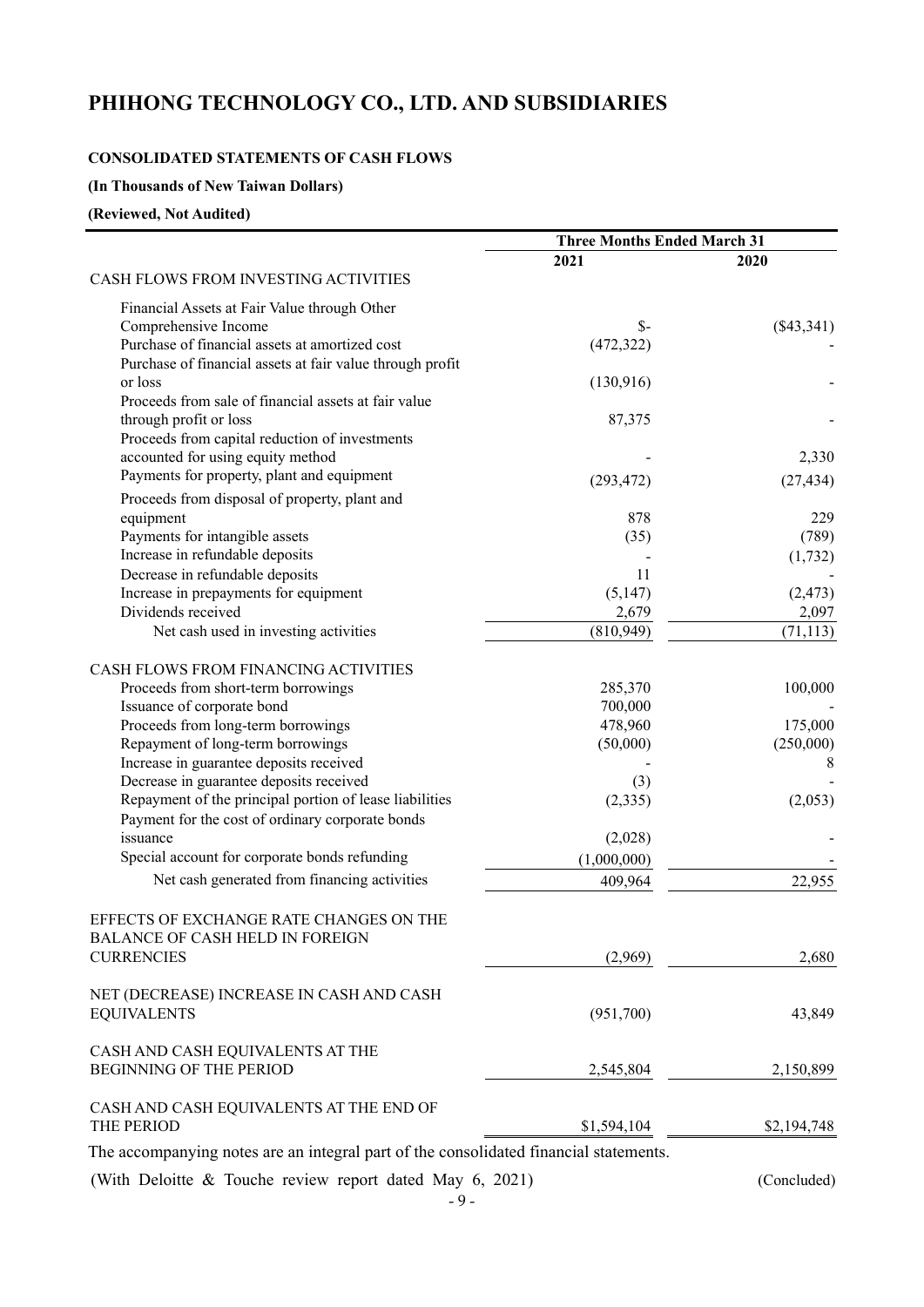### **NOTES TO CONSOLIDATED FINANCIAL STATEMENTS**

**FOR THE THREE MONTHS ENDED MARCH 31, 2021 AND 2020** 

**(In Thousands of New Taiwan Dollars, Except Per Share Data and Unless Stated Otherwise)** 

**(Reviewed, Not Audited)** 

### **1. GENERAL INFORMATION**

Phihong Technology Co., Ltd. ("Phihong" or "the Company"), which was formerly known as Phihong Enterprise Co., Ltd. was incorporated on December 12, 1972 under the laws of the Republic of China (ROC). Under a resolution approved in the stockholders' meeting in June 2003, Phihong changed its name to Phihong Technology Co., Ltd. Phihong primarily manufactures and sells AC/DC power adapters, charger bases, power supply modules, UPS (uninterruptible power supply) for computers, ballasts, etc.

In February 2000, Phihong was authorized to trade its stocks on the Taipei Exchange (TPEx) in Taiwan. In September 2001, Phihong's stocks ceased to be traded on the TPEx, and Phihong later obtained the authorization to list its stocks on the Taiwan Stock Exchange.

The consolidated financial statements are presented in the Company's functional currency, New Taiwan dollars.

### **2. APPROVAL OF FINANCIAL STATEMENTS**

The consolidated financial statements were approved by the Company's board of directors on May 6, 2021.

# **3. APPLICATION OF NEW AND REVISED STANDARDS, AMENDMENTS AND INTERPRETATIONS**

a. Initial application of the International Financial Reporting Standards (IFRS), International Accounting Standards (IAS), Interpretations of IFRS (IFRIC), and Interpretations of IAS (SIC) endorsed and issued into effect by Financial Supervisory Commission (hereinafter referred to as the "FSC").

Except for the following, whenever applied, the initial application of the amendments to the IFRSs endorsed and issued into effect by the FSC would not have any material impact on the Group's accounting policies.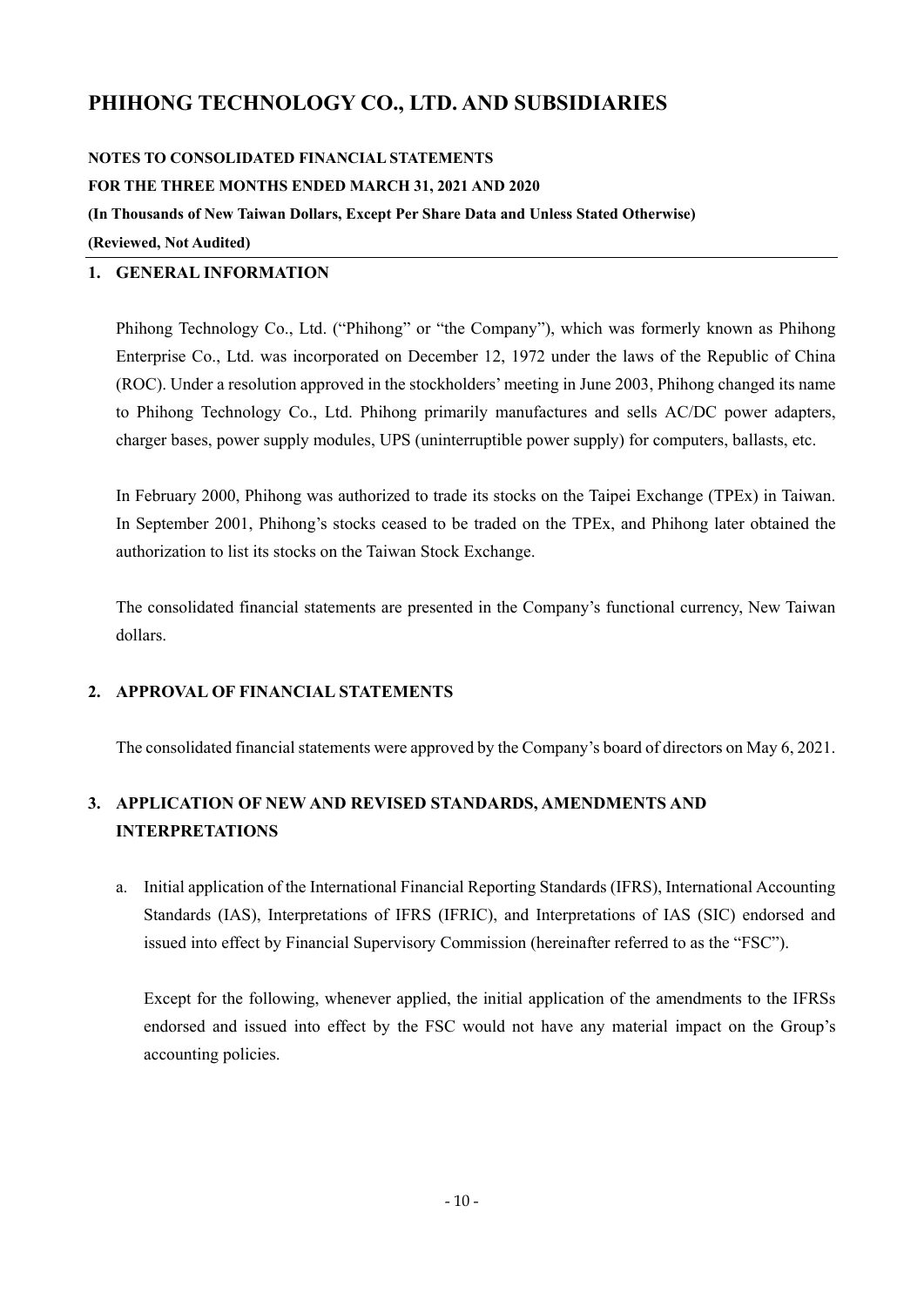| b. New IFRSs in issue but not yet endorsed and issued into effect by the FSC |  |  |  |  |  |
|------------------------------------------------------------------------------|--|--|--|--|--|
|                                                                              |  |  |  |  |  |

| <b>New IFRSs</b>                                               | <b>Effective Date Announced</b><br>by IASB (Note 1) |
|----------------------------------------------------------------|-----------------------------------------------------|
| "Annual Improvement of IFRSs 2018-2020"                        | January 1, 2022 (Note 2)                            |
| Amendment to IFRS 3 "Reference to the Conceptual               | January 1, 2022 (Note 3)                            |
| Framework"                                                     |                                                     |
| Amendments to IFRS 10 and IAS 28 "Sale or Contribution of      | To be determined by IASB                            |
| Assets between an Investor and its Associate or Joint Venture" |                                                     |
| IFRS 17 "Insurance Contracts"                                  | January 1, 2023                                     |
| Amendments to IFRS 17                                          | January 1, 2023                                     |
| Amendment to IAS 1 "Classification of Liabilities as Current   | January 1, 2023                                     |
| or Non-current"                                                |                                                     |
| Amendment to IAS 1 "Disclosure of Accounting Policies"         | January 1, 2023 (Note 6)                            |
| Amendment to IAS 8 "Definition of Accounting Estimates"        | January 1, 2023 (Note 7)                            |
| Amendment to IAS 16 "Property, Plant and Equipment:            | January 1, 2022 (Note 4)                            |
| Proceeds before Intended Use"                                  |                                                     |
| Amendment to IAS 37 "Onerous Contract - Cost of Fulfilling a   | January 1, 2022 (Note 5)                            |
| Contract"                                                      |                                                     |

- Note 1: Unless stated otherwise, the above New IFRSs are effective for annual periods beginning on or after their respective effective dates.
- Note 2: The amendments to IFRS 9 are applicable to the exchange or modification of terms of financial liabilities during the annual reporting period beginning after January 1, 2022; the amendment to IAS 41 "Agriculture" is applicable to the fair value measurement of the annual reporting period beginning after January 1, 2022; the amendment to IFRS 1 "First Adoption of IFRSs" is retrospectively applied to the annual reporting period beginning after January 1, 2022.
- Note 3: The Group shall apply these amendments to business combinations for which the acquisition date is on or after the beginning of the first annual reporting period beginning on or after January 1, 2022.
- Note 4: Plants, property and equipment that will reach the necessary locations and conditions for management's expected operation mode after January 1, 2021 are applicable to this amendment.
- Note 5: The Group shall apply these amendments to contracts that have not fulfilled all obligations as of January 1, 2022.
- Note 6: The Group shall apply these amendments prospectively for annual reporting periods beginning on or after January 1, 2023.
- Note 7: The Group shall apply these amendments prospectively to the changes of accounting estimates and accounting policies for annual reporting periods beginning after January 1, 2023.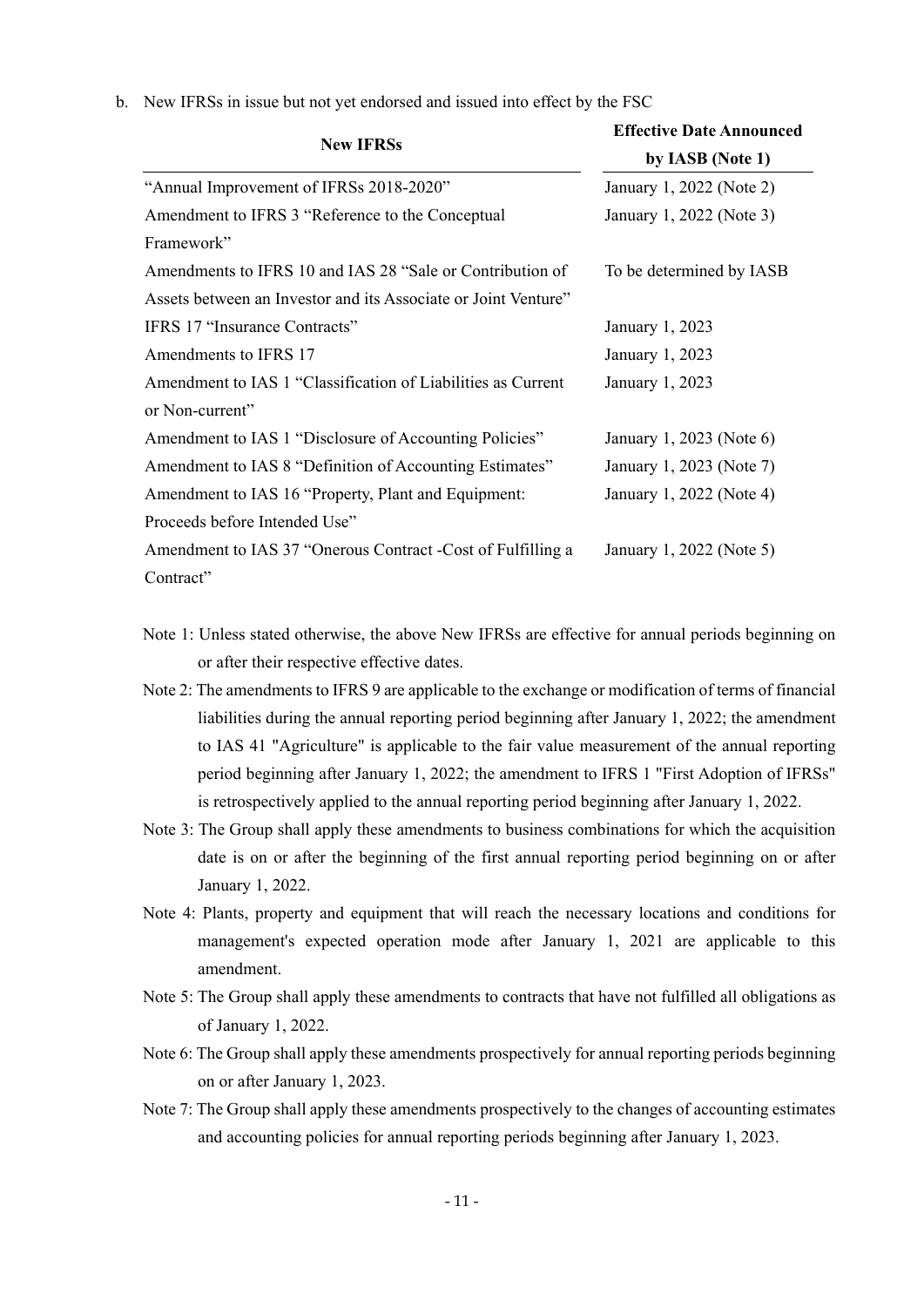As of the date the consolidated financial statements were authorized for issue, the Group is continuously assessing the possible impact that the application of other standards and interpretations will have on the Group's financial position and financial performance, and will disclose the relevant impact when the assessment is completed.

### **4. SUMMARY OF SIGNIFICANT ACCOUNTING POLICIES**

### a. Statement of compliance

These interim consolidated financial statements have been prepared in accordance with the Regulations Governing the Preparation of Financial Reports by Securities Issuers and IAS 34 "Interim Financial Reporting" as endorsed and issued into effect by the FSC. Disclosure information included in these interim consolidated financial statements is less than the disclosure information required in a complete set of annual financial statements.

#### b. Basis of preparation

The consolidated financial statements have been prepared on the historical cost basis except for financial instruments which are measured at fair value and net defined benefit liabilities which are measured at the present value of the defined benefit obligation less the fair value of plan assets.

The fair value measurements, which are grouped into Levels 1 to 3 based on the degree to which the fair value measurement inputs are observable and based on the significance of the inputs to the fair value measurement in its entirety, are described as follows:

- 1) Level 1 inputs are quoted prices (unadjusted) in active markets for identical assets or liabilities;
- 2) Level 2 inputs are inputs other than quoted prices included within Level 1 that are observable for an asset or liability, either directly (i.e. as prices) or indirectly (i.e. derived from prices); and
- 3) Level 3 inputs are unobservable inputs for an asset or liability.
- c. Basis of consolidation

The consolidated financial statements incorporate the financial statements of the Company and the entities controlled by the Company. Income and expenses of subsidiaries acquired or disposed of during the period are included in the consolidated statement of profit or loss and other comprehensive income from the effective dates of acquisitions up to the effective dates of disposals, as appropriate. When necessary, adjustments are made to the financial statements of subsidiaries to bring their accounting policies into line with those used by the Company. All intra-group transactions, balances, income and expenses are eliminated in full upon consolidation. Total comprehensive income of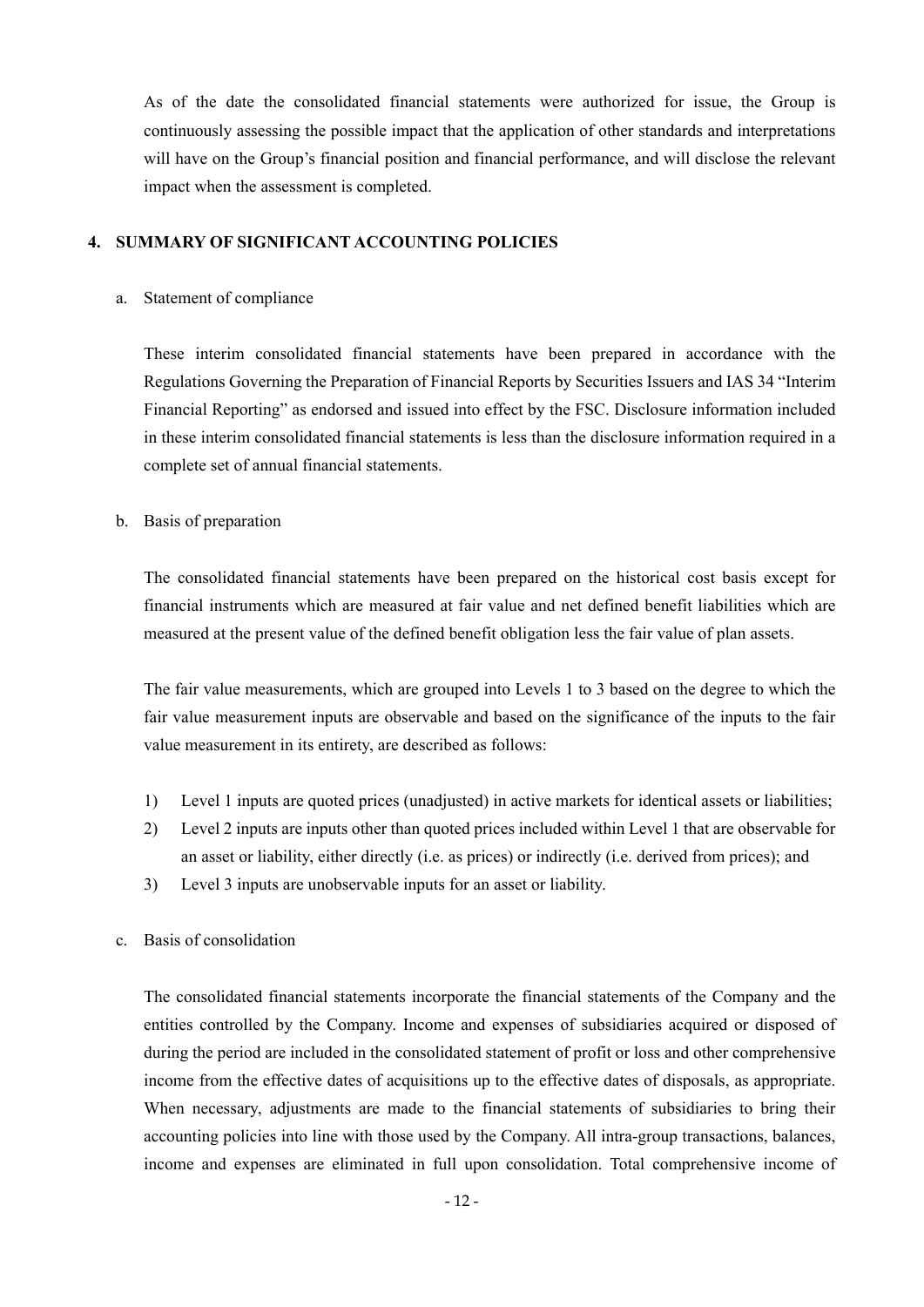subsidiaries is attributed to the owners of the Company and to the non-controlling interests even if this results in the non-controlling interests having a deficit balance.

Changes in the Group's ownership interests in subsidiaries that do not result in the Group losing control over the subsidiaries are accounted for as equity transactions. The carrying amounts of the interests of the Group and the non-controlling interests are adjusted to reflect the changes in their relative interests in the subsidiaries. Any difference between the amount by which the non-controlling interests are adjusted and the fair value of the consideration paid or received is recognized directly in equity and attributed to the owners of the Company.

See Note 13, Table 7 and Table 8 for detailed information on subsidiaries (including percentages of ownership and main businesses).

d. Other significant accounting policies

Except for the following, for the summary of other significant accounting policies, refer to the consolidated financial statements for the year ended December 31, 2020.

1) Retirement benefit costs

Pension cost for an interim period is calculated on a year-to-date basis by using the actuarially determined pension cost rate at the end of the prior financial year, adjusted for significant market fluctuations since that time and for significant plan amendments, settlements, or other significant one-off events.

2) Other long-term employee benefits

Other long-term employee benefits are accounted for in the same way as the accounting required for defined benefit plans except that remeasurement is recognized in profit or loss.

3) Taxation

Income tax expense represents the sum of the tax currently payable and deferred tax. Interim period income taxes are assessed on an annual basis and calculated by applying to an interim period's pre-tax income the tax rate that would be applicable to expected total annual earnings.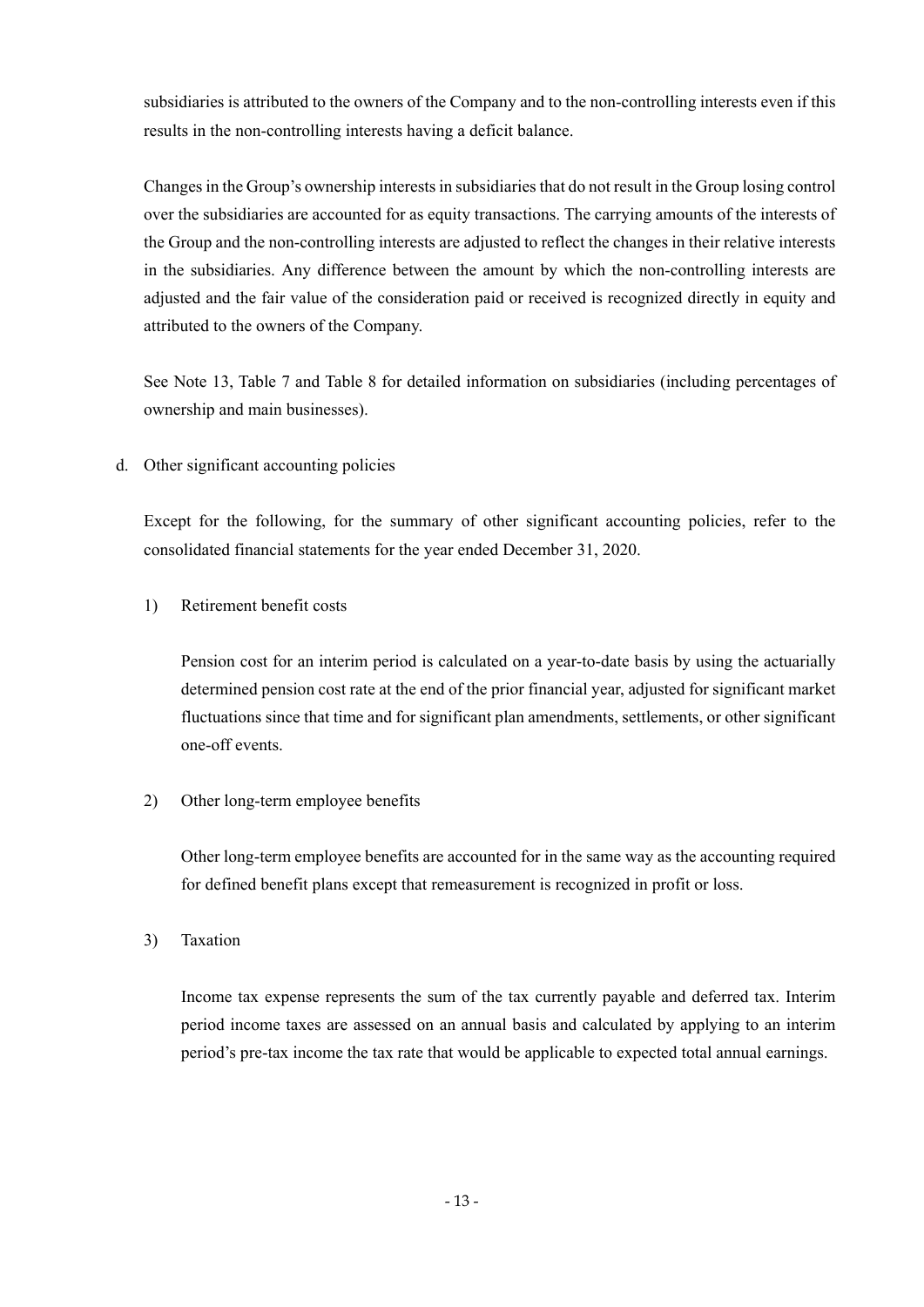# **5. CRITICAL ACCOUNTING JUDGMENTS AND KEY SOURCES OF ESTIMATION UNCERTAINTY**

In the application of the Group's accounting policies, management is required to make judgments, estimations, and assumptions about the carrying amounts of assets and liabilities that are not readily apparent from other sources. The estimates and associated assumptions are based on historical experience and other factors that are considered relevant. Actual results may differ from these estimates.

The Group will take the economic impact caused by the novel coronavirus pneumonia epidemic into consideration of major accounting estimates, and the management will continue to review the estimates and basic assumptions. If the revision of the estimate only affects the current period, it will be recognized in the current period of the revision; if the revision of the accounting estimate affects both the current period and the future period, it will be recognized in the current period and the future period of the revision.

### **6. CASH AND CASH EQUIVALENTS**

|                                    | <b>March 31, 2021</b> | <b>December 31, 2020</b> | <b>March 31, 2020</b> |
|------------------------------------|-----------------------|--------------------------|-----------------------|
| Cash on hand                       | \$2,530               | \$2,593                  | \$2,298               |
| Checking accounts and demand       |                       |                          |                       |
| deposits                           | 1,581,574             | 2,244,282                | 1,865,902             |
| Cash equivalent (investments with  |                       |                          |                       |
| original maturities of less than 3 |                       |                          |                       |
| months)                            |                       |                          |                       |
| Time deposits                      | 10,000                | 298,929                  | 326,548               |
|                                    | \$1,594,104           | \$2,545,804              | \$2,194,748           |

The market rate intervals of cash in bank and time deposits at the end of the reporting period were as follows:

|                                   | <b>March 31, 2021</b> | December 31, 2020 March 31, 2020 |                       |
|-----------------------------------|-----------------------|----------------------------------|-----------------------|
| Demand deposits and time deposits | $0.001\% \sim 3.05\%$ | $0.001\%~2.50\%$                 | $0.001\% \sim 4.75\%$ |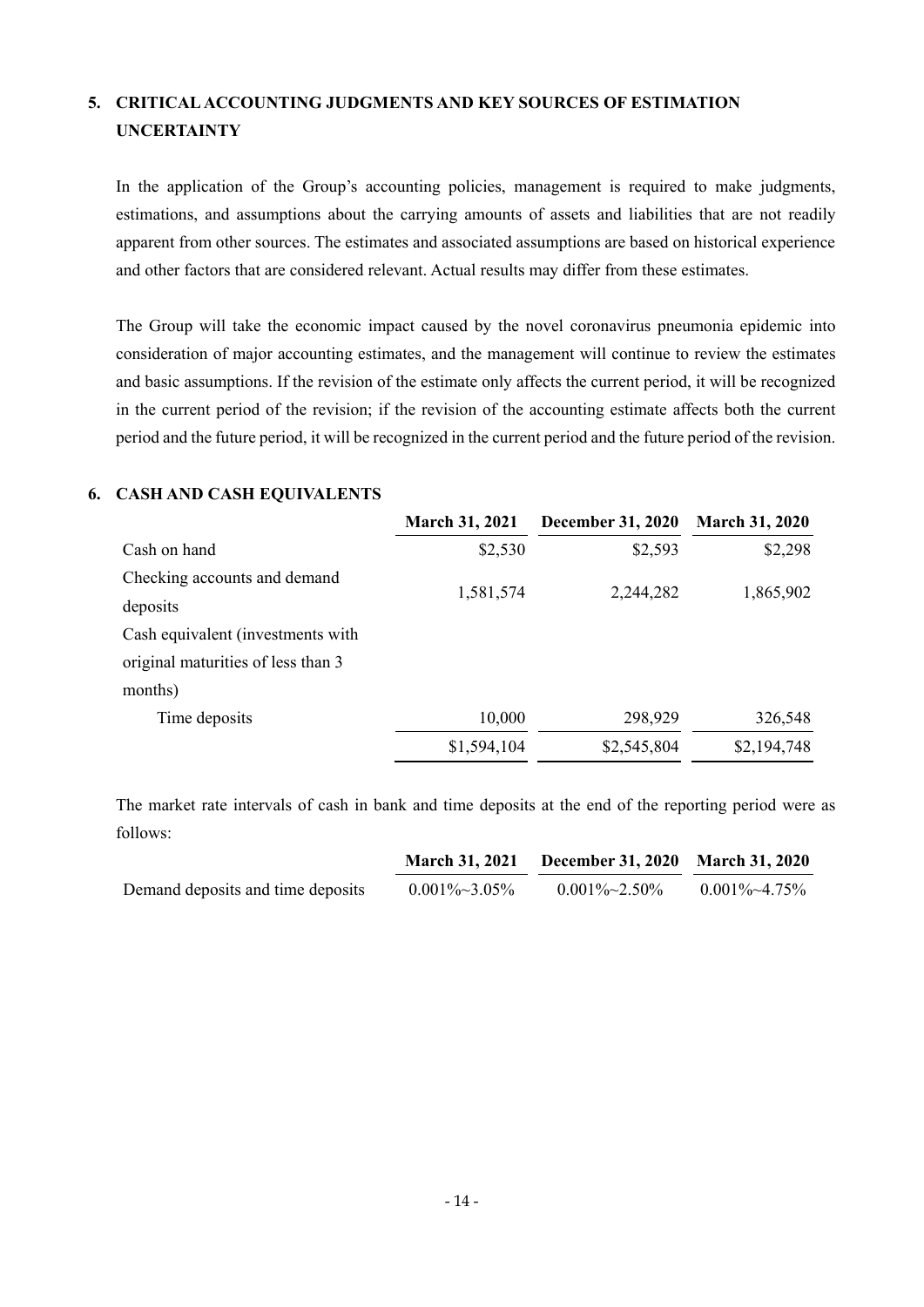### **7. FINANCIAL INSTRUMENTS AT FAIR VALUE THROUGH PROFIT OR LOSS**

|                                               | <b>March 31, 2021</b> | <b>December 31, 2020</b> | <b>March 31, 2020</b> |
|-----------------------------------------------|-----------------------|--------------------------|-----------------------|
| Financial assets at fair value through        |                       |                          |                       |
| profit or loss ( <i>i.e.</i> FVTPL) - current |                       |                          |                       |
| Financial assets mandatorily                  |                       |                          |                       |
| classified as at FVTPL                        |                       |                          |                       |
| Non-derivative financial assets               |                       |                          |                       |
| Mutual funds                                  | \$86,909              | \$43,600                 | \$392,621             |

### **8. FINANCIAL ASSETS AT FAIR VALUE THROUGH OTHER COMPREHENSIVE INCOME**

|                                      | <b>March 31, 2021</b> | <b>December 31, 2020</b> | <b>March 31, 2020</b> |
|--------------------------------------|-----------------------|--------------------------|-----------------------|
| Non-current                          |                       |                          |                       |
| Investments in equity instruments at |                       |                          |                       |
| fair value through other             |                       |                          |                       |
| comprehensive income                 |                       |                          |                       |
| ( <i>i.e.</i> FVTOCI)                |                       |                          |                       |
| Domestic unlisted ordinary           |                       |                          |                       |
| shares                               | \$64,836              | \$65,828                 | \$55,113              |

These investments in equity instruments are held for medium to long-term strategic purposes. Accordingly, the management elected to designate these investments in equity instruments as at FVTOCI as they believe that recognizing short-term fluctuations in these investments' fair value in profit or loss would not be consistent with the Group's strategy of holding these investments for long-term purposes.

## **9. FINANCIAL ASSETS AT AMORTIZED COST**

|                                      | <b>March 31, 2021</b> | <b>December 31, 2020</b> | <b>March 31, 2020</b> |
|--------------------------------------|-----------------------|--------------------------|-----------------------|
| Current                              |                       |                          |                       |
| Time deposits with original maturity |                       |                          |                       |
| more than 3 months                   | \$472,555             | $S-$                     | $S-$                  |
| Restricted bank deposits             | 1,000,000             |                          |                       |
|                                      | \$1,472,555           | $S-$                     | $S-$                  |
| Non-current                          |                       |                          |                       |
| Restricted bank deposits             | \$37,684              | \$37,100                 | \$27,100              |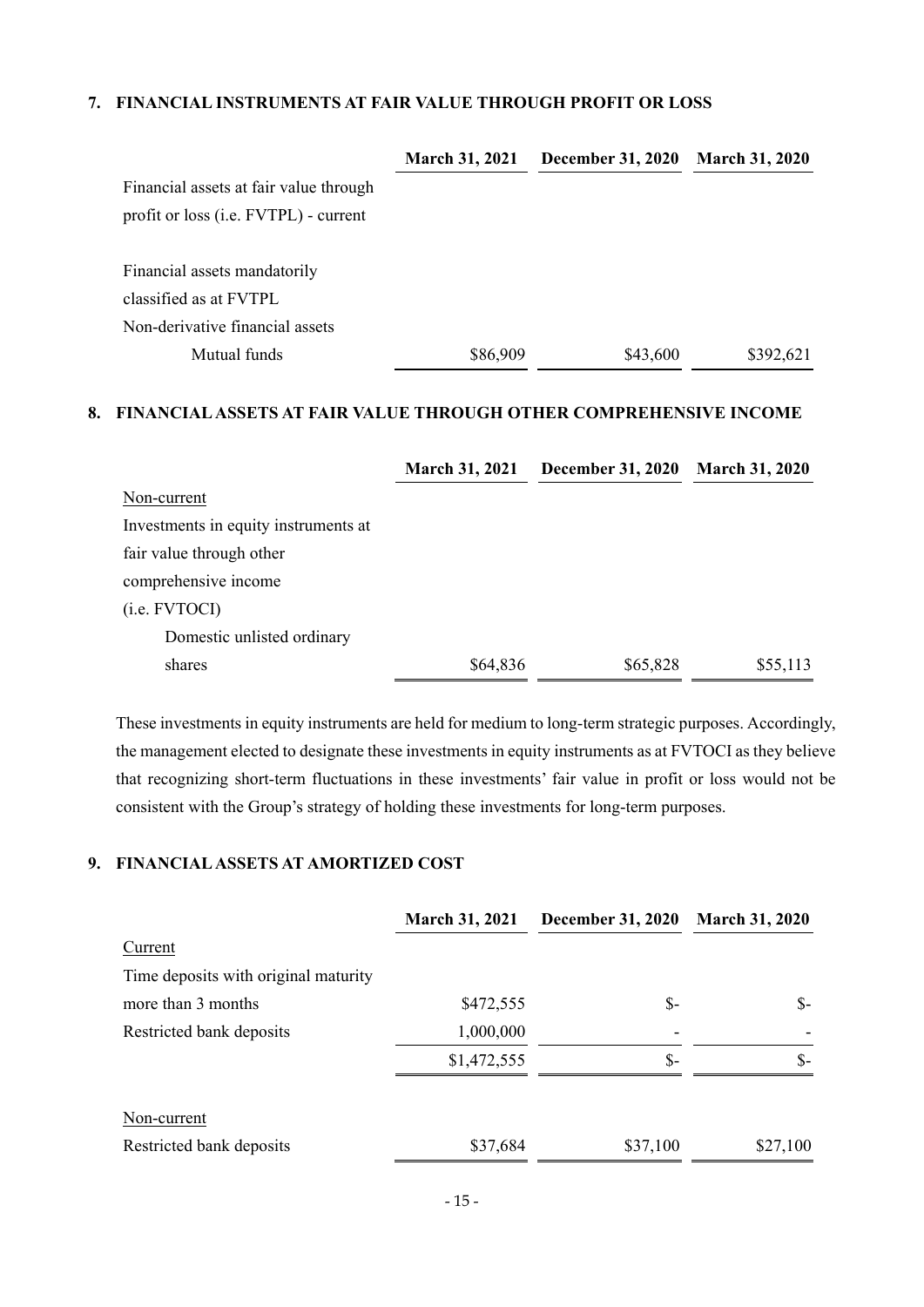On March 31, 2021, December 31 and March 31, 2020, the Group set up a special account for the principal repayment of corporate bonds, a project performance bond, a domestic guaranteed corporate bond, and a pledge for a joint loan case with deposits of \$1,037,684 thousand, \$37,100 thousand and \$27,100 thousand, please refer to Note 29.

### **10. TRADE RECEIVABLE**

|                                | <b>March 31, 2021</b> | <b>December 31, 2020</b> | <b>March 31, 2020</b> |
|--------------------------------|-----------------------|--------------------------|-----------------------|
| Trade receivables              |                       |                          |                       |
| At amortized cost              |                       |                          |                       |
| Gross carrying amount          | \$2,098,821           | \$2,022,217              | \$1,308,990           |
| Less: Allowance for impairment |                       |                          |                       |
| loss                           | (1,831)               | (2,811)                  | (3,267)               |
|                                | \$2,096,990           | \$2,019,406              | \$1,305,723           |

The average credit period of sales of goods was 60 to 90 days. No interest was charged on trade receivables. The Group adopted a policy of only dealing with creditworthy counterparties and obtaining sufficient collateral, where appropriate, as a means of mitigating the risk of financial loss from defaults. The Group's exposure and the credit ratings of its counterparties are continuously monitored and the aggregate value of transactions concluded is spread amongst approved counterparties. Credit exposure is controlled by counterparty limits that are reviewed and approved by the risk management specialists annually.

The Group measures the loss allowance for trade receivables at an amount equal to lifetime ECLs. The expected credit losses on trade receivables are estimated using a provision matrix by reference to the past default experience of the debtor and an analysis of the debtor's current financial position adjusted for general economic conditions of the industry in which the debtors operate and an assessment of both the current as well as the forecasted direction of economic conditions at the reporting date. As the Group's historical credit loss experience does not show significantly different loss patterns for different customer segments, the provision for loss allowance based on past due status is not further distinguished according to the Group's different customer base.

The Group writes off a trade receivable when there is information indicating that the debtor is in severe financial difficulty and there is no realistic prospect of recovery. For trade receivables that have been written off, the Group continues to engage in enforcement activity to attempt to recover the receivables due. Where recoveries are made, these are recognized in profit or loss.

The following table details the loss allowance of trade receivables based on the Group's provision matrix.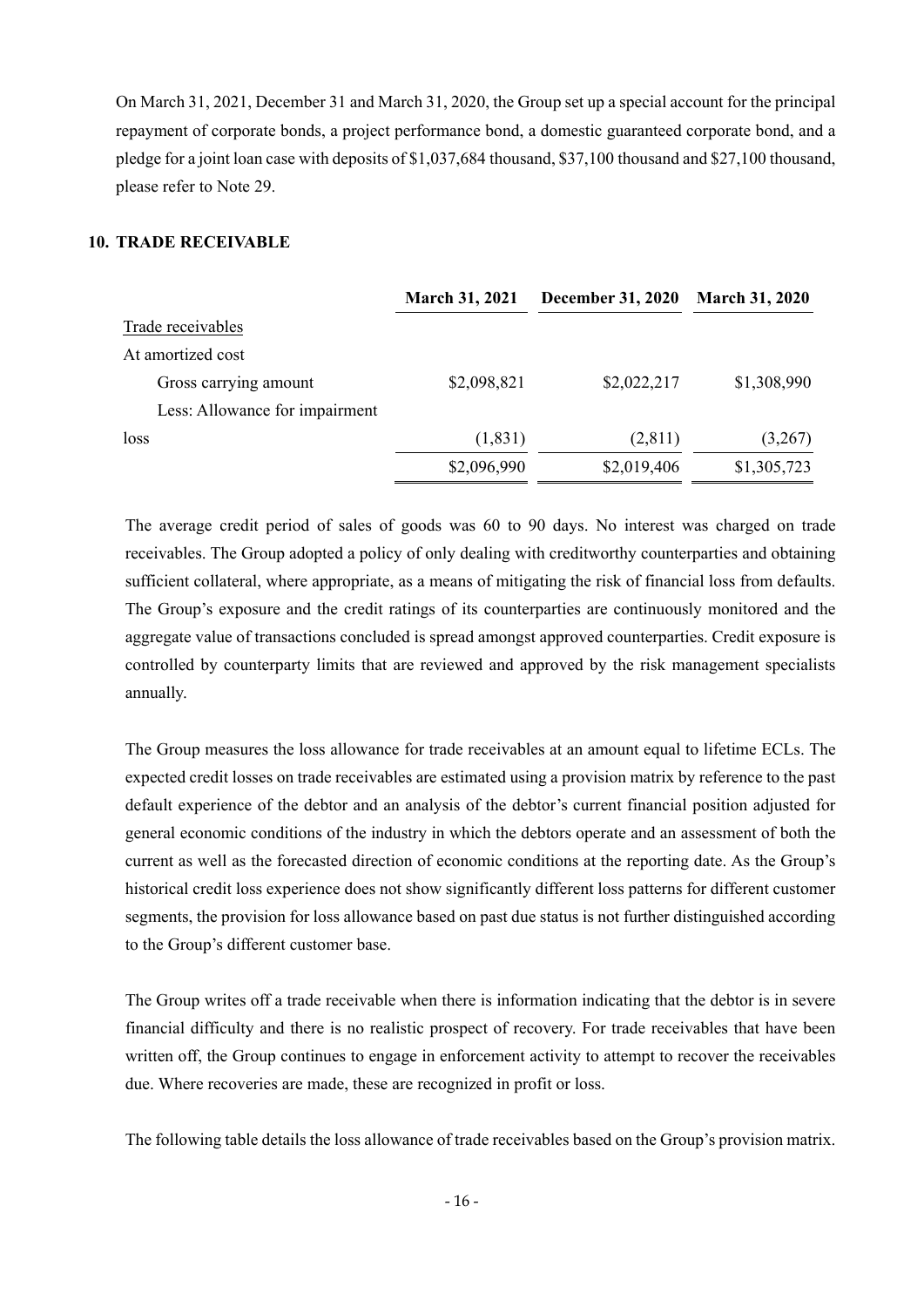### March 31, 2021

|                           | <b>Not Past Due</b> | Less than 60    | 61 to 90 Days        | 91 to 120                  | <b>Over 120</b> | <b>Total</b> |
|---------------------------|---------------------|-----------------|----------------------|----------------------------|-----------------|--------------|
|                           |                     | Davs            |                      | Davs                       | Davs            |              |
| Expected credit loss rate | $0.01 \sim 0.24 \%$ | $0.22 - 5.78\%$ | $5.53 \sim 12.36 \%$ | $6.36 \rightarrow 37.13\%$ | $19.49 - 100\%$ |              |
| Gross carrying amount     | \$1,991,941         | \$104,690       | \$1,045              | \$187                      | \$958           | \$2,098,821  |
| Loss allowance            |                     |                 |                      |                            |                 |              |
| (Lifetime ECL)            | (318)               | (666)           | (60)                 | (27)                       | (760)           | (1, 831)     |
| Amortized cost            | \$1,991,623         | \$104,024       | \$985                | \$160                      | \$198           | \$2,096,990  |

### December 31, 2020

|                           | <b>Not Past Due</b> | <b>Less than 60</b><br>Davs | 61 to 90 Days | 91 to 120<br>Davs | <b>Over 120</b><br>Davs | <b>Total</b> |
|---------------------------|---------------------|-----------------------------|---------------|-------------------|-------------------------|--------------|
| Expected credit loss rate | $0.02~0.74\%$       | $0.22 - 8.91\%$             | $2.62\%$      | 17.66%            | $11.59 - 100\%$         |              |
| Gross carrying amount     | \$1,888,308         | \$128,563                   | \$878         | \$156             | \$4.312                 | \$2,022,217  |
| Loss allowance            |                     |                             |               |                   |                         |              |
| (Lifetime ECL)            | (467)               | (685)                       | (23)          | (28)              | (1,608)                 | (2,811)      |
| Amortized cost            | \$1,887,841         | \$127,878                   | \$855         | \$128             | \$2,704                 | \$2,019,406  |

#### March 31, 2020

|                           | <b>Not Past Due</b> | Less than 60<br>Davs | 61 to 90 Days                             | 91 to 120<br>Davs | Over 120<br>Davs   | <b>Total</b> |
|---------------------------|---------------------|----------------------|-------------------------------------------|-------------------|--------------------|--------------|
| Expected credit loss rate | $0.02~0.74\%$       |                      | $0.28 \sim 13.20 \%$ 3.45 $\sim 15.42 \%$ | 11.42%            | $5.17 \sim 100 \%$ |              |
| Gross carrying amount     | \$1,224,635         | \$75,039             | \$7,100                                   | \$291             | \$1,925            | \$1,308,990  |
| Loss allowance            |                     |                      |                                           |                   |                    |              |
| (Lifetime ECL)            | (392)               | (737)                | (606)                                     | 33)               | (1, 499)           | (3,267)      |
| Amortized cost            | \$1,224,243         | \$74,302             | \$6,494                                   | \$258             | \$426              | \$1,305,723  |

The above aging schedule was based on the number of past due days from end of credit term.

The following table details the loss allowance of trade receivables based on the Group's provision matrix.

|                                        | For the Three Months Ended March 31 |         |  |
|----------------------------------------|-------------------------------------|---------|--|
|                                        | 2021                                | 2020    |  |
| Balance at January 1                   | \$2,811                             | \$3,847 |  |
| Less: Current gain from price recovery | (978)                               | (581)   |  |
| Foreign exchange gains and losses      |                                     |         |  |
| Balance at March 31                    | \$1,831                             | 3.267   |  |

#### **11. INVENTORIES**

|                 | <b>March 31, 2021</b> | <b>December 31, 2020</b> | <b>March 31, 2020</b> |
|-----------------|-----------------------|--------------------------|-----------------------|
| Raw materials   | \$837,641             | \$683,200                | \$486,854             |
| Work-in-process | 276,771               | 212,145                  | 207,858               |
| Finished goods  | 1,177,867             | 1,119,724                | 496,508               |
|                 | \$2,292,279           | \$2,015,069              | \$1,191,220           |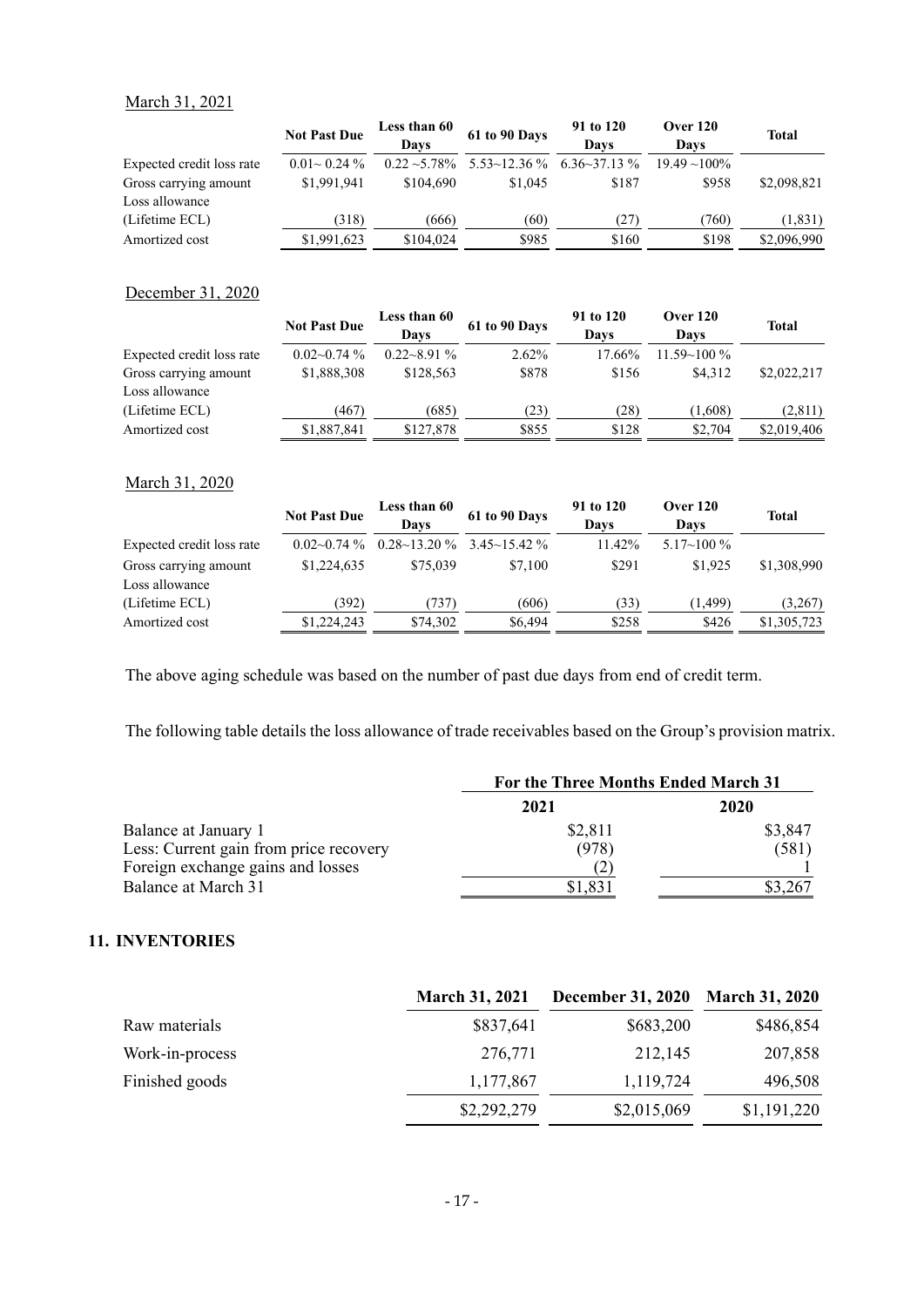For the three months ended March 31, 2021 and 2020, the cost of inventories recognized as cost of goods sold was \$2,300,180 thousand and \$1,415,199 thousand, respectively. The cost of goods sold in each period including the loss allowance for inventory valuation recognized by reducing the cost of inventory to the net realizable value were \$27,871 thousand and \$4,463 thousand, respectively.

### **12. NON-CURRENT ASSETS HELD FOR SALE**

|                                  | <b>March 31, 2021</b> | <b>December 31, 2020</b> | <b>March 31, 2020</b> |
|----------------------------------|-----------------------|--------------------------|-----------------------|
| Dongguan Phitek Electronics Co., |                       |                          |                       |
| Ltd.                             |                       |                          |                       |
| Land use rights, Buildings, and  |                       |                          |                       |
| Machinery and Equipment, etc.    | \$244,893             | \$245,819                | \$241,752             |
|                                  |                       |                          |                       |

On February 27, 2020, the board of directors decided to dispose of the land use rights, buildings, machinery, and equipment of Dongguan Phitek Electronics Co., Ltd. (hereinafter referred to as PHP), the subsidiary company, and these assets are reclassified as non-current assets held for sale based on their carrying amount on February 28, 2020 and expressed separately in the consolidated balance sheet.

The breakdown of PHP non-current assets held for sale is as follows:

| <b>March 31, 2021</b> | <b>December 31, 2020</b> | <b>March 31, 2020</b> |
|-----------------------|--------------------------|-----------------------|
| \$4,042               | \$4,042                  | \$4,042               |
| 258,005               | 258,005                  | 258,005               |
| 1,244                 | 1,244                    | 1,244                 |
| 13,587                | 13,587                   | 13,587                |
| 5,675                 | 5,675                    | 5,675                 |
| (39, 850)             | (39, 850)                | (39, 850)             |
| 242,703               | 242,703                  | 242,703               |
|                       |                          |                       |
| 2,190                 | 3,116                    | (951)                 |
| \$244,893             | \$245,819                | \$241,752             |
|                       |                          |                       |

The proceeds of the disposals are expected to exceed the net carrying amount of the related net assets. Accordingly, no impairment was recognized in reclassifying the assets to assets held for sale.

As of March 31, 2021, the proceeds of the disposal had been received \$169,824 thousand which was presented under other current liabilities. Refer to Note 20.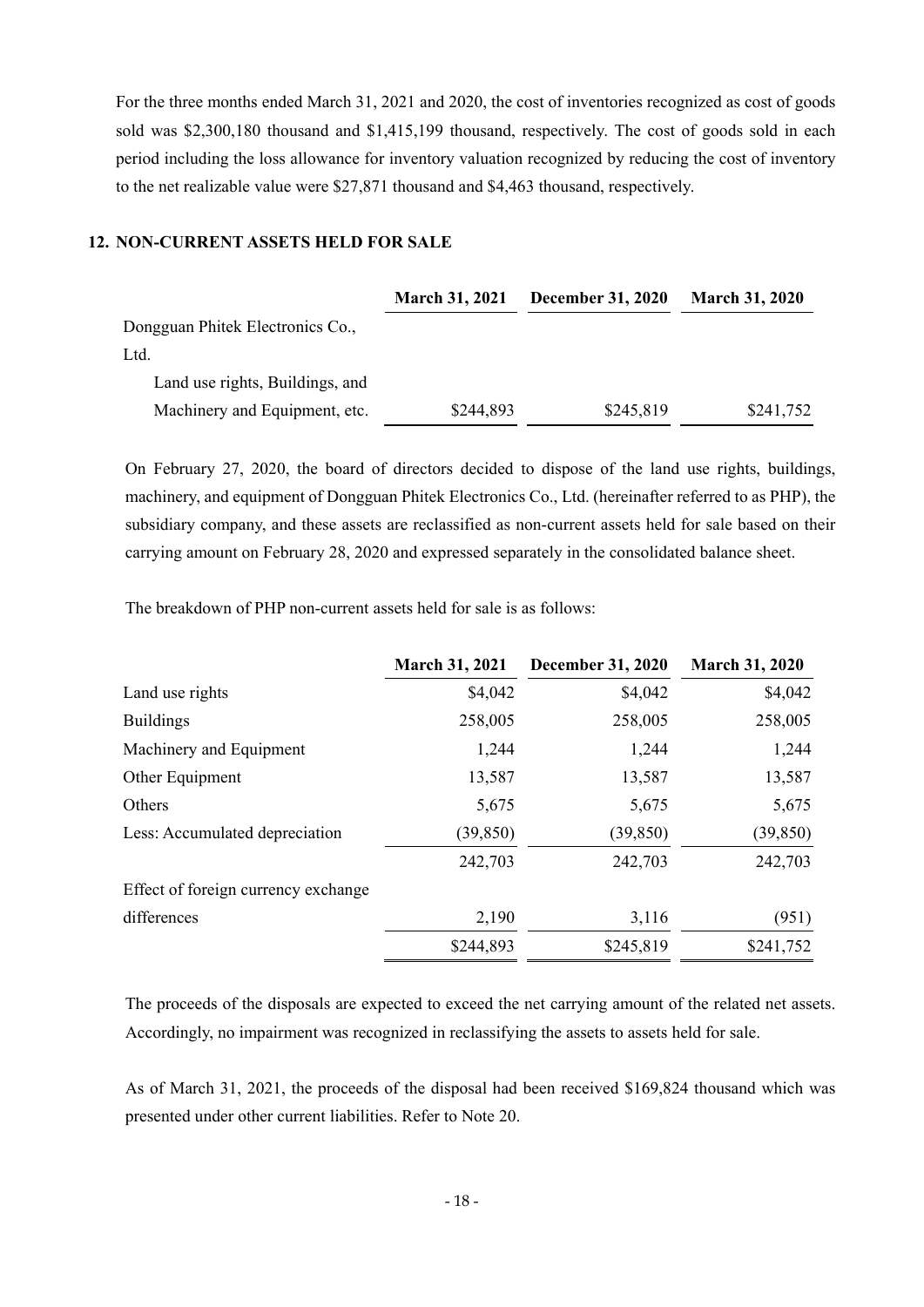After signing the disposal contract for the above-mentioned non-current assets held for sale, due to delays in the administrative procedures for delivery and transfer, the delivery procedures have not been completed as of March 31, 2021.

# **13. SUBSIDIARIES**

|                                            |                                                                                                     |                                                     |                   | <b>Percentage of Ownership</b> |                   |             |
|--------------------------------------------|-----------------------------------------------------------------------------------------------------|-----------------------------------------------------|-------------------|--------------------------------|-------------------|-------------|
| Investor                                   | Investee                                                                                            | <b>Main Business</b>                                | March 31,<br>2021 | December<br>31, 2020           | March 31,<br>2020 | <b>Note</b> |
| Phihong                                    | Phihong International<br>Corp. ("PHI")                                                              | Makes investments                                   | 100.00            | 100.00                         | 100.00            |             |
| Phihong                                    | Phitek International. Co.,<br>Ltd. ("PHK")                                                          | Makes investments                                   | 100.00            | 100.00                         | 100.00            |             |
| Phihong                                    | Ascent Alliance Ltd.<br>("PHQ")                                                                     | Makes investments                                   | 100.00            | 100.00                         | 100.00            |             |
| Phihong                                    | Phihong USA Corp.<br>("PHA")                                                                        | Sells various power<br>supplies                     | 100.00            | 100.00                         | 100.00            |             |
| Phihong                                    | Phihong Technology<br>Japan Co., Ltd. ("PHJ")                                                       | Sells power<br>components                           | 100.00            | 100.00                         | 100.00            | Note 1      |
| Phihong                                    | Guang-Lai Investment<br>Co., Ltd. ("Guang-Lai")                                                     | Makes investments                                   | 100.00            | 100.00                         | 100.00            |             |
| Phihong                                    | Phihong Vietnam Co.,<br>Ltd. ("PHV")                                                                | Manufactures and<br>sells various power<br>supplies | 100.00            | 100.00                         | 100.00            | Note 2      |
| Phihong<br>International                   | Phihong Dongguan<br>Electronics Co. Ltd.                                                            | Manufactures and<br>sells various power             | 100.00            | 100.00                         | 100.00            |             |
| Corp.<br>Phihong<br>International          | ("PHC")<br>Phihong Electronics<br>(Suzhou) Co., Ltd.                                                | supplies<br>Manufactures and<br>sells various power | 100.00            | 100.00                         | 100.00            |             |
| Corp.<br>Phihong<br>International<br>Corp. | ("PHZ")<br>N-Lighten Technologies,<br>Inc. ("N-Lighten")                                            | supplies<br>Makes investments                       | 58.45             | 58.45                          | 58.45             |             |
| Phihong<br>International<br>Corp.          | Yanghong Trade<br>(Shanghai) Co., Ltd.                                                              | Sells various<br>lighting and power<br>supplies     | 100.00            | 100.00                         | 100.00            |             |
| Phitek<br>International<br>Co., Ltd.       | Dongguan Phitek<br>Electronics Co., Ltd.<br>("PHP")                                                 | Manufactures and<br>sells various power<br>supplies | 100.00            | 100.00                         | 100.00            |             |
| <b>Ascent Alliance</b><br>Ltd.             | Dongguan Shuang-Ying<br>Electronics Co., Ltd.<br>("PHSY")                                           | Manufactures and<br>sells electronic<br>materials   | 100.00            | 100.00                         | 100.00            |             |
| <b>Ascent Alliance</b><br>Ltd.             | Jin-Sheng-Hong<br>(Jiangxi) Electronics<br>Co., Ltd. (hereinafter<br>referred to as PHE<br>company) | Manufactures and<br>sells electronic<br>materials   | 100.00            | 100.00                         | 100.00            |             |
| Guang-Lai<br>Investment Co.,<br>Ltd.       | N-Lighten                                                                                           | Makes investments                                   | 19.78             | 19.78                          | 19.78             |             |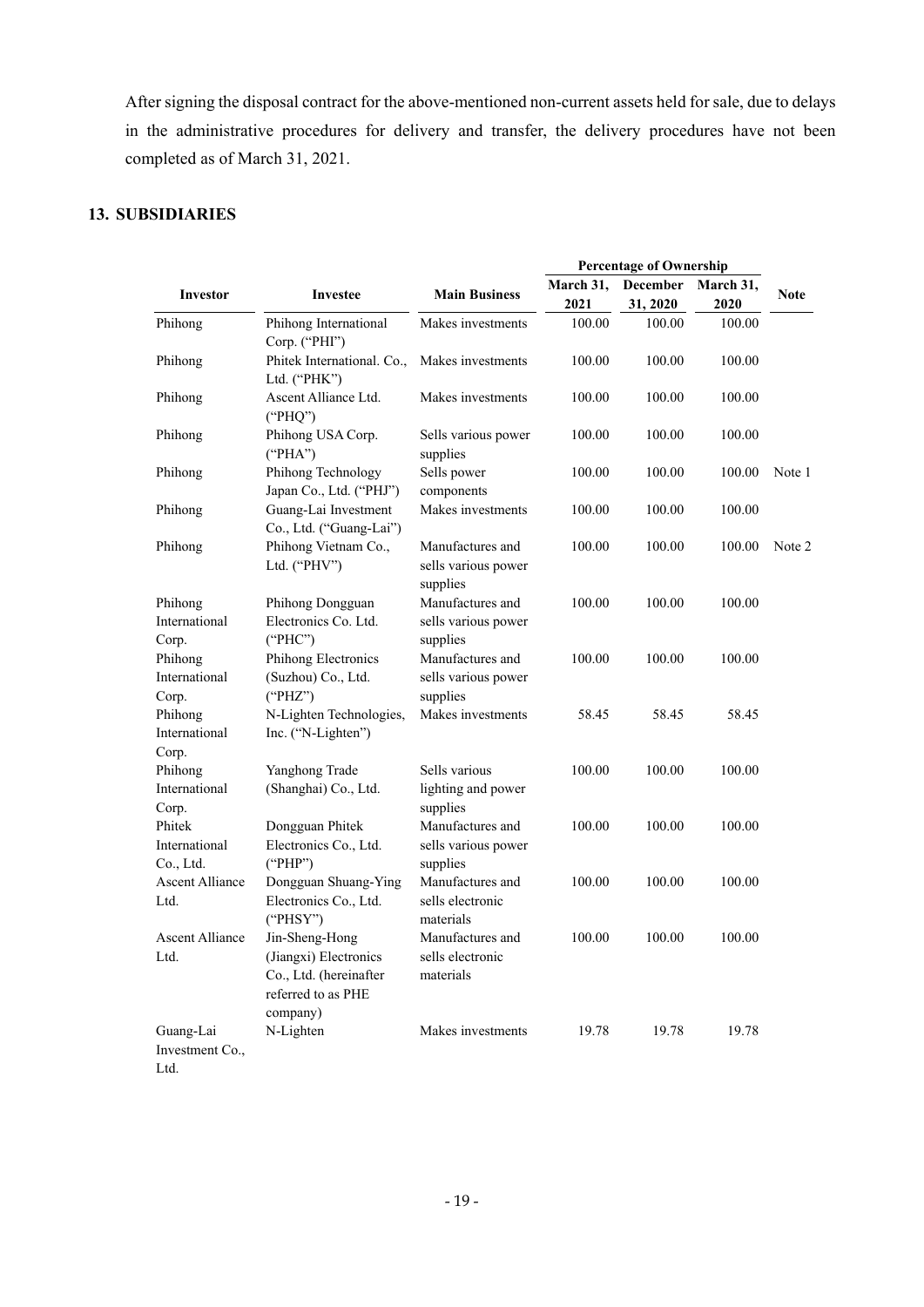- Note 1: In order to adjust to the group's operating needs, Phihong Technology Co., Ltd. was approved by the board of directors in December, 2019 to reduce the capital of the Japanese subsidiary PHJ Company by \$54,302 thousand (JPY 200,000 thousand), which was completed in January, 2020, and the share capital of PHJ Company after the capital reduction was \$41,153 thousand (JPY 150,000 thousand).
- Note 2: Phihong Technology Co., Ltd. established a subsidiary, PHV, in Vietnam in 2019, with a registered capital of USD 50,000 thousand, and the Company's shareholding ratio is 100%. To coordinate with the group's funding arrangement, it is planned to process capital injections in stages according to the investment progress. As of March 31, 2021, the Company had invested \$920,473 thousand (USD 31,000 thousand).

See Tables 7 and 8 for the information on places of incorporation and principal places of business.

### **14. INVESTMENTS ACCOUNTED FOR USING EQUITY METHOD**

| Investments in associates                     |                       |                                     |                       |
|-----------------------------------------------|-----------------------|-------------------------------------|-----------------------|
|                                               | <b>March 31, 2021</b> | <b>December 31, 2020</b>            | <b>March 31, 2020</b> |
| Associates that are not individually          |                       |                                     |                       |
| material                                      | \$139,883             | \$152,366                           | \$129,045             |
| Associates that are not individually material |                       | For the Three Months Ended March 31 |                       |
|                                               |                       | 2021                                | 2020                  |
| The Group's share of:                         |                       |                                     |                       |
| Net loss for the year                         |                       | (\$490)                             | (S1,613)              |

Refer to Table 7 "Information on Investees" for the nature of activities, principal places of business and countries of incorporation of the associates.

Other comprehensive loss (9,314) (6,553) Total comprehensive loss (\$9,804) (\$8,166)

Investment and the Group using the equity method to determine the share of profits and losses and other comprehensive profits and losses enjoyed by them is calculated based on financial reports that have not been reviewed by accountants. However, the management of the Group believes that the financial reports of the investee companies not having been reviewed by accountants will not have a significant impact.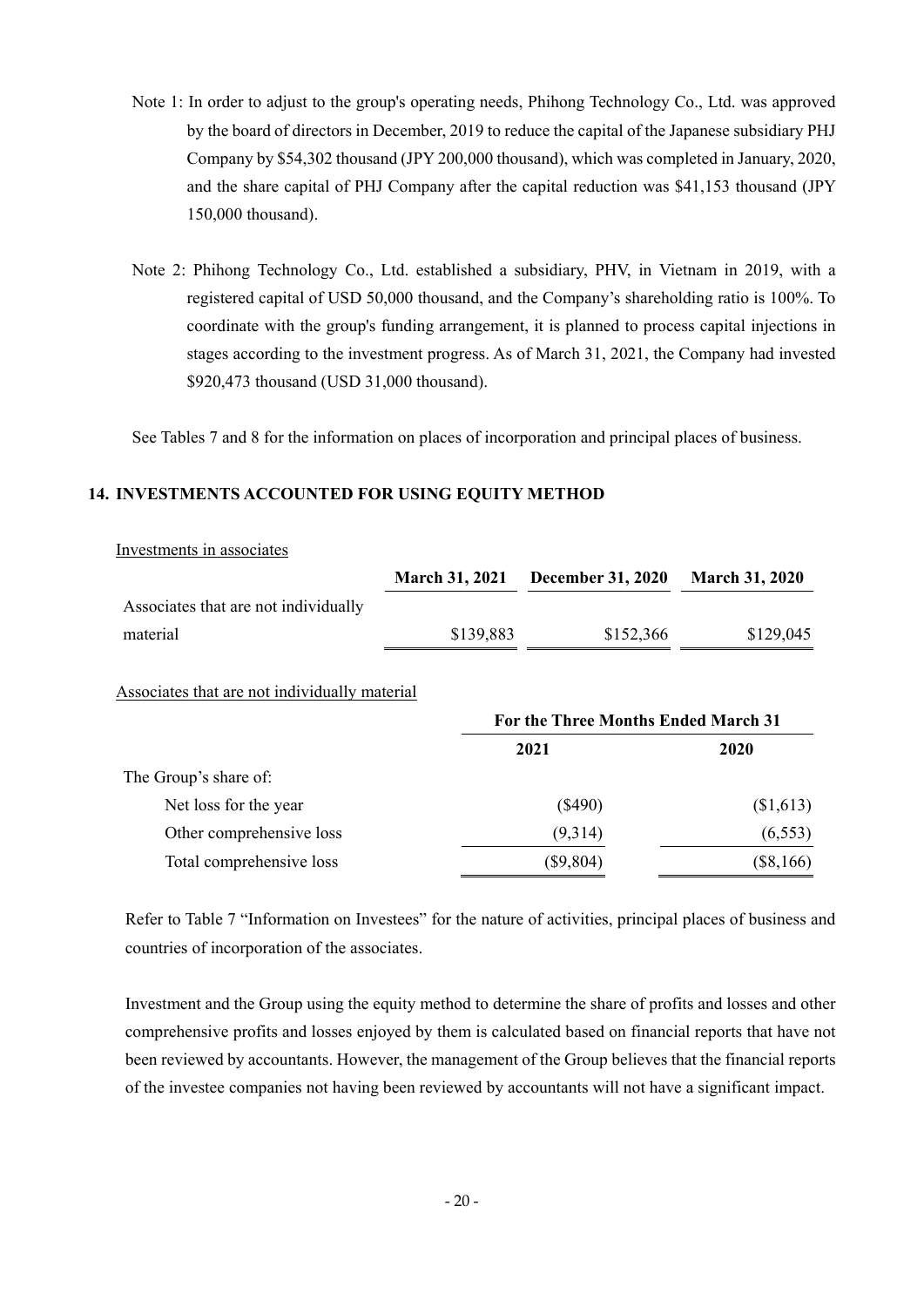# **15. PROPERTY, PLANT AND EQUIPMENT**

|                                 |                |                  | Machinery   |           |                |              |
|---------------------------------|----------------|------------------|-------------|-----------|----------------|--------------|
|                                 | Freehold       |                  | and         | Other     | Construction   |              |
|                                 | Land           | <b>Buildings</b> | Equipment   | Equipment | in Progress    | <b>Total</b> |
| Cost                            |                |                  |             |           |                |              |
| Balance at January 1, 2021      | \$246,480      | \$2,464,136      | \$2,431,495 | \$656,924 | \$86,289       | \$5,885,324  |
| Additions                       | 194,068        | 6,882            | 14,927      | 4,128     | 73,973         | 293,978      |
| Disposals                       |                |                  | (37, 266)   | (8,519)   |                | (45, 785)    |
| Effect of foreign currency      |                |                  |             |           |                |              |
| exchange differences            | (809)          | (7,225)          | (5,730)     | (917)     | (756)          | (15, 437)    |
| Reclassification                | 84,075         | 137              | 10,277      | 2,200     | (137)          | 96,552       |
| Balance at March 31, 2021       | \$523,814      | \$2,463,930      |             | \$653,816 | \$159,369      | \$6,214,632  |
|                                 |                |                  | \$2,413,703 |           |                |              |
| <b>Accumulated depreciation</b> |                |                  |             |           |                |              |
| Balance at January 1, 2021      | $S-$           | \$849,145        | \$1,908,013 | \$537,627 | $S-$           | \$3,294,785  |
| Disposals                       |                |                  | (35,805)    | (8,519)   | $\overline{a}$ | (44, 324)    |
| Depreciation expense            |                | 20,385           | 35,190      | 12,132    |                | 67,707       |
| Effect of foreign currency      |                |                  |             |           |                |              |
| exchange differences            |                | (2,505)          | (4, 384)    | (808)     |                | (7,697)      |
| Balance at March 31, 2021       | \$-            | \$867,025        | \$1,903,014 | \$540,432 | $\mathsf{S}$ - | \$3,310,471  |
|                                 |                |                  |             |           |                |              |
| Carrying amounts at             |                |                  |             |           |                |              |
| December 31, 2020 and           |                |                  |             |           |                |              |
| January 1, 2021                 | \$246,480      | \$1,614,991      | \$523,482   | \$119,297 | \$86,289       | \$2,590,539  |
| Carrying amounts at March       |                |                  |             |           |                |              |
| 31, 2021                        | \$523,814      | \$1,596,905      | \$510,689   | \$113,384 | \$159,369      | \$2,904,161  |
|                                 |                |                  |             |           |                |              |
| Cost                            |                |                  |             |           |                |              |
| Balance at January 1, 2020      | \$248,931      | \$2,704,125      | \$2,411,321 | \$709,254 | \$10,909       | \$6,084,540  |
| Additions                       |                | 2,878            | 13,372      | 5,063     | 2,891          | 24,204       |
| Disposals                       |                | (662)            | (22, 424)   | (820)     |                | (23,906)     |
| Reclassified to assets for      |                |                  |             |           |                |              |
| sale                            |                | (258,005)        | (1,244)     | (13, 587) |                | (272, 836)   |
| Effect of foreign currency      |                |                  |             |           |                |              |
| exchange differences            | 652            | (1,892)          | (4,012)     | (672)     | (10)           | (5,934)      |
| Reclassification                |                |                  | 1,525       |           | (78)           | 1,447        |
| Balance at March 31, 2020       | \$249,583      | \$2,446,444      | \$2,398,538 | \$699,238 | \$13,712       | \$5,807,515  |
| Accumulated depreciation        |                |                  |             |           |                |              |
| Balance at January 1, 2020      | $S-$           | \$789,989        | \$1,886,186 | \$554,948 | $S-$           | \$3,231,123  |
| Disposals                       |                | (662)            | (21, 403)   | (819)     |                | (22, 884)    |
| Reclassified to assets for      |                |                  |             |           |                |              |
|                                 |                |                  |             |           |                |              |
| sale                            |                | (26, 239)        | (1,214)     | (12, 397) |                | (39, 850)    |
| Depreciation expense            |                | 21,408           | 41,229      | 16,259    |                | 78,896       |
| Effect of foreign currency      |                |                  |             |           |                |              |
| exchange differences            |                | (1,025)          | (3,059)     | (613)     |                | (4,697)      |
| Balance at March 31, 2020       | $\mathsf{S}$ - | \$783,471        | \$1,901,739 | \$557,378 | $S-$           | \$3,242,588  |
| Carrying amounts at March       |                |                  |             |           |                |              |
| 31, 2020                        | \$249,583      | \$1,662,973      | \$496,799   | \$141,860 | \$13,712       | \$2,564,927  |
|                                 |                |                  |             |           |                |              |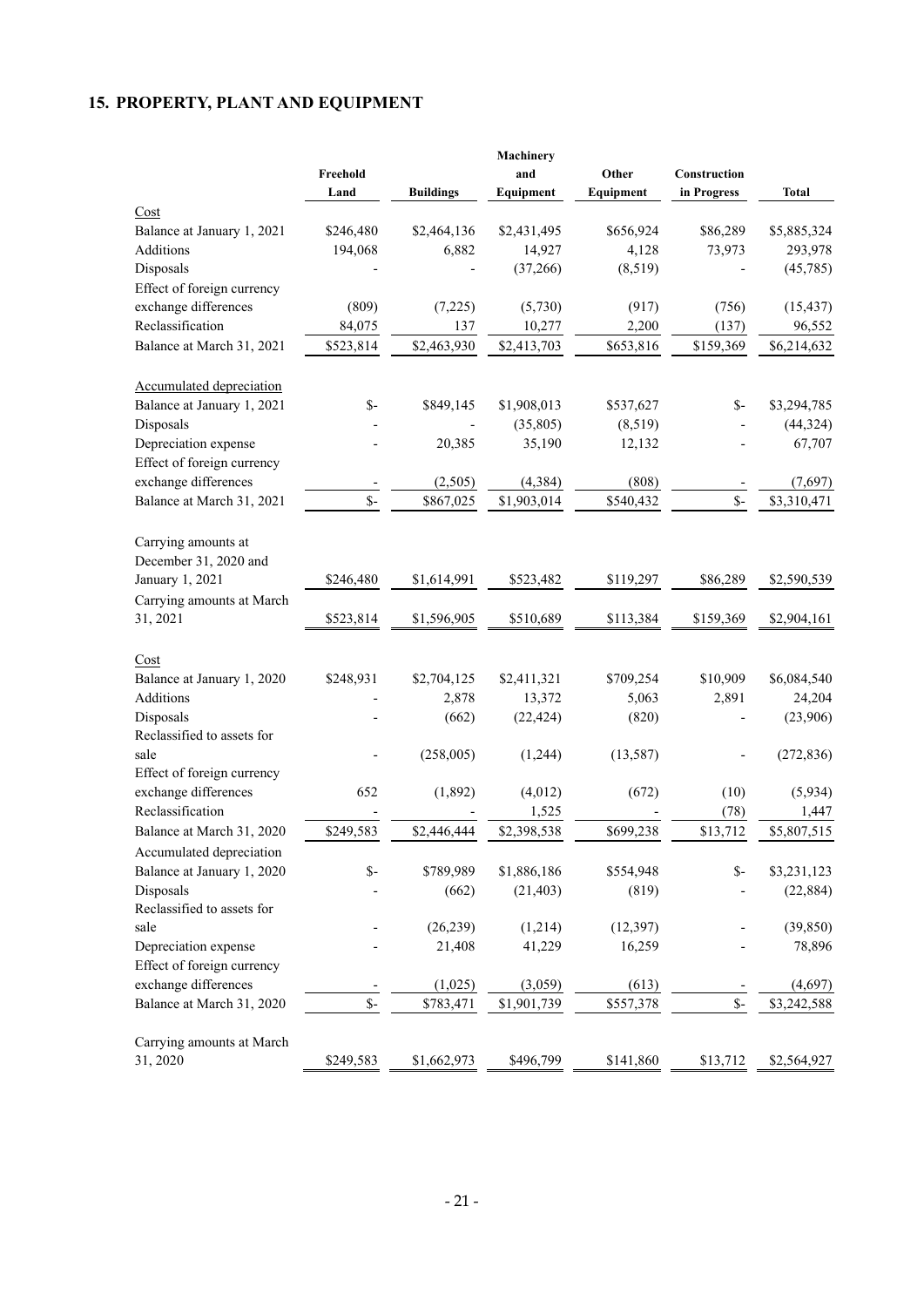The Groups' items of property, plant and equipment are depreciated on a straight-line basis over the following estimated useful life:

| <b>Buildings</b>        |              |
|-------------------------|--------------|
| Main building           | 50 years     |
| Engineering system      | 10 years     |
| Machinery and Equipment | $3-10$ years |
| Other Equipment         | 3-5 years    |

Property, plant and equipment used by the Group and pledged as secure long-term borrowings are set out in Note 29.

### **16. LEASE ARRANGEMENTS**

a. Right-of-use assets

|                             | <b>March 31, 2021</b> | <b>December 31, 2020</b> | <b>March 31, 2020</b> |
|-----------------------------|-----------------------|--------------------------|-----------------------|
| Carrying amounts            |                       |                          |                       |
| Land                        |                       |                          |                       |
| (including land use rights) | \$263,644             | \$266,040                | \$281,923             |
| <b>Buildings</b>            | 10,109                | 10,986                   | 14,191                |
| Office equipment            | 202                   | 324                      | 730                   |
| Transportation equipment    | 3,024                 | 3,563                    | 2,409                 |
| Other equipment             | 1,608                 | 1,875                    | 1,295                 |
|                             | \$278,587             | \$282,788                | \$300,548             |

|                                            | For the Three Months Ended March 31 |         |  |
|--------------------------------------------|-------------------------------------|---------|--|
|                                            | 2021                                | 2020    |  |
| Additions to right-of-use assets           | $S-$                                | \$4,685 |  |
| Depreciation charge for right-of-use       |                                     |         |  |
| assets<br>Land (including land use rights) | \$2,238                             | \$2,321 |  |
| <b>Buildings</b>                           | 873                                 | 949     |  |
| Office equipment                           | 121                                 | 128     |  |
| Transportation equipment                   | 539                                 | 349     |  |
| Other equipment                            | 208                                 | 62      |  |
|                                            | \$3,979                             | \$3,809 |  |

### b. Lease liabilities

|                  | <b>March 31, 2021</b> | <b>December 31, 2020</b> | <b>March 31, 2020</b> |
|------------------|-----------------------|--------------------------|-----------------------|
| Carrying amounts |                       |                          |                       |
| Current          | \$7,174               | \$7,786                  | \$7,416               |
| Non-current      | \$11,048              | \$12,665                 | \$16,115              |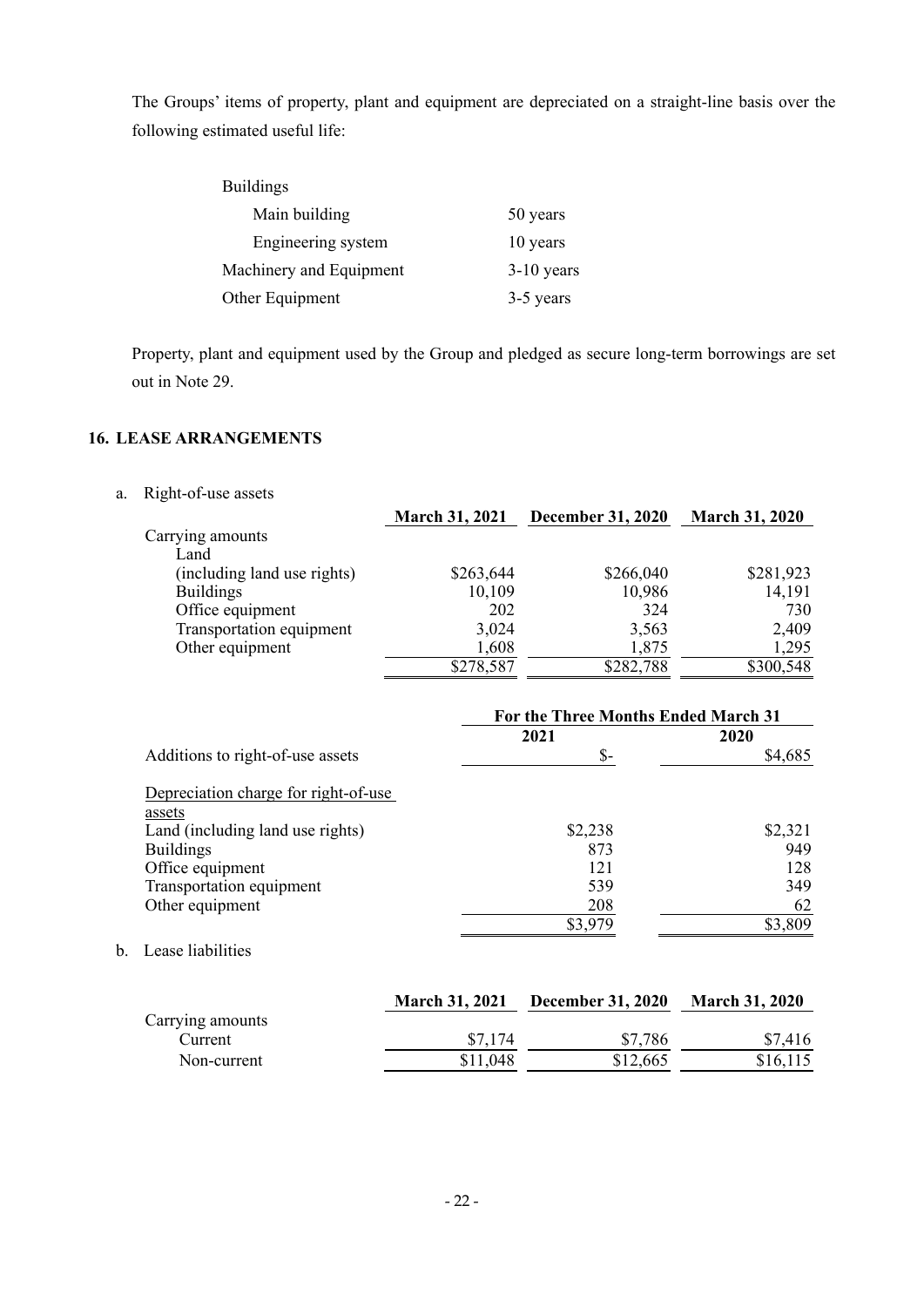|                          | <b>March 31, 2021</b>  | <b>December 31, 2020</b> | <b>March 31, 2020</b>  |
|--------------------------|------------------------|--------------------------|------------------------|
| Freehold land            | $1.200\%$              | $1.200\%$                | $1.200\%$              |
| <b>Buildings</b>         | $1.030\% \sim 5.220\%$ | $1.030\% \sim 5.220\%$   | $1.030\% \sim 5.220\%$ |
| Office equipment         | 4.875%                 | 4.875%                   | 4.875%                 |
| Transportation equipment | $1.155\% \sim 5.220\%$ | $1.155\% \sim 5.220\%$   | $1.155\% \sim 5.220\%$ |
| Other equipment          | $1.030\%$              | $1.030\%$                | $1.030\%$              |

c. Material lease-in activities and terms

The Group leases certain office, transportation, and other equipment for the use of product manufacturing and R&D with lease terms of 2 to 9 years. These arrangements do not contain renewal or purchase options at the end of the lease terms.

The Group also leases land and buildings for the use of plants, offices and parking lots with lease terms of 2 to 50 years. The Group does not have bargain purchase options to acquire the leasehold land and buildings at the end of the lease terms. In addition, the Group is prohibited from subleasing or transferring all or any portion of the underlying assets without the lessor's consent.

#### d. Other lease information

|                                     | For the Three Months Ended March 31 |         |  |
|-------------------------------------|-------------------------------------|---------|--|
|                                     | 2021                                | 2020    |  |
| Expenses relating to short-term     |                                     |         |  |
| leases                              | \$5,054                             | \$4,789 |  |
| Expenses relating to variable lease |                                     |         |  |
| payments not included in the        |                                     |         |  |
| measurement of lease liabilities    | \$147                               | \$295   |  |
| Total cash (outflow) for leases     |                                     |         |  |

The Group leases certain office and office equipment which qualify as short-term leases. The Group has elected to apply the recognition exemption and thus, did not recognize right-of-use assets and lease liabilities for these leases.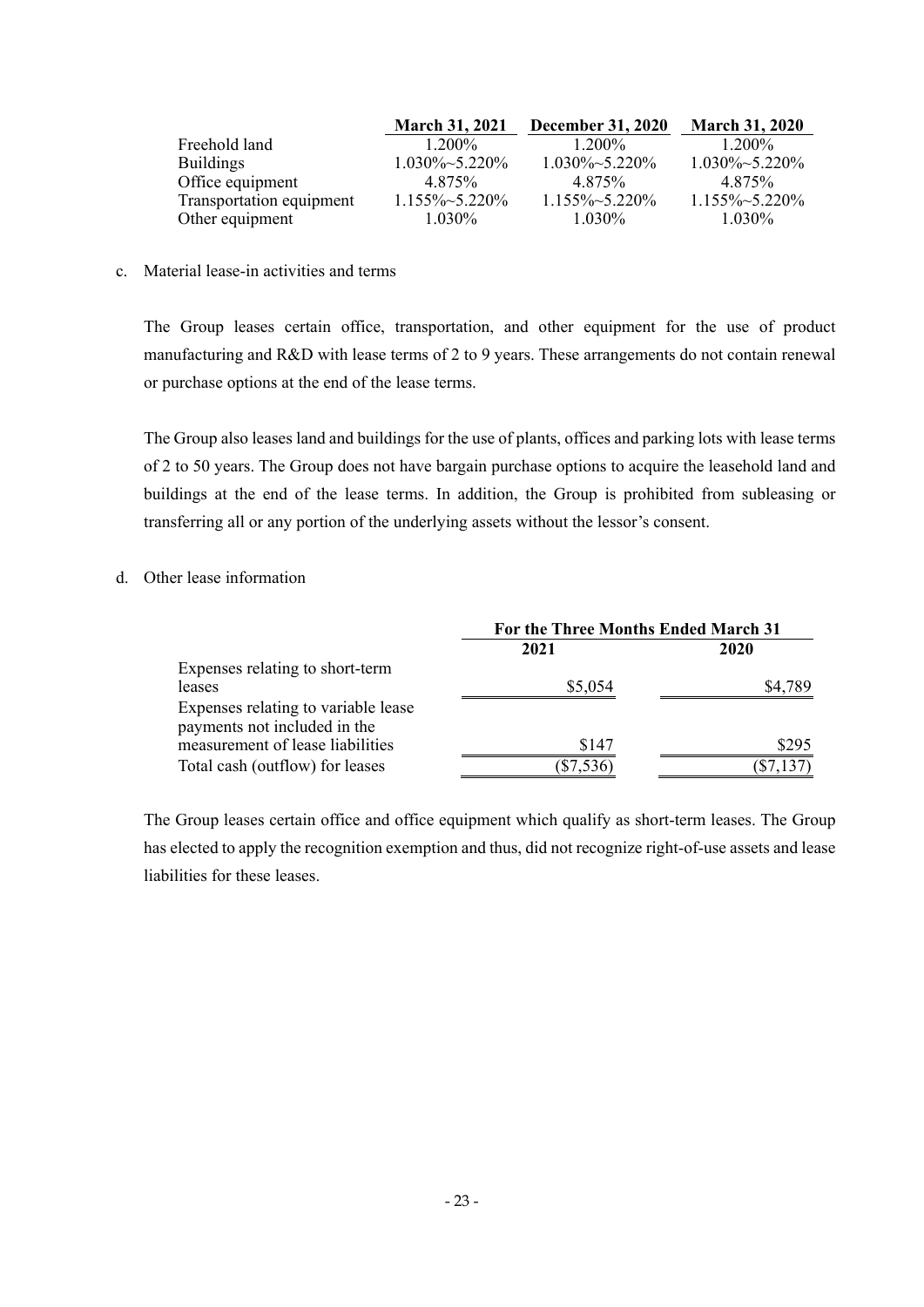# **17. OTHER INTANGIBLE ASSETS**

|                                                                                                    | <b>Computer Software</b>      |
|----------------------------------------------------------------------------------------------------|-------------------------------|
| Cost<br>Balance at January 1, 2021<br>Additions                                                    | \$118,623<br>35               |
| Disposals                                                                                          | (4, 454)                      |
| Effect of foreign currency exchange<br>differences                                                 | (106)                         |
| Balance at March 31, 2021                                                                          | \$114,098                     |
| Accumulated amortization<br>Balance at January 1, 2021<br>Amortization expense<br>Disposals        | \$90,944<br>3,080<br>(4, 454) |
| Effect of foreign currency exchange<br>differences                                                 | (69)                          |
| Balance at March 31, 2021                                                                          | \$89,501                      |
| Carrying amounts at December 31,<br>2020 and January 1, 2021                                       | \$27,679                      |
| Carrying amounts at March 31, 2021                                                                 | \$24,597                      |
| Cost<br>Balance at January 1, 2020<br><b>Additions</b><br>Disposals                                | \$118,748<br>789<br>(562)     |
| Effect of foreign currency exchange<br>differences                                                 | (57)                          |
| Balance at March 31, 2020                                                                          | \$118,918                     |
| <b>Accumulated amortization</b><br>Balance at January 1, 2020<br>Amortization expense<br>Disposals | \$85,832<br>3,085<br>(562)    |
| Effect of foreign currency exchange<br>differences                                                 | (26)                          |
| Balance at March 31, 2020                                                                          | \$88,029                      |
| Balance at March 31, 2020                                                                          | \$30,889                      |

The above items of intangible assets are amortized on a straight-line basis over estimated useful life of 2 to 5 years.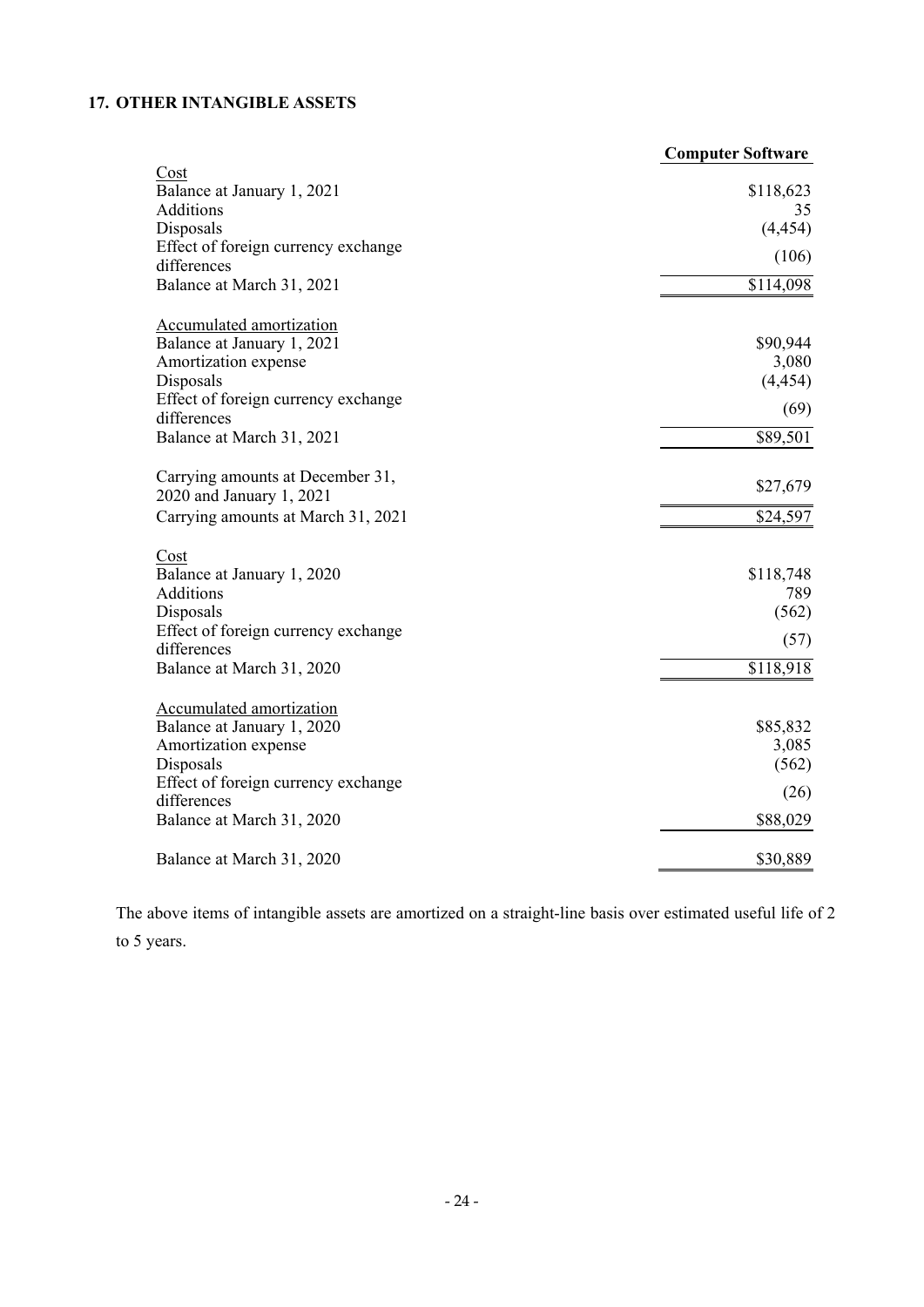#### **18. BORROWINGS**

#### Short-term borrowings

|                         | <b>March 31, 2021</b> | <b>December 31, 2020</b> | <b>March 31, 2020</b> |
|-------------------------|-----------------------|--------------------------|-----------------------|
| Unsecured loan          |                       |                          |                       |
| Phihong                 | \$541,690             | \$256,320                | \$100,000             |
|                         |                       |                          |                       |
| Long-term Borrowings    |                       |                          |                       |
|                         | <b>March 31, 2021</b> | <b>December 31, 2020</b> | <b>March 31, 2020</b> |
| Unsecured loan          |                       |                          |                       |
| Phihong                 | \$520,000             | \$314,208                | \$225,000             |
| Secured loan            |                       |                          |                       |
| Phihong                 | 280,000               | 56,832                   |                       |
| Less: discount          | (1,891)               | (2,359)                  | (3,788)               |
| Long-term loans payable |                       |                          |                       |
| - current portion       | (247,500)             | (64, 737)                |                       |
|                         | \$550,609             | \$303,944                | \$221,212             |
|                         |                       |                          |                       |

- a. The short-term bank loan period of Phihong Technology Co., Ltd on March 31, 2021, December 31, and March 31, 2020 is from February 19, 2021 to April 29, 2021, December 7, 2020 to February 9, 2021 and March 27, 2020 to June 5, 2020, respectively. As of March 31, 2021, and December 31 and March 31, 2020, the effective annual interest rates are 0.8~0.9%, 0.95% and 1.10%, respectively, and interest is paid monthly.
- b. The long-term bank loan period of Phihong Technology Co., Ltd on March 31, 2021, December 31 and March 31, 2020 is from August 22, 2019 to September 10, 2023, from August 22, 2019 to September 10, 2023 and August 22, 2019 to July 30, 2022, respectively. As of March 31, 2021, and December 31 and March 31, 2020, the effective annual interest rates are 1.2740%~1.9870%, 1.2740%~1.9872% and 2.1838%~2.1862%, respectively, of which the interest is paid monthly.
- c. Phihong Technology Co., Ltd signed a joint credit agreement mainly hosted by Taiwan Shin Kong Commercial Bank and co-sponsored by Yuanta Commercial Bank along with 7 other banks participating in the loan, on April 30, 2019. The contract period is 3 years with the total credit limit of NTD\$ 1 billion, including NTD \$450 million of item A loan limit and NTD \$550 million for item B loan limit, which will be used by the company to support the factory investment plan of the Vietnamese subsidiary and enrich the group operating turnover fund. According to the loan contract in the joint loan case of Taiwan Shin Kong Commercial Bank, Phihong Technology Co., Ltd shall maintain the following financial ratios during the loan period (according to the annual and semi-annual consolidated financial report with an accountant's visa which is to be reviewed every half year):
	- a) The current ratio (current assets/current liabilities) shall not be less than 100%.
	- b) The net debt ratio (total debt/net tangible value) shall not be higher than 150%.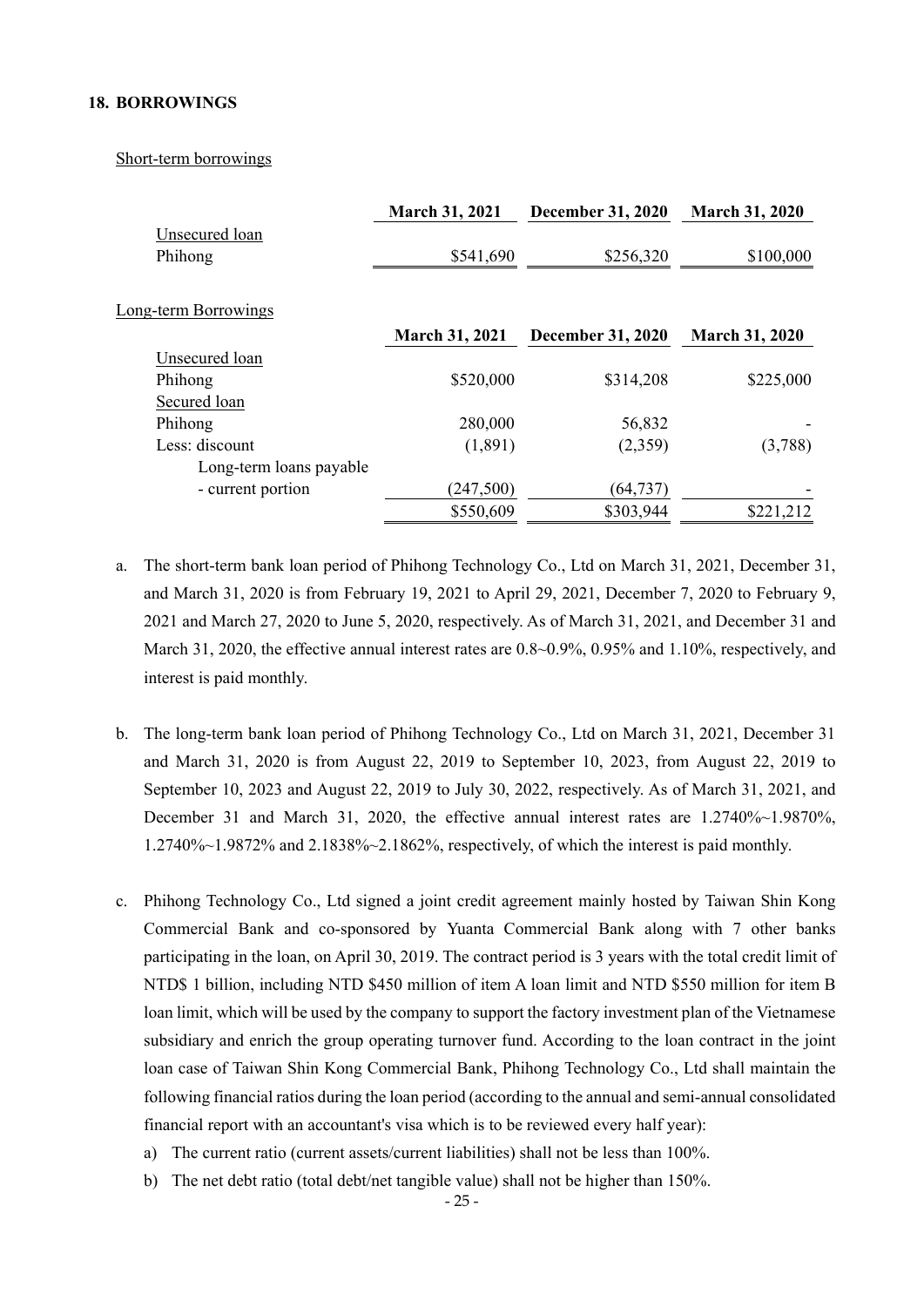- c) The interest protection multiples  $[(pre-tax profit + depreciation + amortization + interest$ expense)/interest expense] shall be maintained at more than two times (inclusive).
- d) Net tangible value (net value minus intangible assets) shall not be less than NTD \$4.5 billion.

For information on pledged properties and endorsements/guarantees, refer to Notes 28 and 29.

### **19. BONDS PAYABLE**

|                               | <b>March 31, 2021</b> | <b>December 31, 2020</b> | <b>March 31, 2020</b> |
|-------------------------------|-----------------------|--------------------------|-----------------------|
| Secured domestic bonds        | \$1,697,979           | \$999,883                | \$999,523             |
| Less: Long-term loans payable |                       |                          |                       |
| - current portion             | (1,000,000)           | (999, 883)               |                       |
|                               | \$697,979             | $S-$                     | \$999,523             |

### Secured domestic bonds

On April 1, 2016, the Company issued 100 units of NT\$10,000 thousand, 0.95% secured bonds in Taiwan, with an aggregate principal of \$1,000,000 thousand.

On March 25, 2021, the Company issued 70 units of NT\$10,000 thousand, 0.60% secured bonds in Taiwan, with an aggregate principal of \$700,000 thousand.

For information on pledged properties and endorsements/guarantees, refer to Notes 28 and 29.

### **20. OTHER PAYABLES**

|                             | <b>March 31, 2021</b> | <b>December 31, 2020</b> | <b>March 31, 2020</b> |
|-----------------------------|-----------------------|--------------------------|-----------------------|
| Current                     |                       |                          |                       |
| Other payables              |                       |                          |                       |
| Payables for salaries and   |                       |                          |                       |
| bonuses                     | \$159,763             | \$200,932                | \$134,488             |
| Payables for annual leave   | 46,903                | 45,537                   | 39,896                |
| Payables for purchases of   |                       |                          |                       |
| equipment                   | 8,127                 | 7,621                    | 6,765                 |
| Others                      | 312,390               | 315,948                  | 408,385               |
|                             | \$527,183             | \$570,038                | \$589,534             |
| Other liabilities           |                       |                          |                       |
| Temporary receipts          | \$68,339              | \$62,484                 | \$19,676              |
| Advance payment for sale of |                       |                          |                       |
| plant land (Note 12)        | 169,824               | 170,466                  | 107,564               |
| Others                      | 71,426                | 58,163                   | 61,343                |
|                             | \$309,589             | \$291,113                | \$188,583             |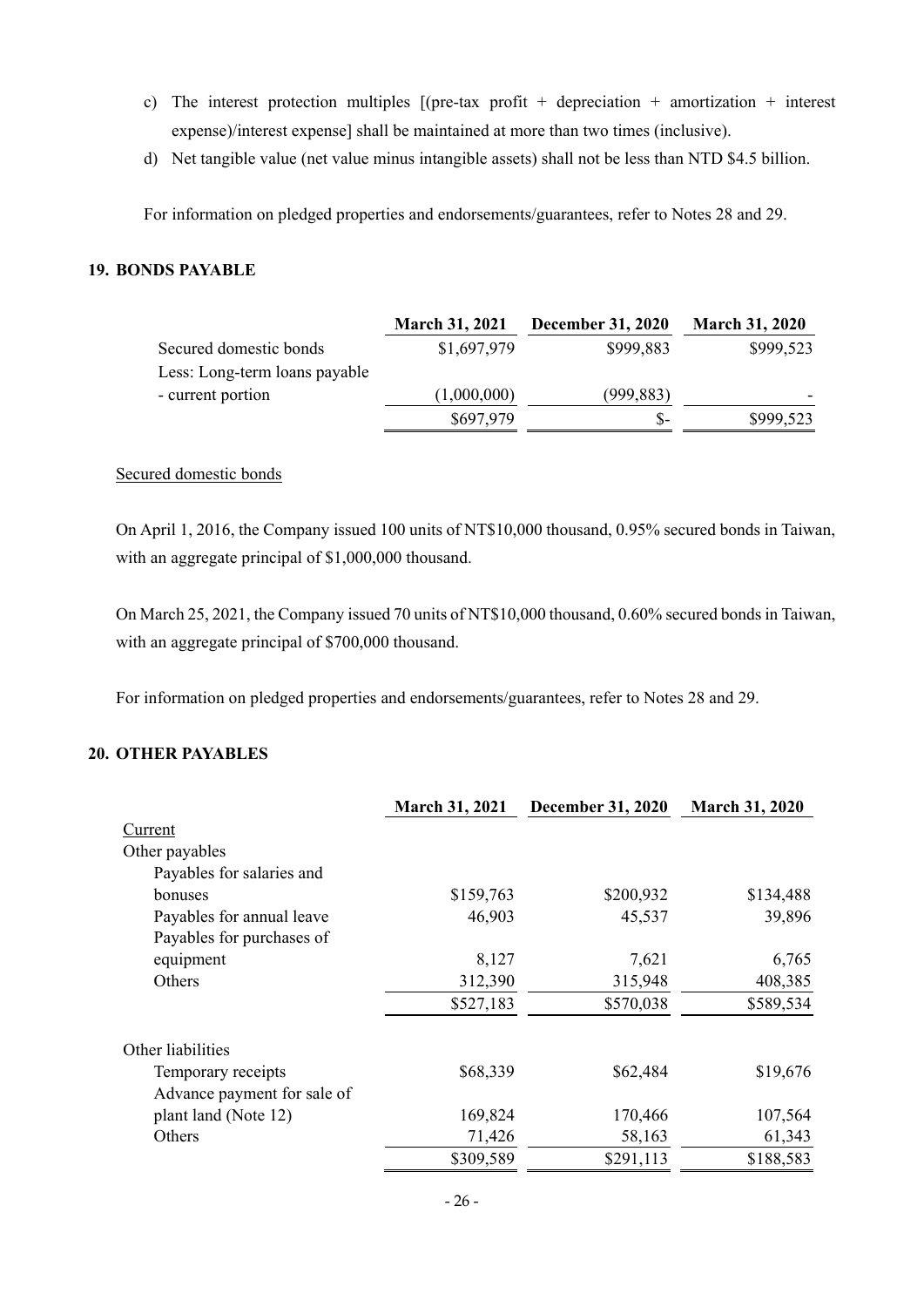### **21. RETIREMENT BENEFIT PLANS**

For the three months ended March 31, 2021 and 2020, employee benefit expenses in respect of the Group's defined benefit retirement plans were \$205 thousand and \$266 thousand, respectively, and were calculated using the actuarially determined pension cost discount rate as of December 31, 2020 and 2019.

## **22. EQUITY**

### a. Share Capital

### Ordinary shares

|                             | <b>March 31, 2021</b> | <b>December 31, 2020</b> | <b>March 31, 2020</b> |
|-----------------------------|-----------------------|--------------------------|-----------------------|
| Number of shares authorized |                       |                          |                       |
| (in thousands)              | 600,000               | 600,000                  | 600,000               |
| Shares authorized           | \$6,000,000           | \$6,000,000              | \$6,000,000           |
| Number of shares issued and |                       |                          |                       |
| fully paid (in thousands)   | 337,688               | 337,688                  | 337,688               |
| Shares issued               | \$3,376,884           | \$3,376,884              | \$3,376,884           |

Fully paid ordinary shares, which have a par value of NTD \$10, carry one vote per share and carry a right to dividends.

### b. Capital Surplus

|                                         | <b>March 31, 2021</b> | <b>December 31, 2020</b> | <b>March 31, 2020</b> |
|-----------------------------------------|-----------------------|--------------------------|-----------------------|
| May be used to offset a deficit,        |                       |                          |                       |
| distributed as cash dividends or        |                       |                          |                       |
| transferred to share capital            |                       |                          |                       |
| Issuance of common shares               | \$244,117             | \$244,117                | \$244,117             |
| Conversion of bonds                     | 667,058               | 667,058                  | 667,058               |
| Treasury share transactions             | 48,234                | 48,234                   | 48,234                |
| Interest payable on bond                |                       |                          |                       |
| conversion                              | 13,243                | 13,243                   | 13,243                |
| May be used to offset a deficit<br>only |                       |                          |                       |
| Treasury share transactions             | 71,365                | 71,365                   | 71,365                |
|                                         | \$1,044,017           | \$1,044,017              | \$1,044,017           |

The capital surplus arising from shares issued in excess of par (including share premium from issuance of common shares, conversion of bonds and treasury share transactions) and donations, may be used to offset a deficit. In addition, when the Company has no deficit, such capital surplus may be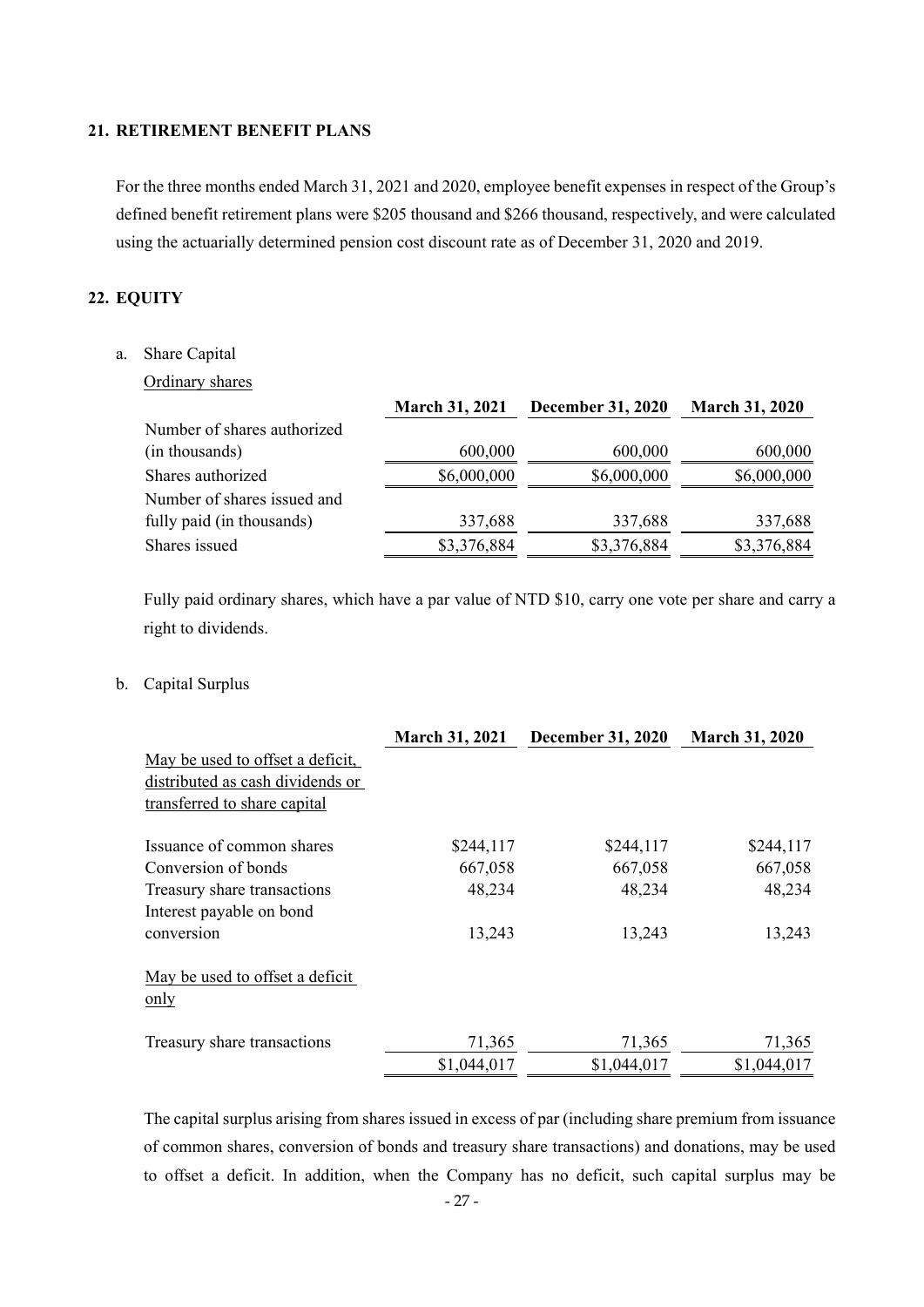distributed as cash dividends or transferred to share capital (limited to a certain percentage of the Company's capital surplus and once a year).

### c. Retained Earnings and Dividend Policy

Under the dividend policy as set forth in the amended Articles, where the Company made profit in a fiscal year, the profit shall be first utilized for paying taxes, offsetting losses of previous years, setting aside as legal reserve of 10% of the remaining profit, setting aside or reversing a special reserve in accordance with the laws and regulations, and then any remaining profit together with any undistributed retained earnings shall be used by the Company's board of directors as the basis for proposing a distribution plan, which should be resolved in the shareholders' meeting for the distribution of dividends and bonuses to shareholders. For the policies on the distribution of employees' compensation and remuneration of directors and supervisors after the amendment, refer to "Employees' compensation and remuneration of directors and supervisors" in Note 23-g.

Appropriation of earnings to legal reserve shall be made until the legal reserve equals the Company's paid-in capital. The legal reserve may be used to offset deficit. If the Company has no deficit and the legal reserve has exceeded 25% of the Company's paid-in capital, the excess may be transferred to capital or distributed in cash.

Items referred to under Rule No. 1010012865, Rule No. 1010047490 and Rule No. 1030006415 issued by the FSC and in the directive titled "Questions and Answers for Special Reserves Appropriated Following Adoption of IFRSs" should be appropriated to or reversed from a special reserve by the Company.

### d. Special Reserves

On the first-time adoption of IFRSs, the Company transferred to retained earnings unrealized revaluation increment and cumulative translation differences in the amounts of \$10,968 thousand and \$250,296 thousand, respectively. The increase in retained earnings that resulted from all IFRSs adjustments was smaller than the total revaluation and translation differences; therefore, the Company appropriated to the special reserve the amount of \$230,859 thousand, the increase in retained earnings that resulted from all IFRSs adjustments on transitions to IFRSs.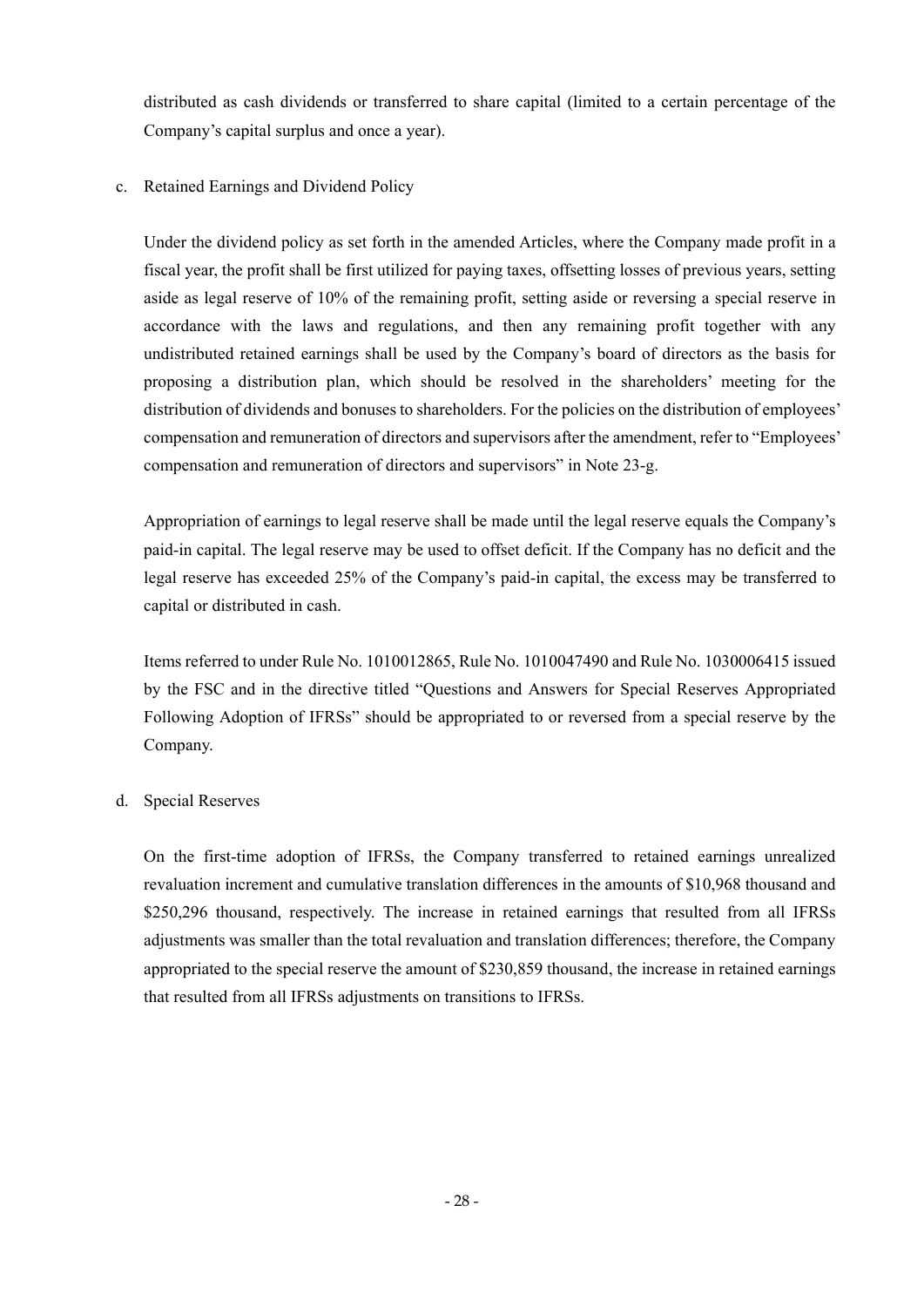# e. Other Equity Items

1) Exchange difference on translating the financial statements of foreign operations

|                                         | For the Three Months Ended March 31 |               |
|-----------------------------------------|-------------------------------------|---------------|
|                                         | 2021                                | 2020          |
| Balance at January 1                    | (\$448,879)                         | (\$416,186)   |
| Exchange differences arising on         |                                     |               |
| translating the financial statements of |                                     |               |
| foreign operations                      | (11, 841)                           | (235)         |
| Balance at March 31                     | $(\$460,720)$                       | $(\$416,421)$ |

## 2) Unrealized loss on financial assets at FVTOCI

|                                      | For the Three Months Ended March 31 |              |
|--------------------------------------|-------------------------------------|--------------|
|                                      | 2021                                | 2020         |
| Balance at January 1                 | $(\$62,007)$                        | $(\$79,561)$ |
| Generated in current period          |                                     |              |
| Unrealized loss - equity instruments | (992)                               | (2,198)      |
| Share from associates accounted for  |                                     |              |
| using the equity method              | (9,314)                             | (6, 553)     |
| Balance at March 31                  | $(\$72,313)$                        | (\$88,312)   |

# f. Non-Controlling Interests

|                                 | For the Three Months Ended March 31 |             |
|---------------------------------|-------------------------------------|-------------|
|                                 | 2021                                | 2020        |
| Balance at January 1            | $(\$8,909)$                         | $(\$9,372)$ |
| Attributable to non-controlling |                                     |             |
| interests:                      |                                     |             |
| Net Loss for the period         | (3)                                 | (4)         |
| Exchange differences on         |                                     |             |
| translating the financial       |                                     |             |
| statements of foreign entities  | (10)                                | (57)        |
| Balance at March 31             | $(\$8,922)$                         | (\$9,433    |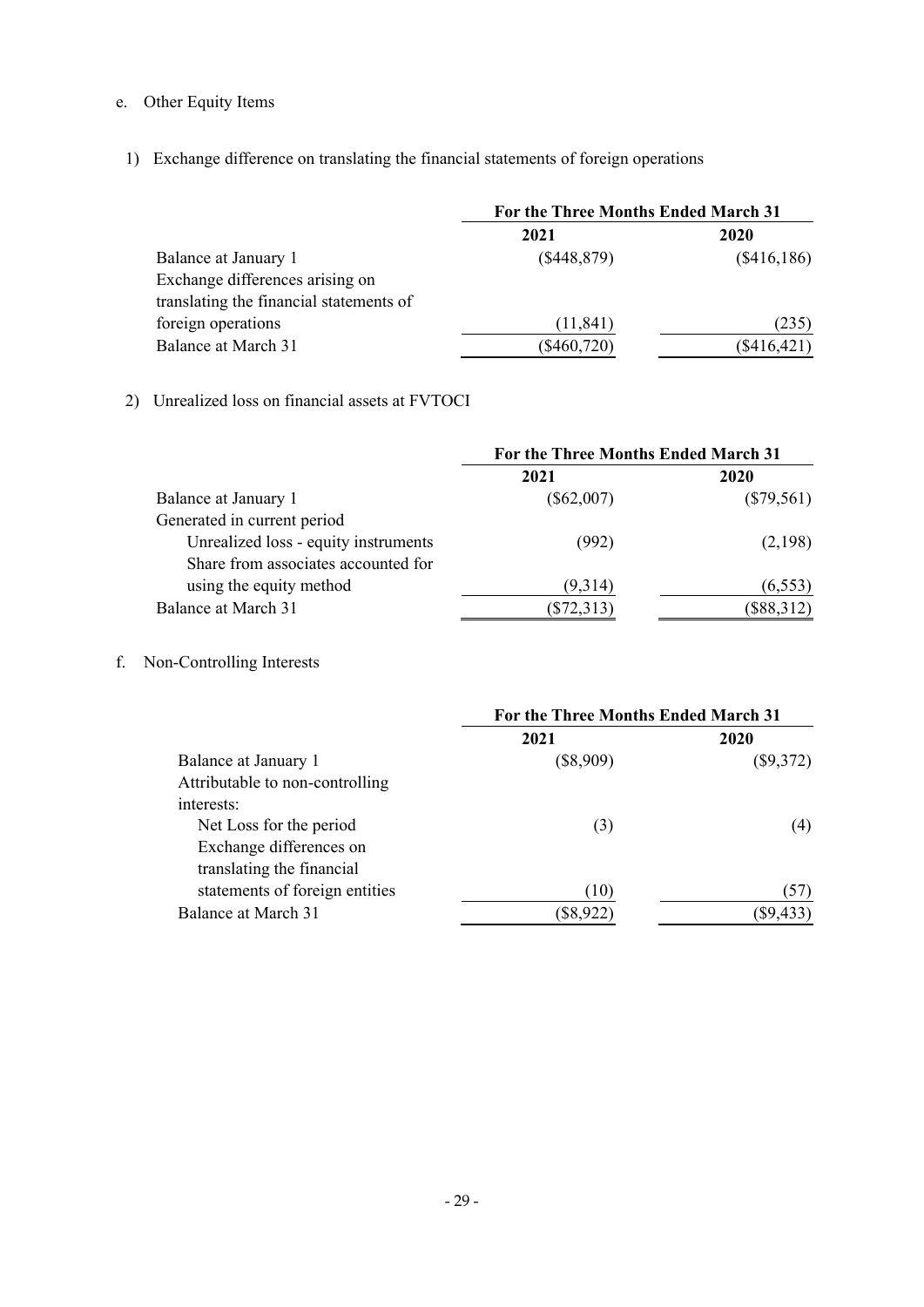### **23. NET PROFIT RELATING TO CONTINUING OPERATIONS**

### a. Interest income

|                 | For the Three Months Ended March 31 |         |
|-----------------|-------------------------------------|---------|
|                 | 2021                                | 2020    |
| Pledge deposits | \$7,004                             | \$7,896 |
| Others          | 360                                 | 965     |
|                 | \$7,364                             | \$8,861 |

### b. Other income

|               |          | For the Three Months Ended March 31 |  |
|---------------|----------|-------------------------------------|--|
|               | 2021     | 2020                                |  |
| <b>Others</b> | \$12,510 | \$21,488                            |  |

# c. Other gains and losses

|                                         | For the Three Months Ended March 31 |         |
|-----------------------------------------|-------------------------------------|---------|
|                                         | 2021                                | 2020    |
| Net foreign exchange (losses) gains     | $(\$4,695)$                         | \$7,681 |
| Loss on disposal of property, plant and |                                     |         |
| equipment                               | (583)                               | (793)   |
| Gain on disposal of investment          | 296                                 |         |
| Fair value changes of financial assets  |                                     |         |
| and financial liabilities               |                                     |         |
| Financial assets mandatorily at         |                                     |         |
| <b>FVTPL</b>                            | 43                                  | 2,964   |
| Others                                  | (1,293)                             | (1,979) |
|                                         | $(\$6,232$                          | \$7,873 |

# d. Depreciation and amortization

|                                         | For the Three Months Ended March 31 |          |
|-----------------------------------------|-------------------------------------|----------|
|                                         | 2021                                | 2020     |
| Property, plant and equipment           | \$67,707                            | \$78,896 |
| Right-of-use assets                     | 3,979                               | 3,809    |
| Computer software                       | 3,080                               | 3,085    |
|                                         | \$74,766                            | \$85,790 |
| An analysis of depreciation by function |                                     |          |
| Operating costs                         | \$34,358                            | \$40,049 |
| Operating expenses                      | 37,328                              | 42,656   |
|                                         | \$71,686                            | \$82,705 |
|                                         |                                     |          |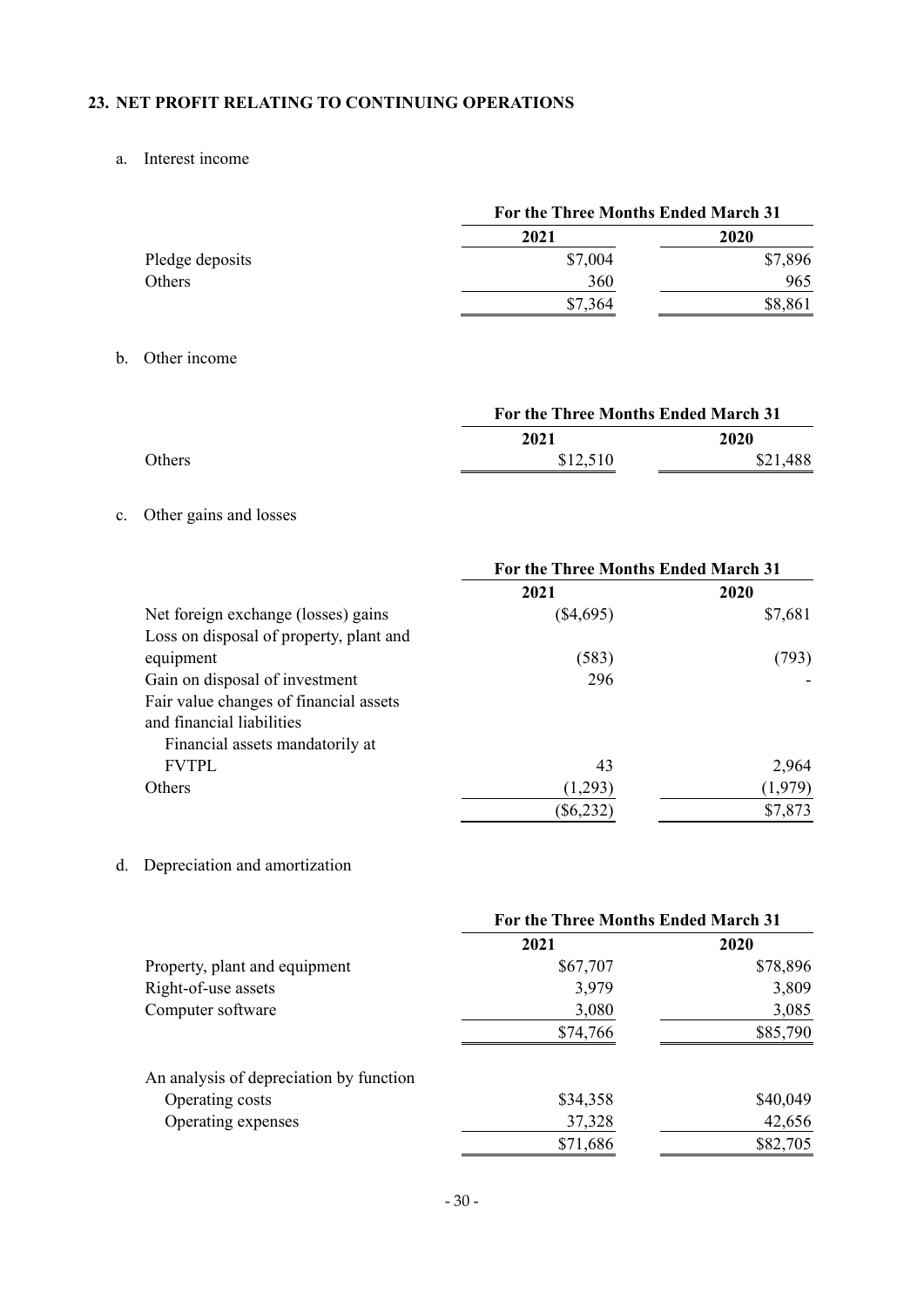|                                        | For the Three Months Ended March 31 |         |
|----------------------------------------|-------------------------------------|---------|
|                                        | 2021                                | 2020    |
| An analysis of amortization expense by |                                     |         |
| function                               |                                     |         |
| Operating costs                        | \$934                               | \$733   |
| Operating expenses                     | 2,146                               | 2,352   |
|                                        | \$3,080                             | \$3,085 |

e. Finance costs

|                            | For the Three Months Ended March 31 |         |
|----------------------------|-------------------------------------|---------|
|                            | 2021                                | 2020    |
| Bank loans interest        | \$4,910                             | \$2,590 |
| Bonds payable interest     | 2,567                               | 2,494   |
| Lease liabilities interest | 166                                 | 225     |
|                            | \$7,643                             | \$5,309 |

### f. Employee benefits expense

|                                                         | For the Three Months Ended March 31 |           |
|---------------------------------------------------------|-------------------------------------|-----------|
|                                                         | 2021                                | 2020      |
| Short-term employee benefits                            | \$558,302                           | \$411,270 |
| Post-employment benefits                                |                                     |           |
| Defined contribution plans                              | 5,404                               | 5,428     |
| Defined benefit plans (Note 21)                         | 205                                 | 266       |
| Total employee benefits expense                         | \$563,911                           | \$416,964 |
| An analysis of employee benefits<br>expense by function |                                     |           |
| Operating costs                                         | \$342,833                           | \$205,578 |
| Operating expenses                                      | 221,078                             | 211,386   |
|                                                         | \$563,911                           | \$416,964 |

g. Employees' compensation and remuneration to directors and supervisors

The Company accrued employees' compensation and remuneration of directors and supervisors at the rates no less than 10% and no higher than 2%, respectively, of net profit before income tax, employees' compensation, and remuneration of directors and supervisors. For the three months ended March 31, 2021 and 2020, because of operation loss and accumulated deficits, the Company did not estimate the bonus to employees and the remuneration to directors and supervisors.

If there is a change in the proposed amounts after the annual consolidated financial statements are authorized for issue, the differences are recorded as a change in accounting estimate.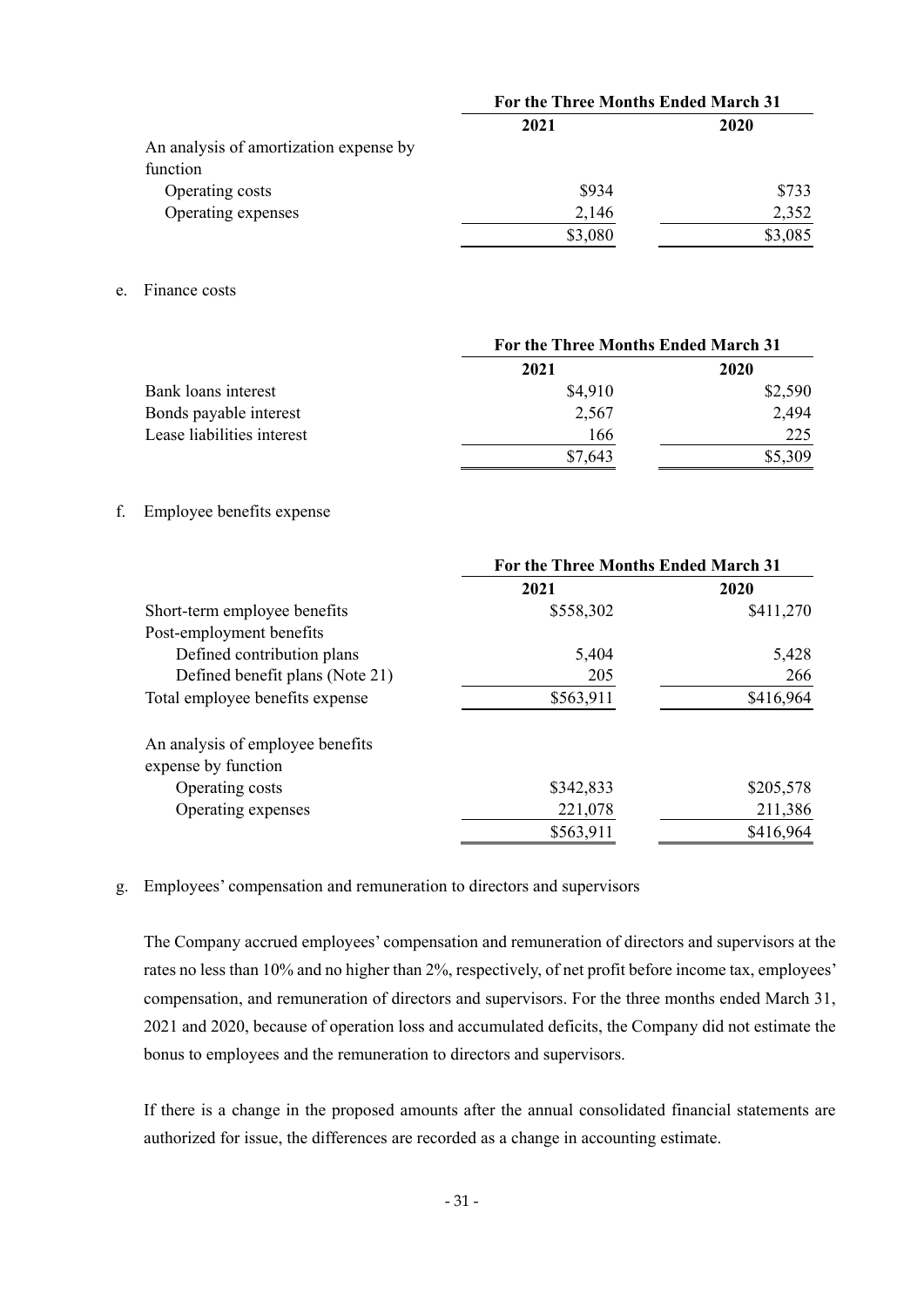Information on the employees' compensation and remuneration of directors and supervisors resolved by the Company's board of directors in 2020 and 2019 is available at the Market Observation Post System website of the Taiwan Stock Exchange.

h. Gain or loss on foreign currency exchange

|                         |             | For the Three Months Ended March 31 |  |
|-------------------------|-------------|-------------------------------------|--|
|                         | 2021        | 2020                                |  |
| Foreign exchange gains  | \$19,262    | \$12,982                            |  |
| Foreign exchange losses | (23,957)    | (5,301)                             |  |
|                         | $(\$4,695)$ | \$7,681                             |  |

### **24. INCOME TAXES RELATING TO CONTINUING OPERATIONS**

a. Income tax recognized in profit or loss

The major components of tax expense (gain) were as follows:

|                              | For the Three Months Ended March 31 |          |  |
|------------------------------|-------------------------------------|----------|--|
|                              | 2021                                | 2020     |  |
| Current tax                  |                                     |          |  |
| In respect of the current    |                                     |          |  |
| period                       | \$7,235                             | \$12,061 |  |
| Generated in the previous    |                                     |          |  |
| period                       | (2,003)                             |          |  |
|                              | 5,232                               | 12,061   |  |
| Deferred tax                 |                                     |          |  |
| In respect of the current    |                                     |          |  |
| period                       | (3,810)                             | 2,210    |  |
| Total income tax expense     |                                     |          |  |
| recognized in profit or loss | \$1,422                             | \$14,271 |  |

### b. Income tax assessments

The Company's income tax returns through 2018 have been assessed by the tax authorities.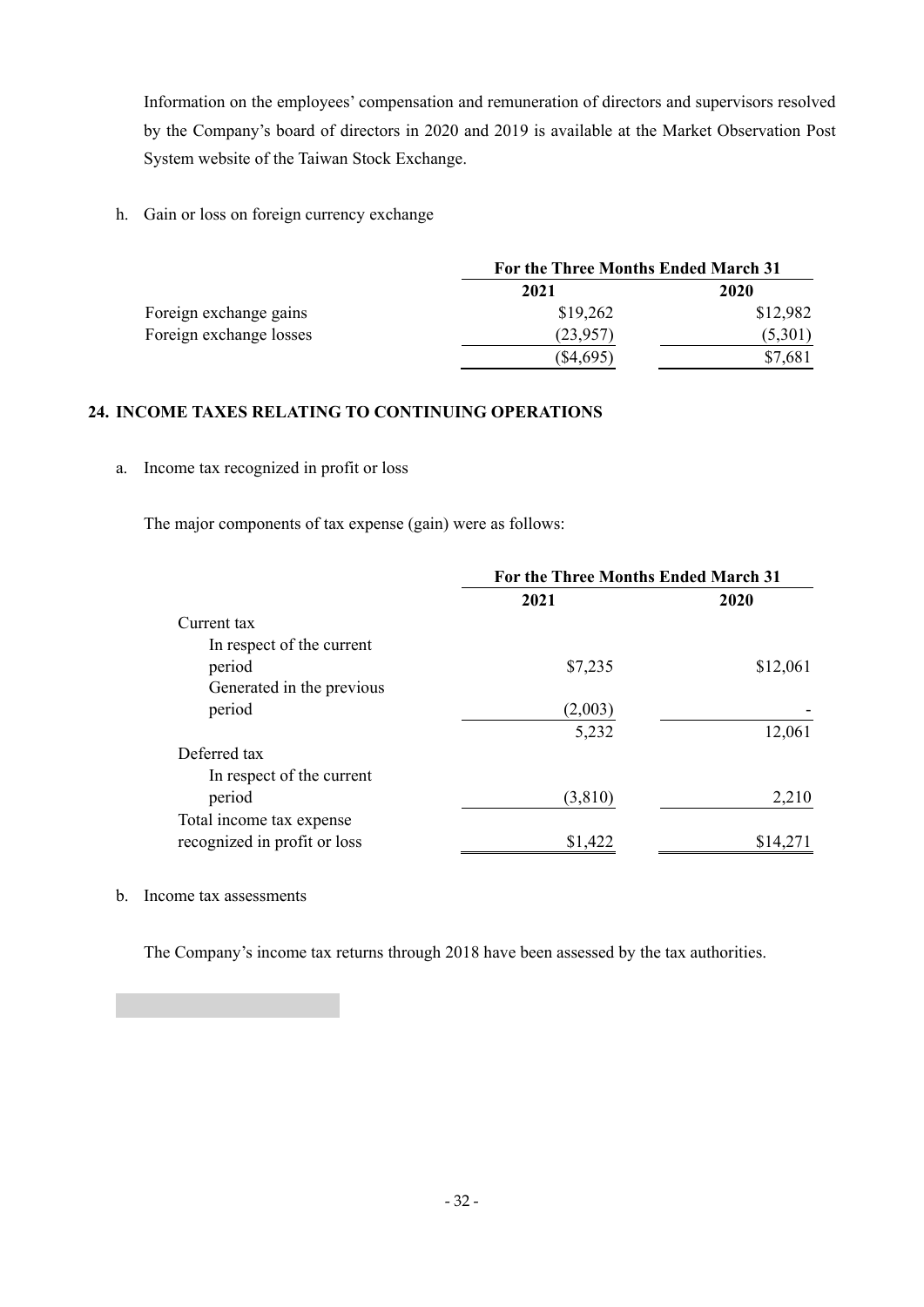### **25. LOSS PER SHARE**

|                                                                            | For the Three Months Ended March 31 |             |  |
|----------------------------------------------------------------------------|-------------------------------------|-------------|--|
|                                                                            | 2021                                | 2020        |  |
| Basic loss per share                                                       | $(\$0.51)$                          | $(\$0.48)$  |  |
| Net Loss for the Period                                                    |                                     |             |  |
|                                                                            | For the Three Months Ended March 31 |             |  |
|                                                                            | 2021                                | 2020        |  |
| Loss used in the computation of basic                                      |                                     |             |  |
| loss per share                                                             | $(\$170,535)$                       | (\$161,449) |  |
| Number of Shares                                                           |                                     |             |  |
|                                                                            | For the Three Months Ended March 31 |             |  |
|                                                                            | 2021                                | 2020        |  |
| Weighted average number of ordinary<br>shares used in computation of basic |                                     |             |  |
| loss per share                                                             | 337,688                             | 337,688     |  |
|                                                                            |                                     |             |  |

## **26. CAPITAL MANAGEMENT**

The Group manages its capital to ensure that entities in the Group will be able to continue as going concerns while maximizing the return to stakeholders through the optimization of the debt and equity balance. The Group's overall strategy remains unchanged.

The capital structure of the Group consists of net debt (borrowings offset by cash and cash equivalents) and equity attributable to owners of the Company (comprising issued capital, reserves, retained earnings and other equity).

The Group is not subject to any externally imposed capital requirements.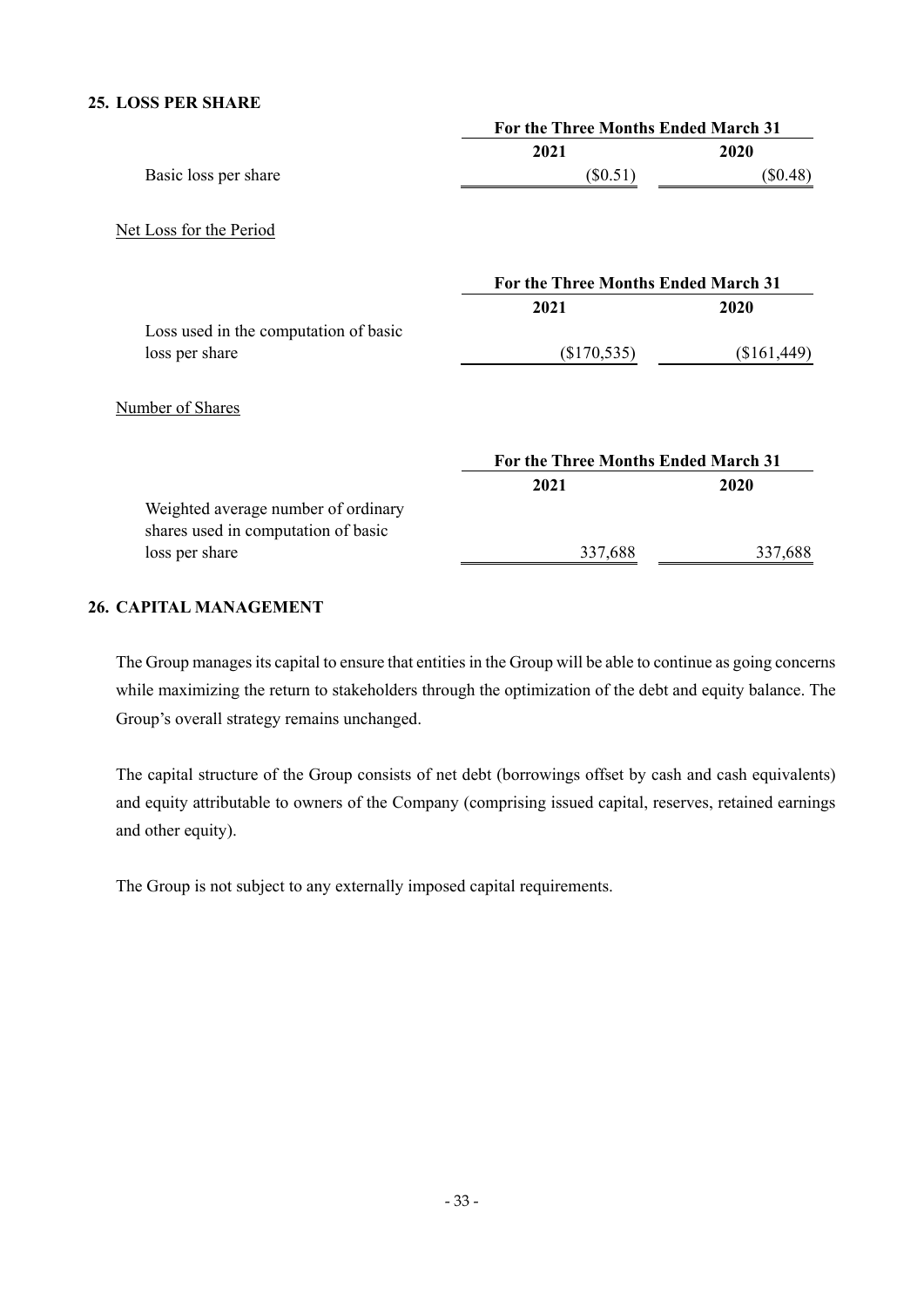### **27. FINANCIAL INSTRUMENTS**

a. Fair value of financial instruments measured at fair value

Fair value hierarchy

# March 31, 2021

|                                                                              | Level 1         | Level 2                 | Level 3                                                                     | <b>Total</b> |
|------------------------------------------------------------------------------|-----------------|-------------------------|-----------------------------------------------------------------------------|--------------|
| Financial assets at FVTPL<br>Mutual funds                                    |                 |                         | $\frac{$86,909}{8}$ $\frac{$-8.909}{8}$ $\frac{$-8.909}{8}$                 |              |
| Financial assets at FVTOCI<br>Investments in equity                          |                 |                         |                                                                             |              |
| instruments at FVTOCI<br>Unlisted shares                                     |                 |                         | $\frac{\$}{\$}$ $\frac{\$}{\$}$ $\frac{\$64,836}{\$}$ $\frac{\$64,836}{\$}$ |              |
| December 31, 2020                                                            |                 |                         |                                                                             |              |
|                                                                              |                 | Level 1 Level 2 Level 3 |                                                                             | <b>Total</b> |
| Financial assets at FVTPL<br>Mutual funds                                    |                 |                         | $\frac{$43,600}{$5}$ $\frac{$-82,600}{$-82,600}$                            |              |
| Financial assets at FVTOCI<br>Investments in equity<br>instruments at FVTOCI |                 |                         |                                                                             |              |
| Unlisted shares                                                              |                 | $S-$                    | $\frac{\$}{\$}$ $\frac{\$65,828}{\$65,828}$ $\frac{\$65,828}{\$65,828}$     |              |
| March 31, 2020                                                               |                 |                         |                                                                             |              |
|                                                                              | Level 1 Level 2 |                         | Level 3                                                                     | <b>Total</b> |
| Financial assets at FVTPL<br>Mutual funds                                    |                 |                         | $$392,621$ \$- \$-                                                          | \$392,621    |
| Financial assets at FVTOCI<br>Investments in equity<br>instruments at FVTOCI |                 |                         |                                                                             |              |
| Unlisted shares                                                              | $\mathcal{S}$ - | $\mathcal{S}$ -         | \$55,113                                                                    | \$55,113     |

There were no transfers between Levels 1 and 2 in the current and prior periods.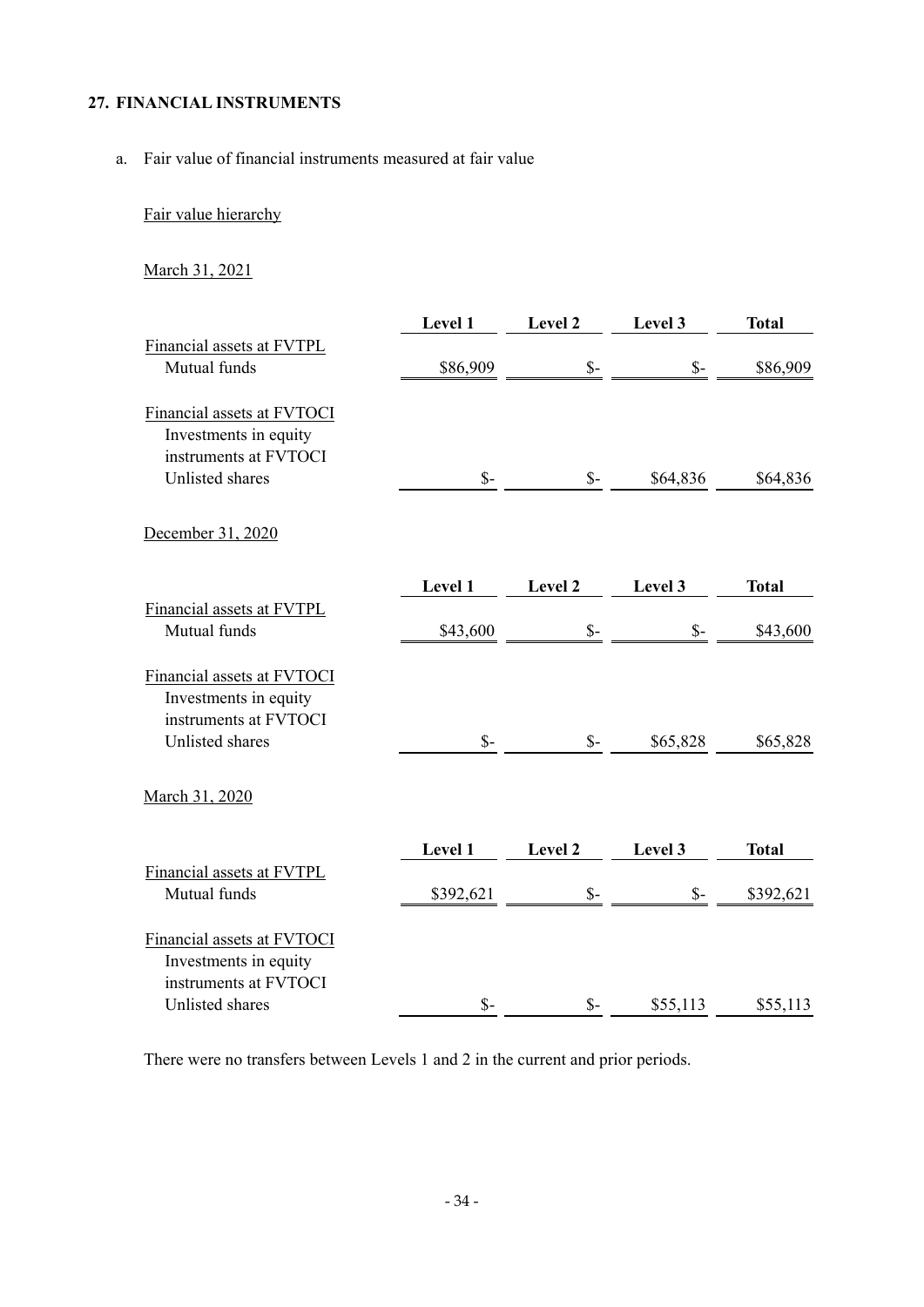### b. Categories of financial instruments

|                                    | <b>March 31, 2021</b> | <b>December 31, 2020</b> | <b>March 31, 2020</b> |
|------------------------------------|-----------------------|--------------------------|-----------------------|
| Financial assets                   |                       |                          |                       |
| <b>FVTPL</b>                       |                       |                          |                       |
| Mandatorily at FVTPL               | \$86,909              | \$43,600                 | \$392,621             |
| Financial assets at amortized      |                       |                          |                       |
| cost(Note 1)                       | 5,246,178             | 4,650,814                | 3,585,757             |
| Financial assets at FVTOCI         |                       |                          |                       |
| Investments in equity              |                       |                          |                       |
| instruments at FVTOCI              | 64,836                | 65,828                   | 55,113                |
| <b>Financial liabilities</b>       |                       |                          |                       |
| Financial liabilities at amortized |                       |                          |                       |
| $cost$ (Note 2)                    | 6,430,170             | 5,124,780                | 3,487,850             |

Note1: The balances include financial assets measured at amortized cost, which comprise cash and cash equivalents, trade receivables, other receivables, and refundable deposits.

- Note 2: The balances included short-term borrowings, financial liabilities measured at amortized cost, which comprise short-term borrowings trade payables, trade payables to related parties, other payables, bonds payable, long-term borrowings and guarantee deposits received.
- c. Financial risk management objectives and policies

The Group's major financial instruments included cash and cash equivalents, financial liabilities at amortized cost, investment in equity instruments, trade receivables, other receivables, refundable deposits/guarantee deposits received, short-term borrowings, trade payables, trade payables to related parties, other payables, long-term borrowings, bonds payable and lease liabilities. The Group's Corporate Treasury function provides services to the business, coordinates access to domestic and international financial markets, monitors and manages the financial risks relating to the operations of the Group through internal risk reports which analyze exposures by degree and magnitude of risks. These risks include market risk (including foreign currency risk and interest rate risk), credit risk and liquidity risk.

1) Market risk

The Group's operating activities expose it primarily to the financial risks of changes in foreign currency exchange rates (see a) below) and interest rates (see b) below).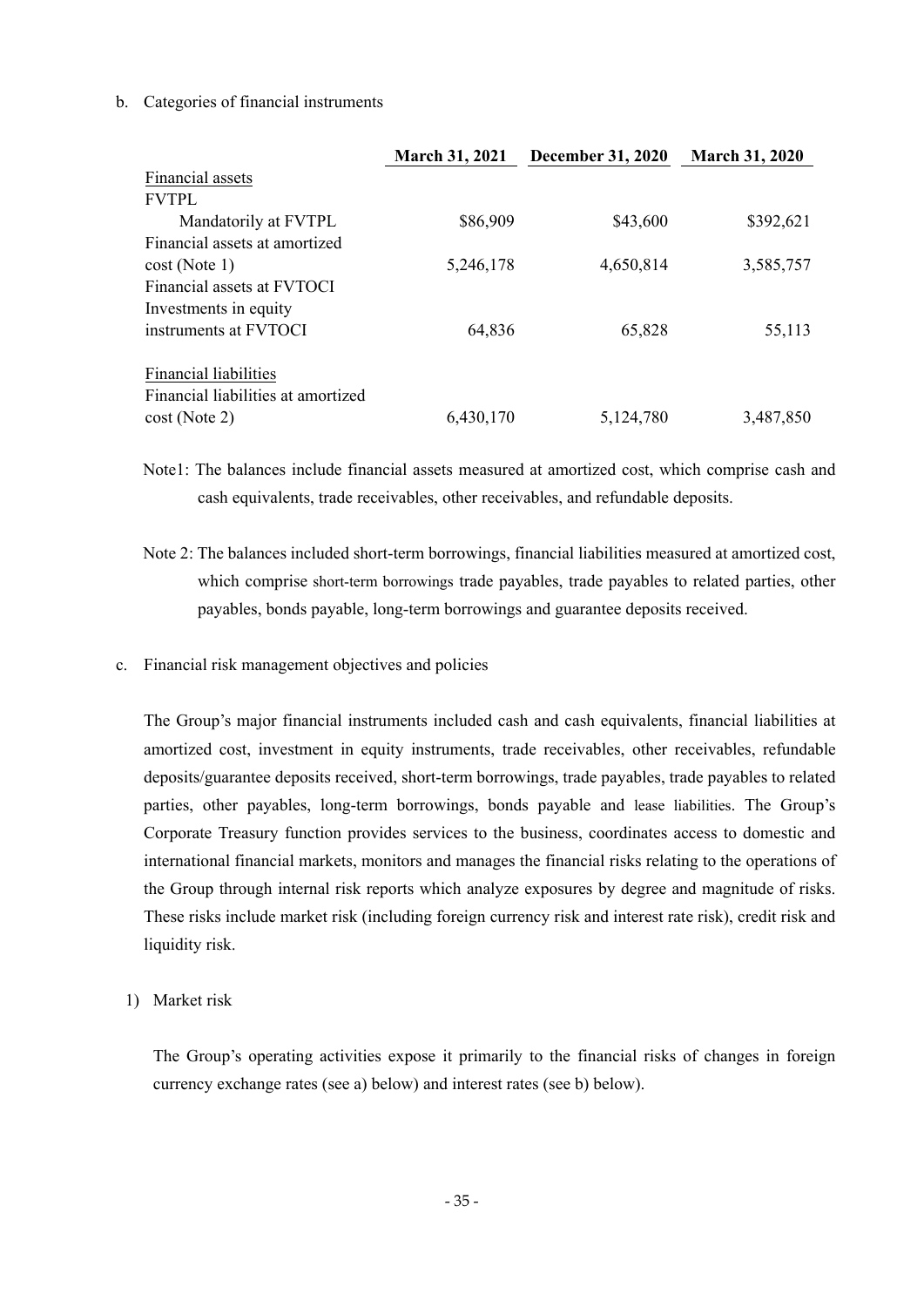#### a) Foreign currency risk

Several subsidiaries of the Company had foreign currency sales and purchases, which exposed the Group to foreign currency risk. The Group believed that its foreign currency assets and liabilities were not significantly exposed to foreign currency risk; thus, after assessing its balance of foreign currency assets and liabilities, it did not hedge the risk and did not adopt hedge accounting.

The carrying amounts of the Group's foreign currency denominated monetary assets and monetary liabilities (including those eliminated on consolidation) and of the derivatives exposed to foreign currency risk at the end of the reporting period are set out in Note 32.

#### Sensitivity analysis

The Group was mainly exposed to the USD, CNY, and VND.

The following table details the Group's sensitivity to a 1% increase and decrease in New Taiwan dollars (the functional currency) against the relevant foreign currencies. The sensitivity analysis is for a 1% change in foreign currency rates and included only outstanding foreign currency denominated monetary items at the end of the reporting period. A positive number below indicates a decrease in pre-tax profit when New Taiwan dollars strengthen by 1% against the relevant currency. For a 1% weakening of New Taiwan dollars against the relevant currency, there would be an equal and opposite impact on pre-tax profit and the balances below would be negative.

|            |           | For the Three Months Ended March 31 |  |  |
|------------|-----------|-------------------------------------|--|--|
|            | 2021      | 2020                                |  |  |
| USD.       | (\$4,916) | \$6,926                             |  |  |
| <b>CNY</b> | 36        | 43                                  |  |  |
| <b>VND</b> | 1.958     | 1,053                               |  |  |

#### b) Interest rate risk

The Group was exposed to fair value interest rate risk and cash flow interest rate risk from longterm, short term borrowings, bonds payable, and lease liabilities at both fixed and floating interest rates.

The carrying amounts of the Group's financial assets and financial liabilities with exposure to interest rates at the end of the reporting period were as follows: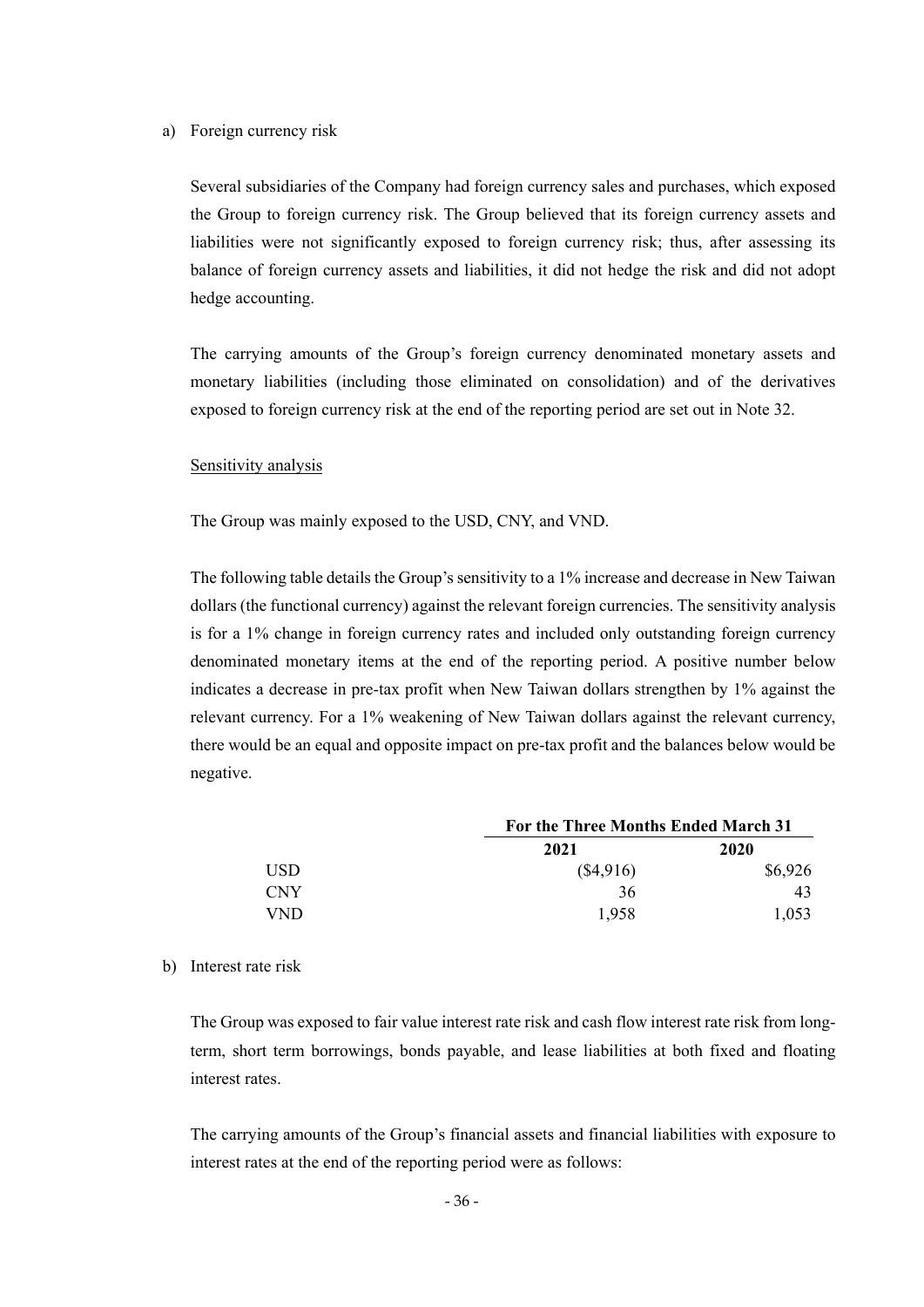|                               |             | March 31, 2021 December 31, 2020 March 31, 2020 |             |
|-------------------------------|-------------|-------------------------------------------------|-------------|
| Fair value interest rate risk |             |                                                 |             |
| <b>Financial liabilities</b>  | \$2,086,831 | \$1,191,214                                     | \$1,123,054 |
| Cash flow interest rate risk  |             |                                                 |             |
| <b>Financial liabilities</b>  | 969,169     | 454,121                                         | 221,212     |

### 2) Credit risk

Credit risk refers to the risk that counterparty will default on its contractual obligations resulting in financial loss to the Group. As at the end of the reporting period, the Group's maximum exposure to credit risk approximates the carrying amount of the respective recognized financial assets as stated in the consolidated balance sheets.

The Group adopted a policy of only dealing with creditworthy counterparties and obtaining sufficient collateral, where appropriate, as a means of mitigating the risk of financial loss from defaults. The Group's exposure and the credit ratings of its counterparties are continuously monitored and the aggregate value of transactions concluded is spread amongst approved counterparties. Credit exposure is controlled by counterparty limits that are reviewed and approved by the risk management specialists annually.

Trade receivables consisted of a large number of customers, spread across diverse industries and geographical areas. Ongoing credit evaluation is performed on the financial condition of customers in view of trade receivables and, where appropriate, credit guarantee insurance cover is purchased.

### 3) Liquidity risk

The Group manages liquidity risk by monitoring and maintaining a level of cash and cash equivalents deemed adequate to finance the Group's operations and mitigate the effects of fluctuations in cash flows. In addition, management monitors the utilization of bank borrowings and ensures compliance with loan covenants.

The Group relies on bank borrowings as a significant source of liquidity. As of March 31, 2021, and 2020, the Group had available unutilized bank loan facilities set out in (b) below.

a) Liquidity and interest rate risk tables for non-derivative financial liabilities

The following table details the Group's remaining contractual maturity for its non-derivative financial liabilities with agreed repayment periods. The table had been drawn up based on the undiscounted cash flows of financial liabilities from the earliest date on which the Group can be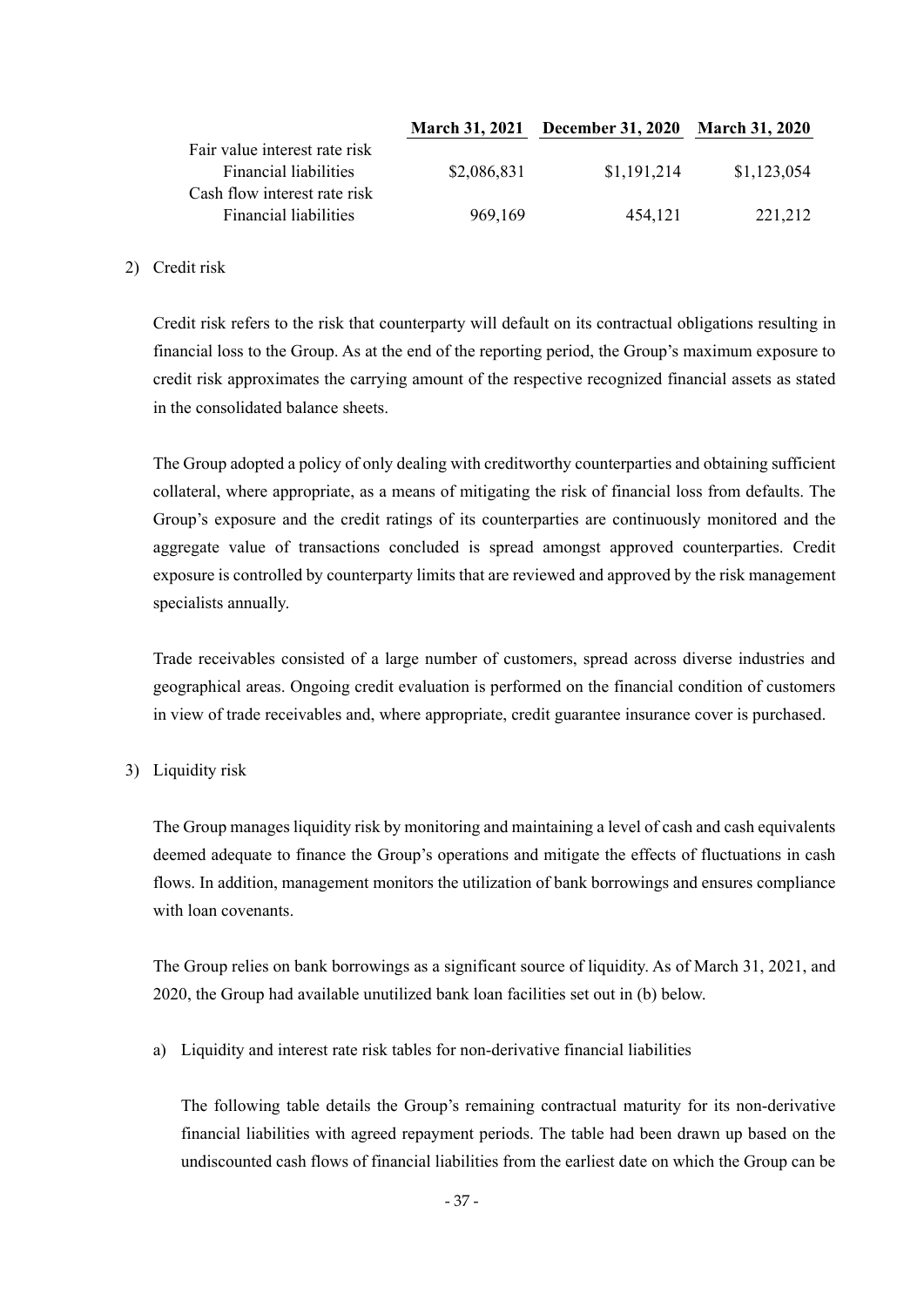required to pay. The table included both interest and principal cash flows. Specifically, bank loans with a repayment on demand clause were included in the earliest time band regardless of the probability of the banks choosing to exercise their rights. The maturity dates for other nonderivative financial liabilities were based on the agreed repayment dates.

### March 31, 2021

|                          | <b>On Demand</b> |           |              |              |
|--------------------------|------------------|-----------|--------------|--------------|
|                          | or Less than     |           | Over 3       |              |
|                          | 1 Year           | 1-3 years | <b>Years</b> | <b>Total</b> |
| Non-derivative financial |                  |           |              |              |
| liabilities              |                  |           |              |              |
| Non-interest bearing     | \$3,391,766      | $S-$      | $S-$         | \$3,391,766  |
| Lease liabilities        | 7,174            | 10,154    | 894          | 18,222       |
| Variable interest rate   |                  |           |              |              |
| instrument               | 418,560          | 550,609   |              | 969,169      |
| Fixed interest rate      |                  |           |              |              |
| instrument               | 1,370,630        |           | 697,979      | 2,068,609    |
|                          | \$5,188,130      | \$560,763 | \$698,873    | \$6,447,766  |

Further information on the lease liability maturity analysis is as follows:

|                   | Less than 1 year | 1 to 5 years | 5 to 10 years |
|-------------------|------------------|--------------|---------------|
| Lease liabilities |                  | \$11,048     |               |

#### December 31, 2020

|                          | <b>On Demand</b> |           |         |              |
|--------------------------|------------------|-----------|---------|--------------|
|                          | or Less than     |           | Over 3  |              |
|                          | 1 Year           | 1-3 years | Years   | <b>Total</b> |
| Non-derivative financial |                  |           |         |              |
| liabilities              |                  |           |         |              |
| Non-interest bearing     | \$3,499,267      | \$-       | \$-     | \$3,499,267  |
| Lease liabilities        | 7,786            | 10,769    | 1,896   | 20,451       |
| Variable interest rate   |                  |           |         |              |
| instrument               | 150,177          | 303,944   |         | 454,121      |
| Fixed interest rate      |                  |           |         |              |
| instrument               | 1,170,763        |           |         | 1,170,763    |
|                          | \$4,827,993      | \$314,713 | \$1,896 | \$5,144,602  |

Further information on the lease liability maturity analysis is as follows:

|                   | Less than 1 year | 1 to 5 years | 5 to 10 years |
|-------------------|------------------|--------------|---------------|
| Lease liabilities | \$7,786          | \$12,665     | .D-           |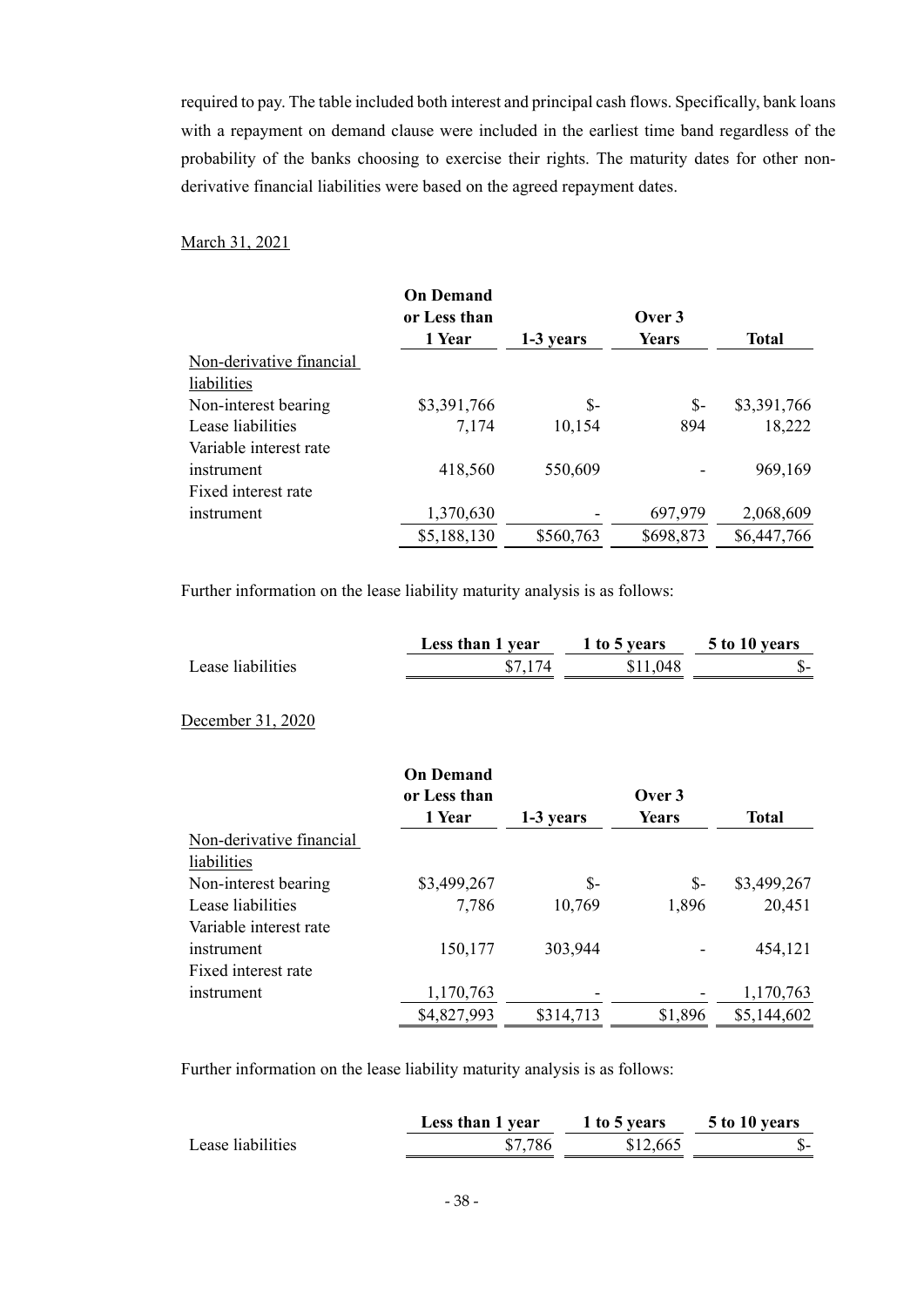### March 31, 2020

|                          | <b>On Demand</b><br>or Less than |             | Over 3       |              |
|--------------------------|----------------------------------|-------------|--------------|--------------|
|                          | 1 Year                           | 1-3 years   | <b>Years</b> | <b>Total</b> |
| Non-derivative financial |                                  |             |              |              |
| liabilities              |                                  |             |              |              |
| Non-interest bearing     | \$2,166,443                      | $S-$        | $S-$         | \$2,166,443  |
| Lease liabilities        | 7,416                            | 10,971      | 5,144        | 23,531       |
| Variable interest rate   |                                  |             |              |              |
| instrument               |                                  | 221,212     |              | 221,212      |
| Fixed interest rate      |                                  |             |              |              |
| instrument               | 100,000                          | 999,523     |              | 1,099,523    |
|                          | \$2,273,859                      | \$1,231,706 | \$5,144      | \$3,510,709  |

Further information on the lease liability maturity analysis is as follows:

|                            | Less than 1 year | 1 to 5 years      | 5 to 10 years  |
|----------------------------|------------------|-------------------|----------------|
| Lease liabilities          | \$7,416          | \$16,115          | \$-            |
| Financing facilities       |                  |                   |                |
|                            | March 31, 2021   | December 31, 2020 | March 31, 2020 |
| Unsecured bank facilities: |                  |                   |                |
| Amount used                | \$1,061,690      | \$570,528         | \$325,000      |
| Amount unused              | 2,315,530        | 2,332,692         | 2,499,921      |
|                            | \$3,377,220      | \$2,903,220       | \$2,824,921    |
| Secured bank facilities:   |                  |                   |                |
| Amount used                | \$280,000        | \$56,832          | \$-            |
| Amount unused              | 473,550          | 911,405           | 604,631        |
|                            | \$753,550        | \$968,237         | \$604,631      |

# **28. RELATED-PARTY TRANSACTIONS**

 $b)$ 

a. The Group's related parties and relationship

| <b>Related Party</b>                         | <b>Relationship with the Group</b> |
|----------------------------------------------|------------------------------------|
| Heng Hui Co., Ltd.                           | Other related parties              |
| Dongguan Song Xiang Metal Products Co., Ltd. | Other related parties              |
| Hua Jung Co., Ltd.                           | Other related parties              |
| Spring City Resort Co., Ltd.                 | Associates                         |
| Peter Lin                                    | Phihong's chairman                 |
|                                              |                                    |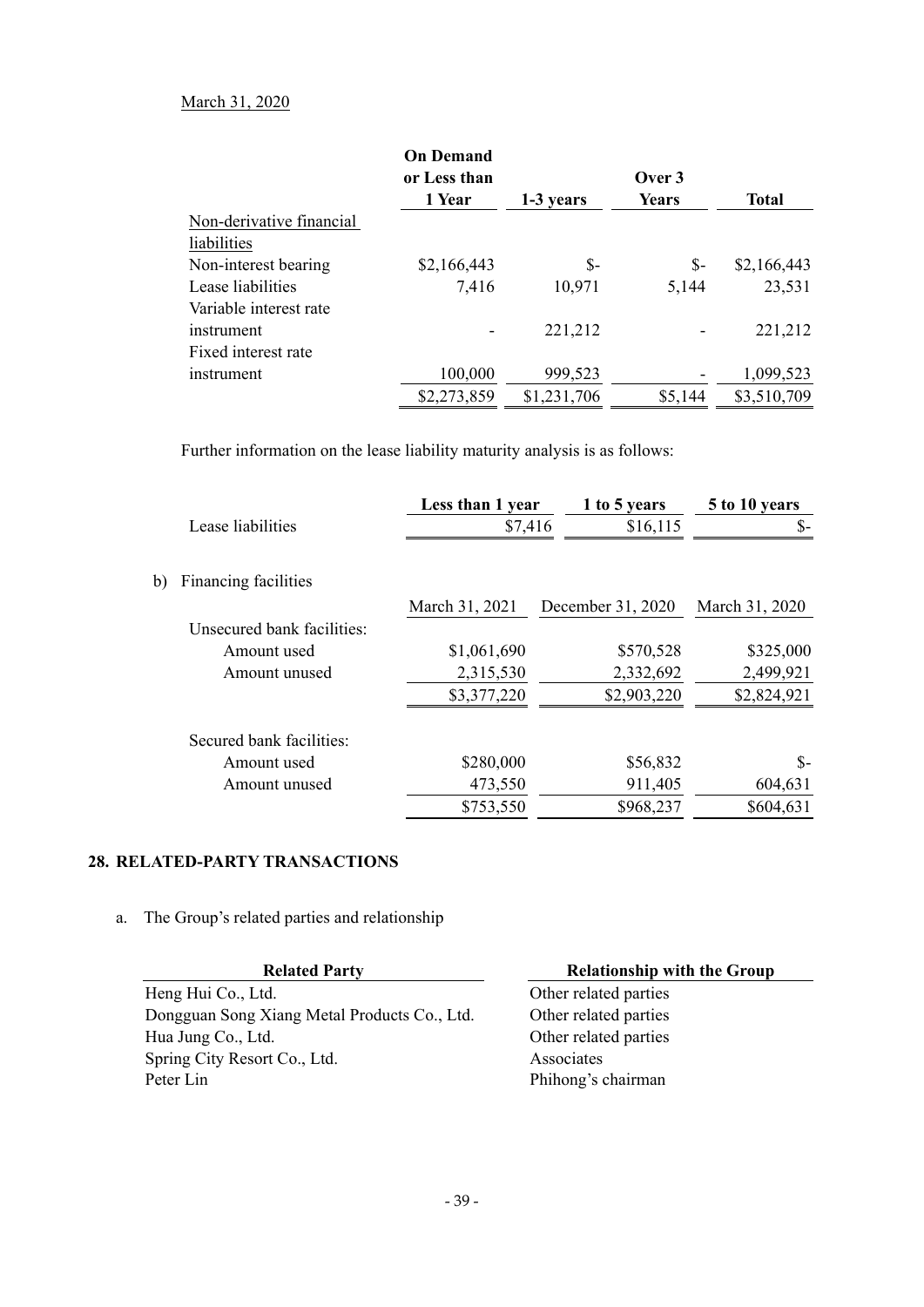Balances and transactions between the Company and its subsidiaries, which are related parties of the Company, have been eliminated on consolidation and are not disclosed in this note. Details of transactions between the Group and other related parties are disclosed below.

b. Trading transactions

|                             | For the Three Months Ended March 31 |          |
|-----------------------------|-------------------------------------|----------|
| Payables to related parties | 2021                                | 2020     |
| Other related parties       | \$41,614                            | \$19,738 |

The purchase price of the Group from the above-mentioned related parties is based on factors such as product type, cost, market price, and market competition, and is not significantly different from that of ordinary manufacturers.

### c. Accounts receivable due from related parties

|                             | <b>March 31, 2021</b> | <b>December 31, 2020</b> | <b>March 31, 2020</b> |
|-----------------------------|-----------------------|--------------------------|-----------------------|
| Payables to related parties |                       |                          |                       |
| Other related parties       | \$89,377              | \$82,497                 | \$56,935              |

### d. Compensation of key management personnel

The types and amounts of the remuneration of directors and other members of key management personnel were as follows:

|                              | For the Three Months Ended March 31 |         |
|------------------------------|-------------------------------------|---------|
|                              | 2021                                | 2020    |
| Short-term employee benefits | \$6,719                             | \$6,641 |
| Post-employment benefits     | 108                                 | 108     |
|                              | \$6,827                             | \$6.749 |

The remuneration of directors and key executives is determined by the remuneration committee based on the performance of individuals and market trends.

### e. Other transactions with related parties

The Company's chairman has guaranteed the payments of the loans of the Group. As of March 31, 2021, December 31, 2020 and March 31, 2020, the amounts of the guarantees were \$3,037,778 thousand, \$1,454,004 thousand and \$1,320,735 thousand, respectively.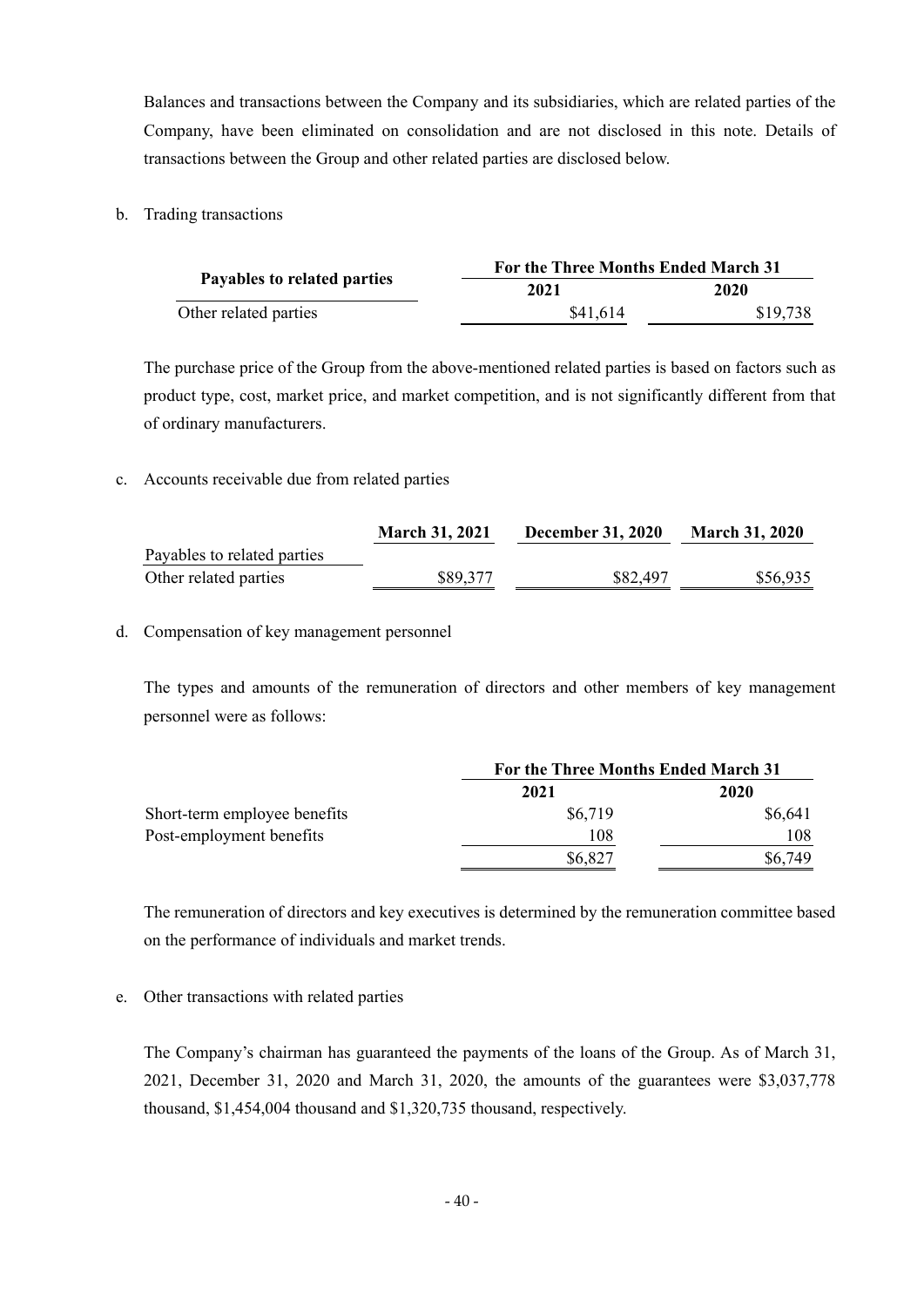### **29. ASSETS PLEDGED AS COLLATERAL OR FOR SECURITY**

The following assets of the Group have been provided as collateral of special accounts for the repayment of the company's debt, project performance bond, bank loan, and domestic secured corporate bonds:

|                                      | <b>March 31, 2021</b> | <b>December 31, 2020</b> | <b>March 31, 2020</b> |
|--------------------------------------|-----------------------|--------------------------|-----------------------|
| Financial assets at amortized cost-  |                       |                          |                       |
| current (Note $9$ )                  | \$1,000,000           | $S-$                     | $S-$                  |
| Financial assets at amortized cost-  |                       |                          |                       |
| non-current (Note 9)                 | 37,684                | 37,100                   | 27,100                |
| Freehold land                        | 463,345               | 185,202                  | 185,202               |
| Right-of-use assets - land use right | 15,282                | 15,499                   | 15,598                |
| <b>Buildings</b>                     | 433,068               | 436,406                  | 460,416               |
|                                      | \$1,949,379           | \$674,207                | \$688,316             |

### **30. SIGNIFICANT CONTINGENT LIABILITIES AND UNRECOGNIZED COMMITMENTS**

The Group's unrecognized commitments were as follows:

|                                  | <b>March 31, 2021</b> | <b>December 31, 2020</b> | <b>March 31, 2020</b> |  |
|----------------------------------|-----------------------|--------------------------|-----------------------|--|
| Payments for property, plant and |                       |                          |                       |  |
| equipment                        |                       |                          |                       |  |
| Signed amount                    | \$353,321             | \$627,710                |                       |  |
| Unpaid amount                    | 199,423               | 464,866                  |                       |  |

### **31. SIGNIFICANT EVENTS AFTER REPORTING PERIOD**

The guaranteed ordinary corporate bonds issued by Phihong Technology Co., Ltd on April 1, 2016 amounting to NT\$1,000,000 thousand (March 31, 2021 and December 31, 2020 are accounted for as "current portion of long-term borrowings") have already liquidated all of the due debts on April 1, 2021.

### **32. SIGNIFICANT ASSETS AND LIABILITIES DENOMINATED IN FOREIGN CURRENCIES**

The Groups' significant financial assets and liabilities denominated in foreign currencies aggregated by the foreign currencies other than functional currencies, and the related exchange rates between foreign currencies and respective functional currencies, are as follows: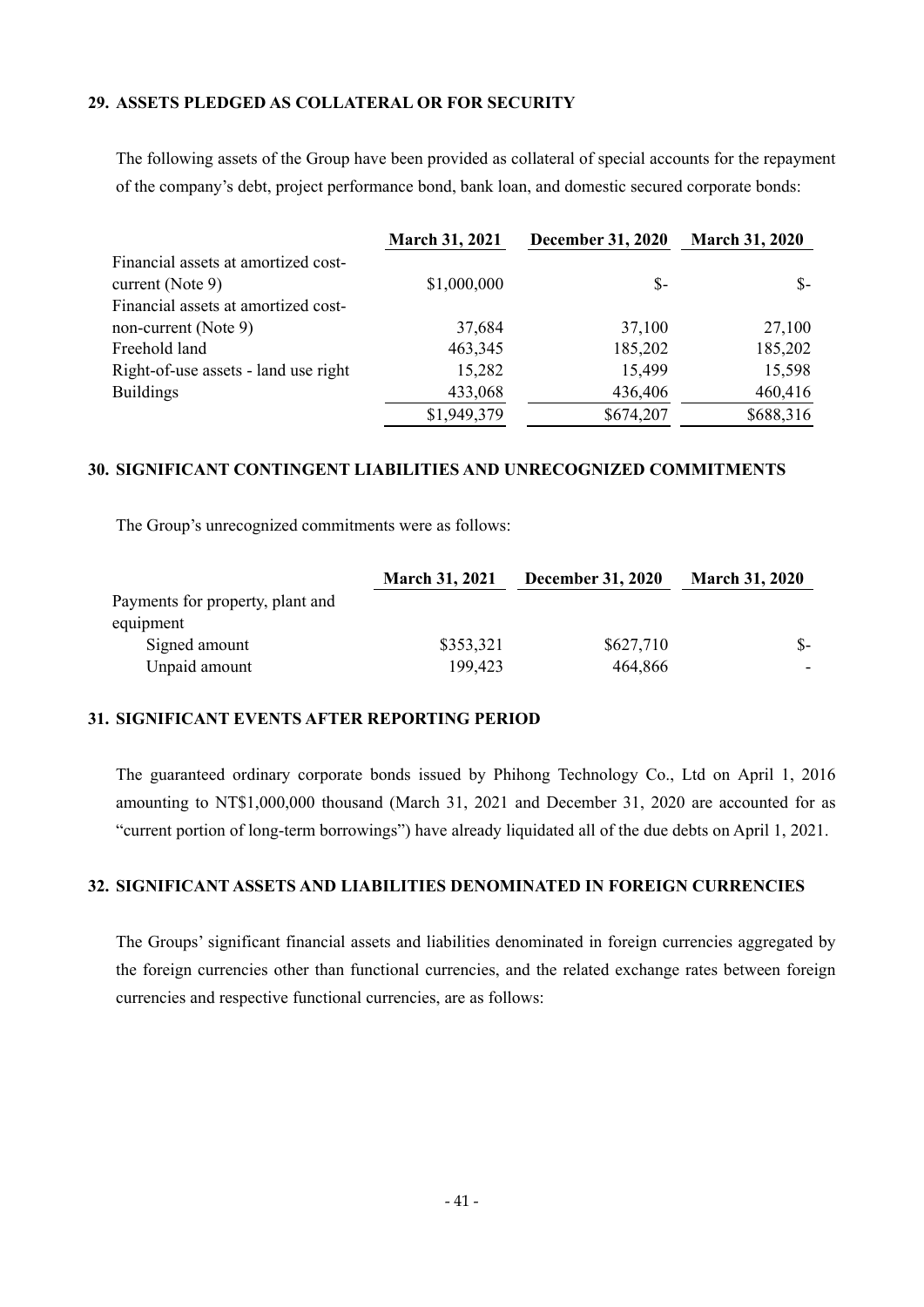# March 31, 2021

|                              | <b>Foreign Currencies</b><br>(In Thousands) | <b>Exchange Rate</b> | <b>Carrying Amount</b> |  |  |
|------------------------------|---------------------------------------------|----------------------|------------------------|--|--|
| Financial assets             |                                             |                      |                        |  |  |
| Monetary items               |                                             |                      |                        |  |  |
| <b>USD</b>                   | \$59,836                                    | 28.5100              | \$1,705,925            |  |  |
| <b>CNY</b>                   | 818                                         | 4.34332              | 3,552                  |  |  |
| <b>VND</b>                   | 192,984,590                                 | 0.00124              | 239,301                |  |  |
| <b>Financial liabilities</b> |                                             |                      |                        |  |  |
| Monetary items               |                                             |                      |                        |  |  |
| <b>USD</b>                   | 77,079                                      | 28.5100              | 2,197,522              |  |  |
| <b>VND</b>                   | 35,093,599                                  | 0.00124              | 43,516                 |  |  |

# December 31, 2020

|                              | <b>Foreign Currencies</b><br>(In Thousands) | <b>Exchange Rate</b> | <b>Carrying Amount</b> |  |  |
|------------------------------|---------------------------------------------|----------------------|------------------------|--|--|
| Financial assets             |                                             |                      |                        |  |  |
| Monetary items               |                                             |                      |                        |  |  |
| <b>USD</b>                   | \$78,435                                    | 28.48000             | \$2,233,832            |  |  |
| <b>CNY</b>                   | 855                                         | 4.35974              | 3,730                  |  |  |
| <b>VND</b>                   | 47, 432, 187                                | 0.00123              | 58,342                 |  |  |
| <b>Financial liabilities</b> |                                             |                      |                        |  |  |
| Monetary items               |                                             |                      |                        |  |  |
| <b>USD</b>                   | 65,868                                      | 28.48000             | 1,875,919              |  |  |
| <b>VND</b>                   | 32,010,796                                  | 0.00123              | \$39,373               |  |  |

### March 31, 2020

|                              | <b>Foreign Currencies</b><br>(In Thousands) | <b>Exchange Rate</b> | <b>Carrying Amount</b> |  |  |
|------------------------------|---------------------------------------------|----------------------|------------------------|--|--|
| Financial assets             |                                             |                      |                        |  |  |
| Monetary items               |                                             |                      |                        |  |  |
| <b>USD</b>                   | \$49,199                                    | 30.20500             | \$1,486,053            |  |  |
| <b>CNY</b>                   | 993                                         | 4.28762              | 4,259                  |  |  |
| <b>VND</b>                   | 98,330,225                                  | 0.00128              | 125,863                |  |  |
| <b>Financial liabilities</b> |                                             |                      |                        |  |  |
| Monetary <i>items</i>        |                                             |                      |                        |  |  |
| <b>USD</b>                   | 26,268                                      | 30.20500             | 793,426                |  |  |
| <b>VND</b>                   | 16,028,680                                  | 0.00128              | 20,517                 |  |  |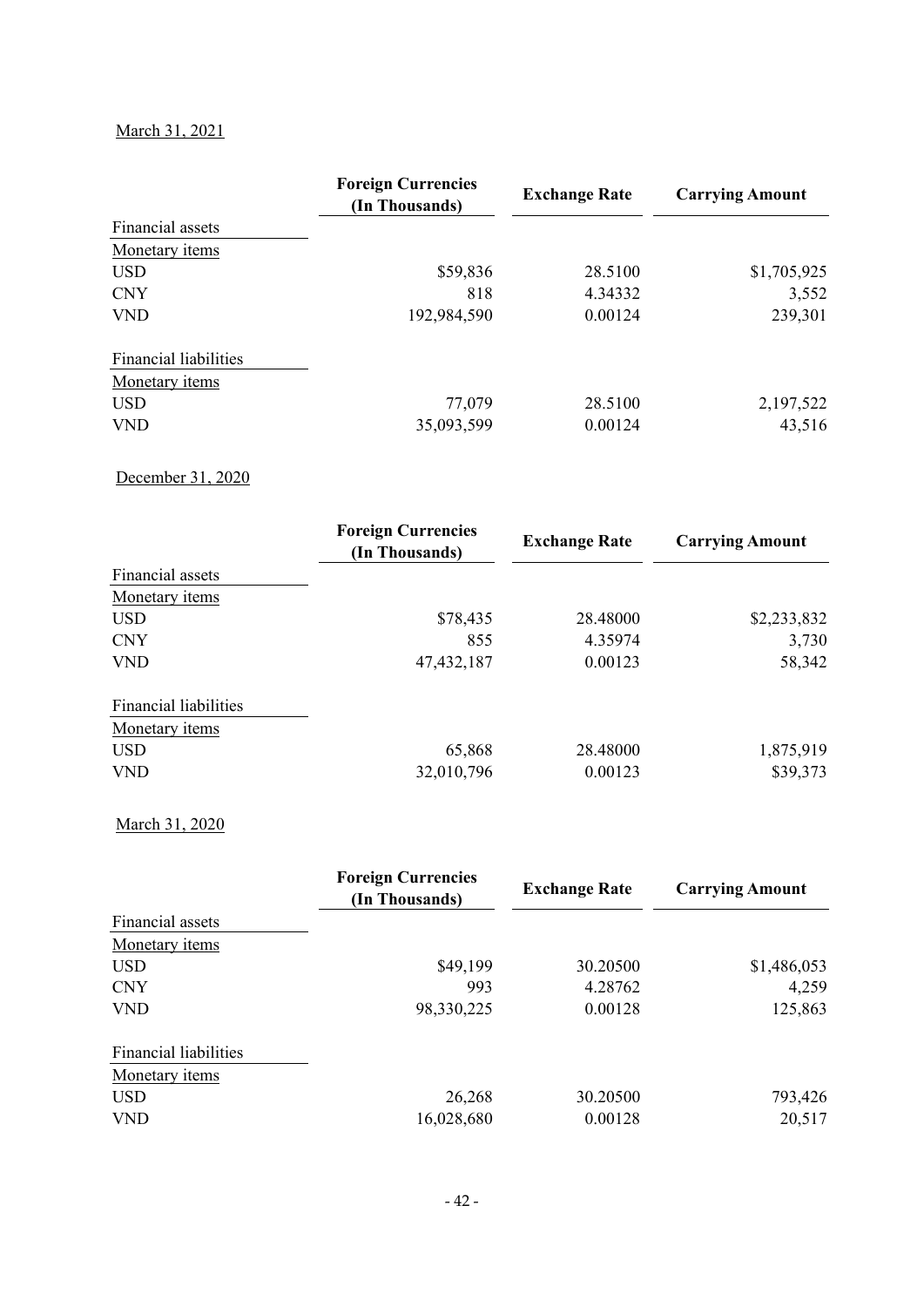### **33. SEPARATELY DISCLOSED ITEMS**

- a. Information about significant transactions and investees:
	- 1) Financing provided to others. (Table 1)
- 2) Endorsements/guarantees provided. (Table 2)
- 3) Marketable securities held (excluding investment in subsidiaries, associates and joint ventures). (Table 3)
- 4) Marketable securities acquired and disposed of at costs or prices of at least NT\$300 million or 20% of the paid-in capital. (None)
- 5) Acquisition of individual real estate at costs of at least NT\$300 million or 20% of the paid-in capital. (None)
- 6) Disposal of individual real estate at prices of at least NT\$300 million or 20% of the paid-in capital. (None)
- 7) Total purchases from or sales to related parties amounting to at least NT\$100 million or 20% of the paid-in capital. (Table 4)
- 8) Receivables from related parties amounting to at least NT\$100 million or 20% of the paid-in capital. (Table 5)
- 9) Trading in derivative instruments. (None)
- 10) Intercompany relationships and significant intercompany transactions. (Table 6)
- 11) Information on investees. (Table 7)
- b. Information on investments in mainland China
	- 1) Information on any investee company in mainland China, showing the name, principal business activities, paid-in capital, method of investment, inward and outward remittance of funds, ownership percentage, net income of investees, investment income or loss, carrying amount of the investment at the end of the period, repatriations of investment income, and limit on the amount of investment in the mainland China area. (Table 8)
	- 2) Any of the following significant transactions with investee companies in mainland China, either directly or indirectly through a third party, and their prices, payment terms, and unrealized gains or losses: (Table 9)
		- a) The amount and percentage of purchases and the balance and percentage of the related payables at the end of the period.
		- b) The amount and percentage of sales and the balance and percentage of the related receivables at the end of the period.
		- c) The amount of property transactions and the amount of the resultant gains or losses.
		- d) The balance of negotiable instrument endorsements or guarantees or pledges of collateral at the end of the period and the purposes.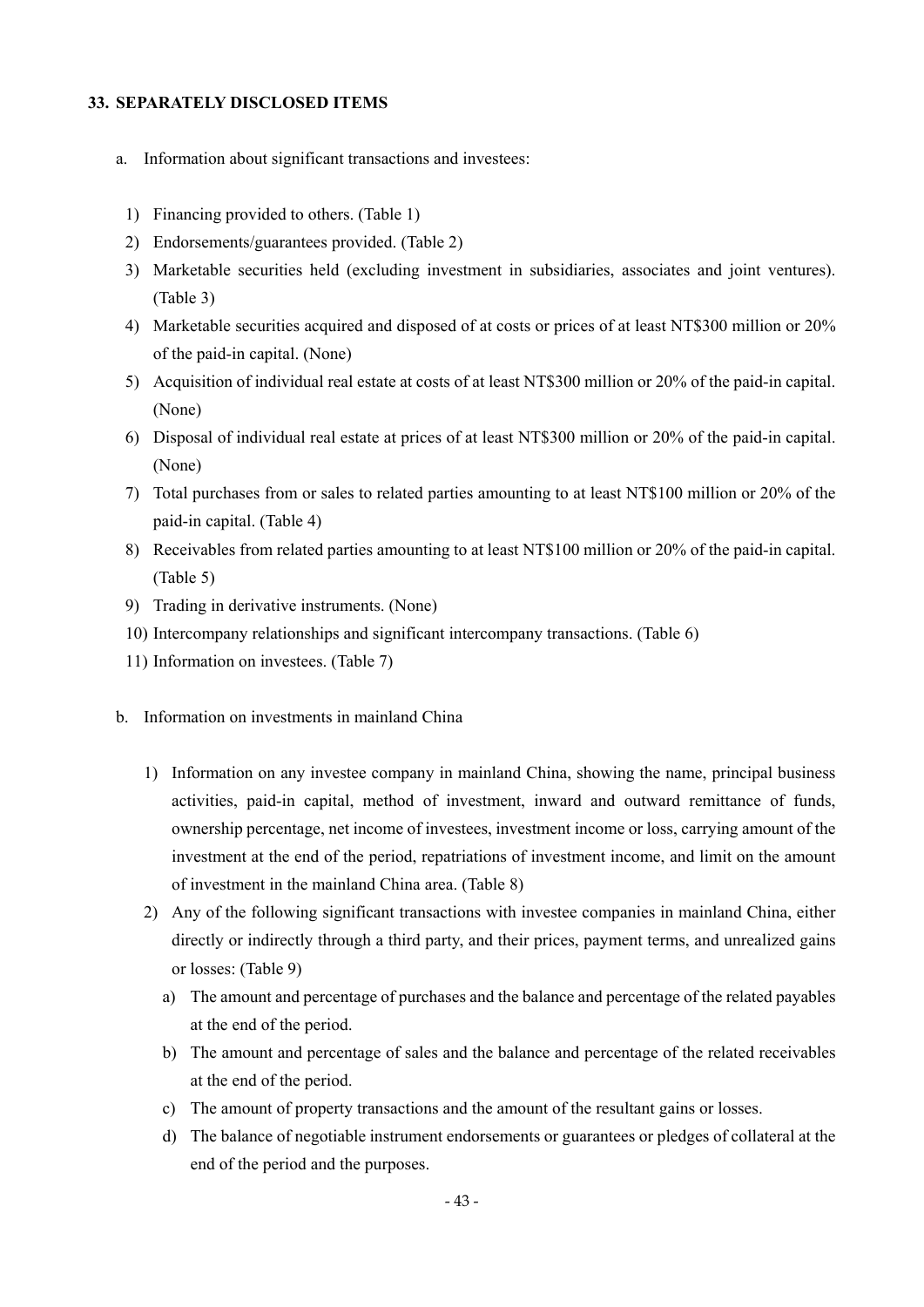- e) The highest balance, the end of period balance, the interest rate range, and total current period interest with respect to financing of funds.
- f) Other transactions that have a material effect on the profit or loss for the period or on the financial position, such as the rendering or receiving of services.
- c. Information of major shareholders: the names of shareholders with a shareholding ratio of 5% or more, their shareholding amount, and their proportional shareholdings. (Table 10)

## **34. SEGMENT INFORMATION**

- a. Basic Information of Operation Segments
- 1) Classification of operating segments The segments of the Group to be reported are as follows: Power Supply Products Segment: Mainly responsible for the R&D, design, manufacturing, sales, and after-sales service of power supply products.
- 2) Principles for measuring profit and loss, assets, and liabilities of the operating segment The accounting policies of each operating segment are the same as the important accounting policies described in Note 4. The profit and loss, assets, and liabilities of the operating segment of the Group are measured by the operating profit and loss that can be controlled by the segment manager, and are used as the basis for management performance evaluations.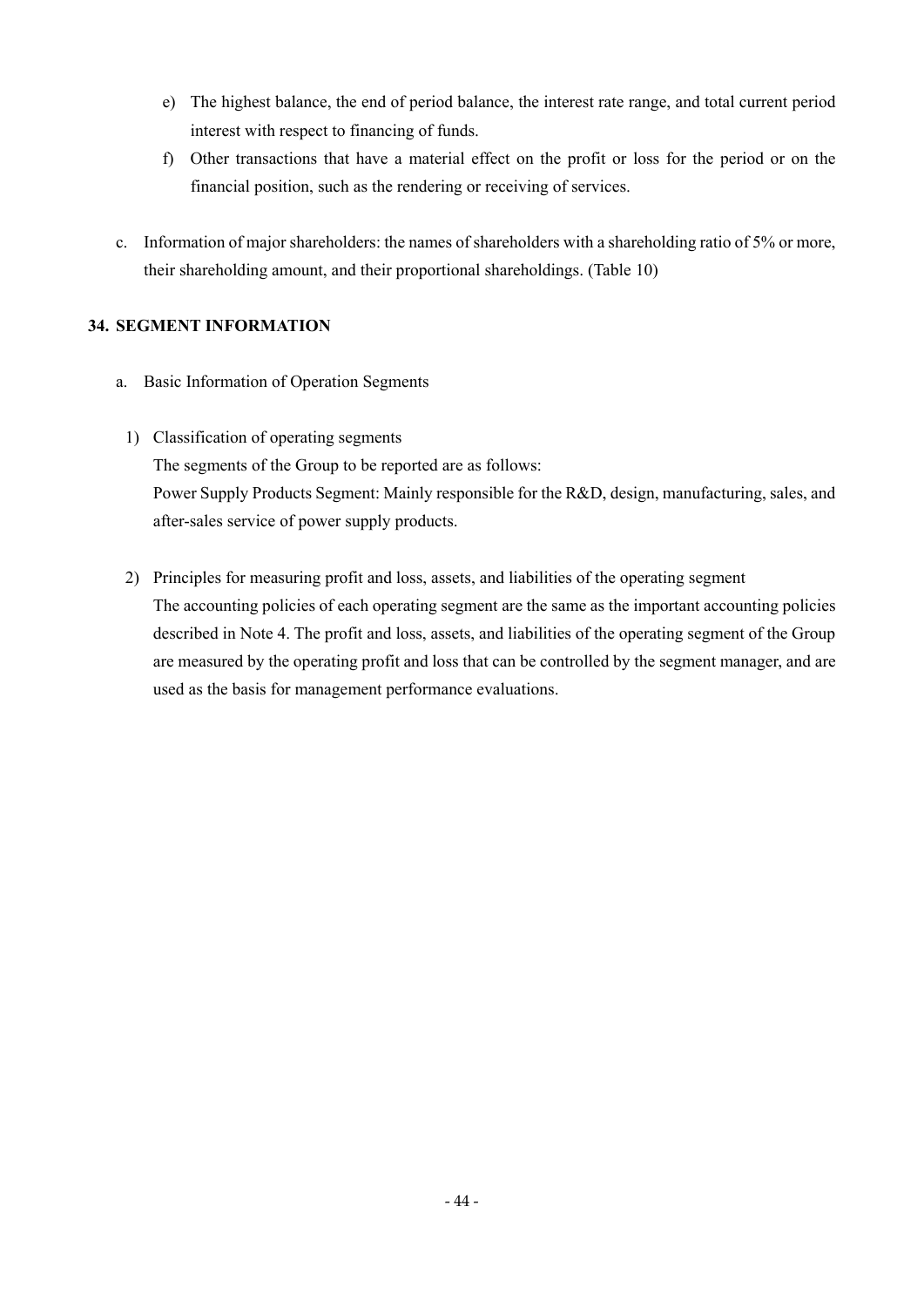# b. Segment revenues and results

The following was an analysis of the Group's revenue and results by reportable segment:

|                                          | <b>Power Supply</b> | <b>Others</b> | <b>Total</b> |  |  |
|------------------------------------------|---------------------|---------------|--------------|--|--|
| For the three months ended               |                     |               |              |  |  |
| March 31, 2021                           |                     |               |              |  |  |
| Revenues from external                   |                     |               |              |  |  |
| customers                                | \$2,541,723         | \$766         | \$2,542,489  |  |  |
| Segment revenues                         | (\$172,245)         | $(\$2,380)$   | (\$174,625)  |  |  |
| Interest income                          |                     |               | 7,364        |  |  |
| Other revenues                           |                     |               | 12,510       |  |  |
| Other gains and losses                   |                     |               | (6,232)      |  |  |
| Finance costs                            |                     |               | (7,643)      |  |  |
| Share of loss of associates              |                     |               | (490)        |  |  |
| Loss before income tax                   |                     |               | (\$169, 116) |  |  |
| For the three months ended               |                     |               |              |  |  |
| March 31, 2020<br>Revenues from external |                     |               |              |  |  |
| customers                                | \$1,599,090         | $(\$63)$      | \$1,599,153  |  |  |
| Segment revenues                         | (\$177,634)         | $(\$848)$     | (\$178,482)  |  |  |
| Interest income                          |                     |               | 8,861        |  |  |
| Other revenues                           |                     |               | 21,488       |  |  |
| Other gains and losses                   |                     |               | 7,873        |  |  |
| Finance costs                            |                     |               | (5,309)      |  |  |
| Share of loss of associates              |                     |               | (1,613)      |  |  |
| Loss before income tax                   |                     |               | (\$147,182)  |  |  |

# c. Segment assets and liabilities

| March 31, 2021       |              | <b>December 31, 2020</b> | <b>March 31, 2020</b> |  |
|----------------------|--------------|--------------------------|-----------------------|--|
| Power supply segment |              |                          |                       |  |
| assets               | \$11,166,705 | \$9,701,757              | \$8,035,358           |  |
| Other assets         | 326,164      | 660,914                  | 616,113               |  |
| Total assets         | \$11,492,869 | \$10,362,671             | \$8,651,471           |  |
| Power supply segment |              |                          |                       |  |
| assets               | \$6,884,879  | \$5,561,974              | \$3,848,702           |  |
| Other liabilities    | 55,804       | 55,816                   | 58,964                |  |
| Total liabilities    | \$6,940,683  | \$5,617,790              | \$3,907,666           |  |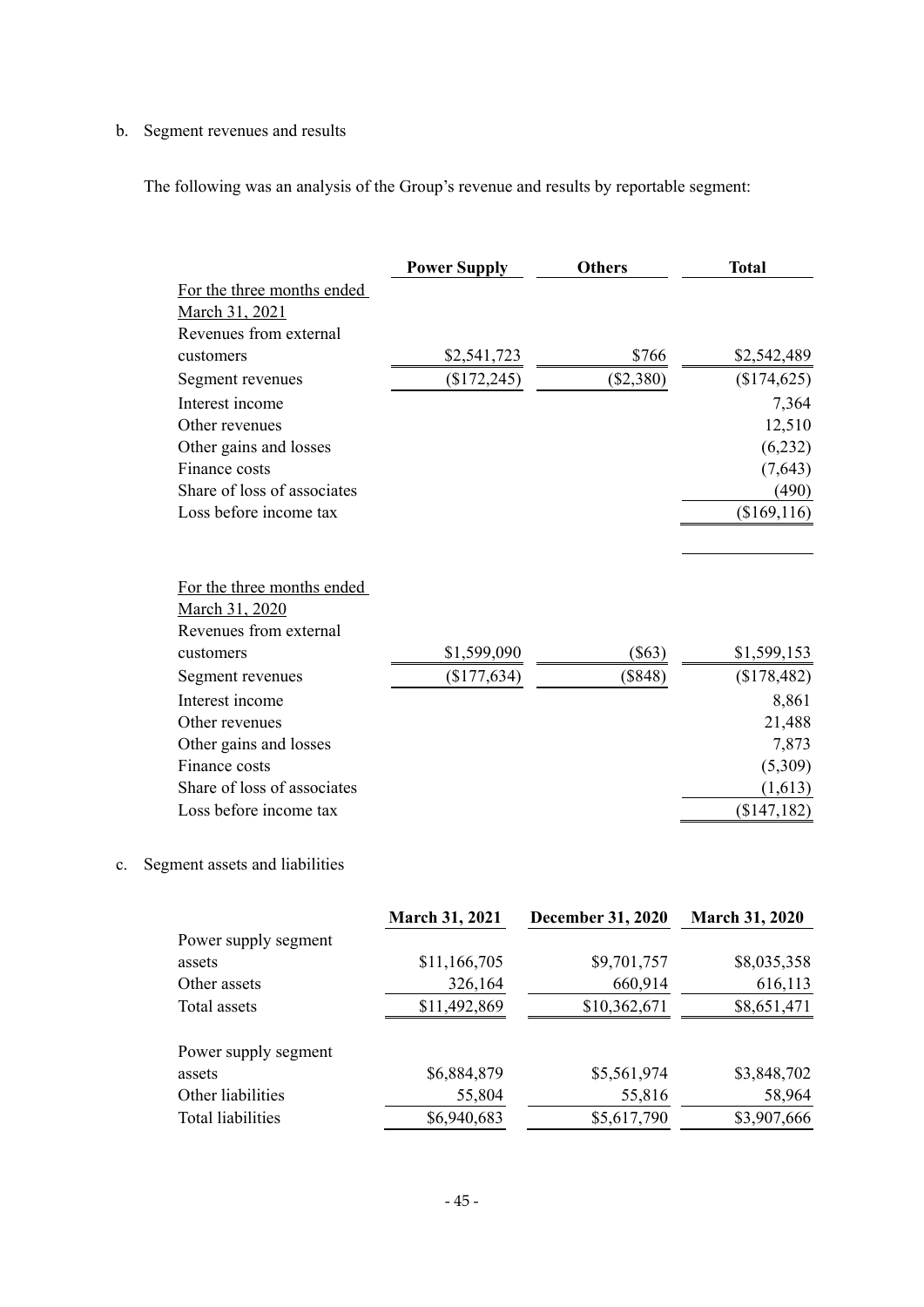### **PHIHONG TECHNOLOGY CO., LTD. AND SUBSIDIARIES**

# **FINANCING PROVIDED TO OTHERS**

# **FOR THE THREE MONTHS ENDED MARCH 31, 2021**

### **(In Thousands of New Taiwan Dollars, Unless Stated Otherwise)**

|                 |                                            |                                                      |                                              |                         |                                                                   |                                      |                        |                                    |                                                 |                                               |                                            | Collateral |       |                                                             |                                                          |             |
|-----------------|--------------------------------------------|------------------------------------------------------|----------------------------------------------|-------------------------|-------------------------------------------------------------------|--------------------------------------|------------------------|------------------------------------|-------------------------------------------------|-----------------------------------------------|--------------------------------------------|------------|-------|-------------------------------------------------------------|----------------------------------------------------------|-------------|
| No.<br>(Note 1) | Lender                                     | <b>Borrower</b>                                      | Financial<br><b>Statement</b><br>Account     | <b>Related</b><br>Party | <b>Highest Balance</b><br><b>Ending Balance</b><br>for the Period | Actual<br><b>Borrowing</b><br>Amount | Interest<br>rate range | Nature of<br>Financing<br>(Note 2) | <b>Business</b><br><b>Fransaction</b><br>Amount | <b>Reasons for</b><br>Short-term<br>Financing | <b>Allowance for</b><br>Impairment<br>Loss | Item       | Value | <b>Financing Limit for Each</b><br>Borrower (Notes 3 and 4) | <b>Aggregate Financing Limit</b><br>(Notes $3$ and $4$ ) | <b>Note</b> |
|                 | Phihong (Dongguan)<br>Electronics Co. Ltd. | Dongguan Phitek<br>Electronics Co., Ltd.             | Other receivables<br>from related<br>parties | Yes                     | \$434,332<br>\$434,332<br>RMB100,000,000 RMB100,000,000           |                                      | 4.35%                  |                                    |                                                 | \$- Capital movement                          |                                            |            |       | \$1,546,705                                                 | \$1,546,705                                              |             |
|                 | Phihong Electronics<br>(Suzhou) Co., Ltd.  | Dongguan Phitek<br>Electronics Co., Ltd.             | Other receivables<br>from related<br>parties | Yes                     | 1,042,397<br>1,042,397<br>RMB240,000,000<br>RMB240,000,000        | 1,042,397                            | 4.75%                  |                                    |                                                 | - Capital movement                            |                                            | $\sim$     |       | 1,216,030                                                   | 1,216,030                                                |             |
|                 | Phihong (Dongguan)<br>Electronics Co. Ltd. | Jin-Sheng-Hong<br>(Jiangxi) Electronics<br>Co., Ltd. | Other receivables<br>from related<br>parties | Yes                     | 43,433<br>43,433<br>RMB10,000,000<br>RMB10,000,000                | 43,433                               | 4.90%                  |                                    |                                                 | - Capital movement                            |                                            |            |       | 1,546,705                                                   | 1,546,705                                                |             |

Note 1: The parent company and its subsidiaries are coded as follows:

- a. The parent company is coded "0."
- b. The subsidiaries are coded consecutively beginning from "1" in the order presented in the table above.

Note 2: Reasons for financing are as follows:

- a. Business relationship.
- b. The need for short-term financing.
- Note 3: According to the Company's policy, the aggregated financing amounts provided to others shall not exceed 40% of its net worth, which is based on the latest audited or reviewed parent-company-only financial statement amount permitted to a single borrower is listed based on the types of financing reasons as follow:
	- a. Business relationship: Each of the financing amounts shall not exceed the higher amount of the total purchases from or sales to a borrower in the most recent year or in the current year.
	- b. The need for short-term financing: Each of the financing amounts shall not exceed 20% of the Company's net worth, which is based on the latest audited or reviewed parent-company-only financial statements.

Note 4: The aggregate financing amount between subsidiaries shall not exceed the net worth of the lending subsidiary's latest financial statements, according to the subsidiary's procedures for the management of loans to ot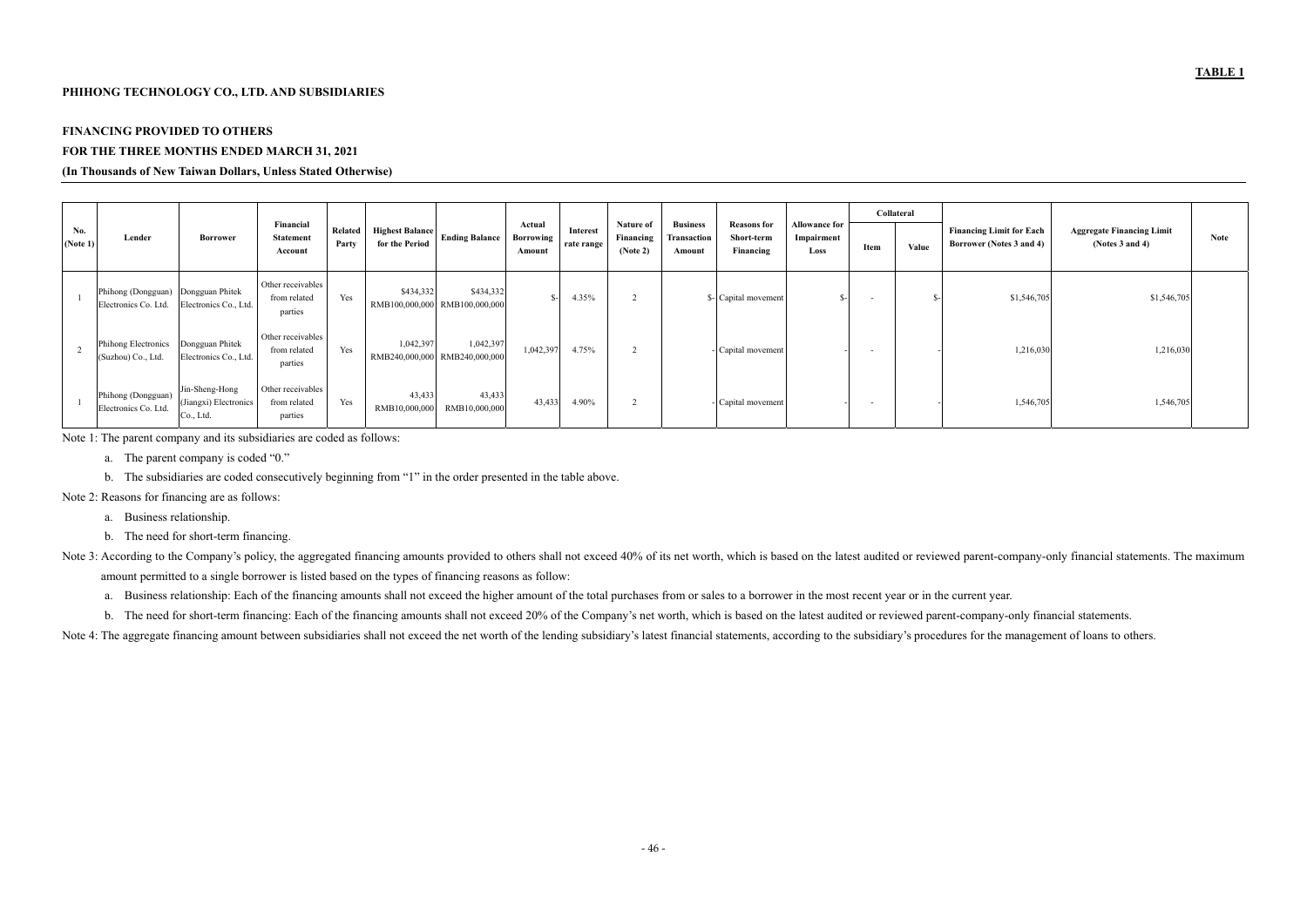### **PHIHONG TECHNOLOGY CO., LTD. AND SUBSIDIARIES**

# **ENDORSEMENTS/GUARANTEES PROVIDED FOR THE THREE MONTHS ENDED MARCH 31, 2021**

### **(In Thousands of New Taiwan Dollars, Unless Stated Otherwise)**

| N <sub>0</sub><br>(Note 1 | Endorser/Guarantor<br><b>Investor Company</b> | Name | <b>Endorsee/Guarantee</b><br>Relationship | Limit on<br><b>Endorsement/Guarantee</b><br>Given on Behalf of Each Guaranteed During<br><b>Party (Note 2 and Note 3)</b> | Maximum Amount<br>Endorsed/<br>the Period | <b>Ending Balance Amount</b><br><b>Endorsed/Guaranteed</b><br><b>During the Period</b> | <b>Actual Borrowing</b><br>Amount | Amount<br><b>Endorsed/Guaranteed</b><br>by Collateral | <b>Ratio of Accumulated</b><br>Endorsement/Guarantee<br>to Net Equity in Latest<br><b>Financial Statements (%)</b> | <b>Maximum Limit on</b><br>Endorsement/<br>Guarantee<br>(Note 2 and Note 3) | Endorsement/<br><b>Guarantee Given by</b><br><b>Subsidiaries</b> | Endorsement/<br><b>Guarantee Given</b><br><b>Behalf of Parent</b> | Endorsement/<br><b>Guarantee Given on  </b><br><b>Parent on Behalf of Lately Subsidiaries on Behalf of Companies</b><br>in Mainland China | Note |
|---------------------------|-----------------------------------------------|------|-------------------------------------------|---------------------------------------------------------------------------------------------------------------------------|-------------------------------------------|----------------------------------------------------------------------------------------|-----------------------------------|-------------------------------------------------------|--------------------------------------------------------------------------------------------------------------------|-----------------------------------------------------------------------------|------------------------------------------------------------------|-------------------------------------------------------------------|-------------------------------------------------------------------------------------------------------------------------------------------|------|
|                           | Phihong                                       | Corp | Phihong USA Subsidiary of the<br>Company  | \$1,368,332                                                                                                               | \$142,550<br>USD \$5,000,000              | \$142,550<br>USD \$5,000,000                                                           |                                   |                                                       |                                                                                                                    | \$2,280,554                                                                 |                                                                  |                                                                   |                                                                                                                                           |      |

Note 2: According to the Company's procedures for the Management of Endorsements and Guarantees, the aggregate amount of endorsements/guarantees provided by the Company shall not exceed 50% of endorser/guarantor's net wort Additionally, the amount of endorsements/guarantees provided by the Company for any single entity shall not exceed 30% of the Company's net worth. The net worth is based on the Company's latest parent-company-only financia statements.

Note 3: In accordance with the operating procedures of the Group's subsidiaries, the total amount of endorsements between subsidiaries shall not exceed the net value of the most recent financial statement. Note 4: On August 13, 2019, the board of directors approved that the Company's endorsements/guarantees amount to its subsidiary Phihong USA Corp. is USD 5 million.

Note 1: The parent company and its subsidiaries are coded as follows:

- a. The parent company is coded "0."
- b. The subsidiaries are coded consecutively beginning from "1" in the order presented in the table above.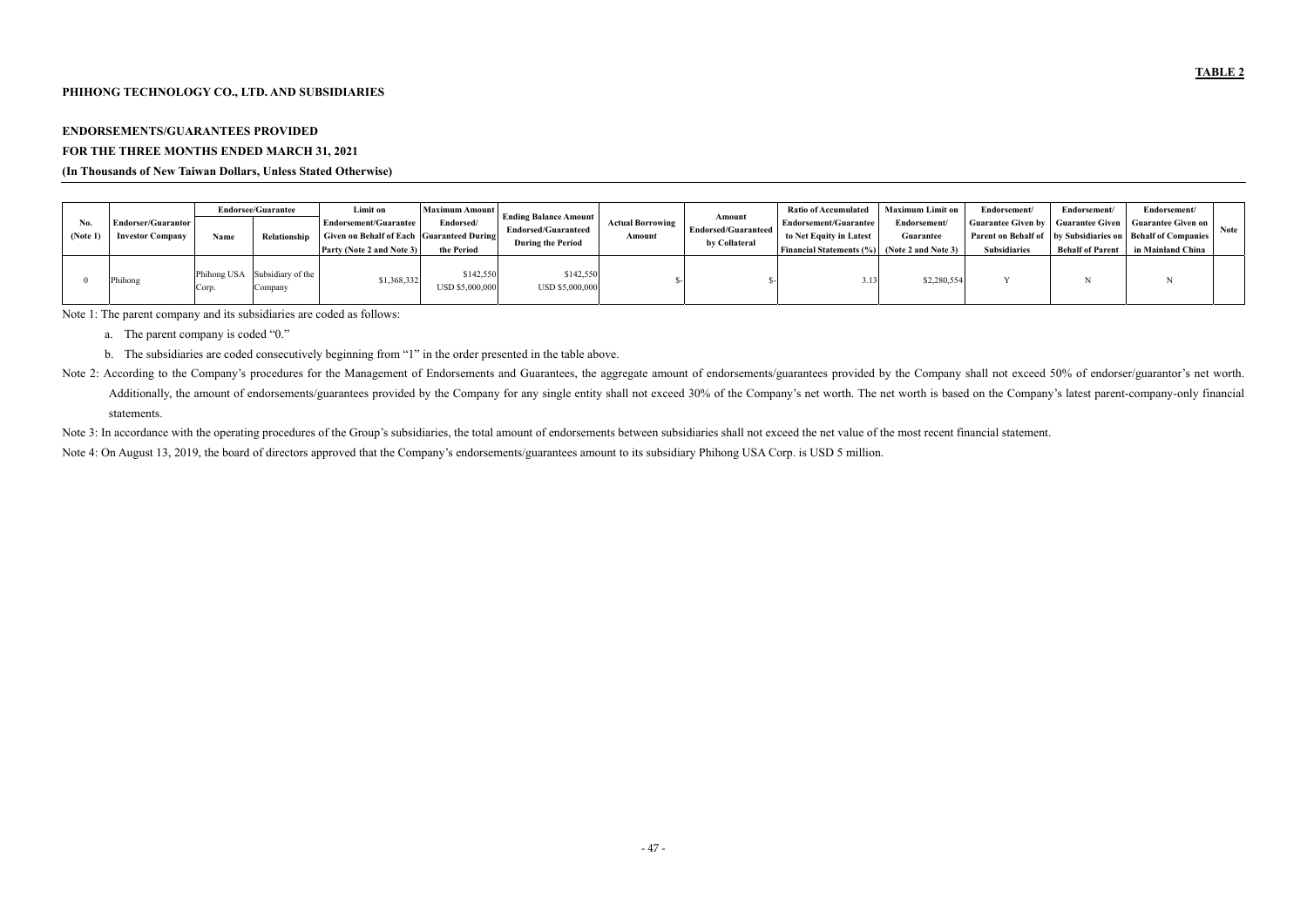# **PHIHONG TECHNOLOGY CO., LTD. AND SUBSIDIARIES**

# **MARKETABLE SECURITIES HELD FOR THE THREE MONTHS ENDED MARCH 31, 2021**

### **(In Thousands of New Taiwan Dollars, Unless Stated Otherwise)**

|                                        |                                                                                      |                                                 |                                              |                         | March 31, 2021         |                                    |                   |             |
|----------------------------------------|--------------------------------------------------------------------------------------|-------------------------------------------------|----------------------------------------------|-------------------------|------------------------|------------------------------------|-------------------|-------------|
| <b>Holding Company Name</b>            | <b>Type and Name of Marketable Securities</b>                                        | Relationship with the<br><b>Holding Company</b> | <b>Financial Statement Account</b>           | <b>Number of Shares</b> | <b>Carrying amount</b> | Percentage of<br>Ownership $(\% )$ | <b>Fair value</b> | <b>Note</b> |
| Phihong                                | Ordinary shares                                                                      |                                                 |                                              |                         |                        |                                    |                   |             |
|                                        | Pao- Dian Venture Capital Co., Ltd.                                                  | None                                            | Financial assets at FVTOCI - non-<br>current | 270,565                 | \$2,805                | 10.49                              | \$2,805           |             |
|                                        | Zhong-Xuan Venture Capital Co., Ltd.                                                 | None                                            | Financial assets at FVTOCI - non-<br>current | 2,758,621               | 22,873                 | 8.62                               | 22,873            |             |
|                                        | <b>BMC</b> Venture Capital Investment<br>Corporation                                 | None                                            | Financial assets at FVTOCI - non-<br>current | 3,600,000               | 37,256                 | 9.84                               | 37,256            |             |
| Guang-Lai Investment Co., Ltd.         | Ordinary shares<br>Taiwan Cultural & Creativity No. 1 Co.,<br>Ltd.                   | None                                            | Financial assets at FVTOCI - non-<br>current | 3,000,000               | 1,902                  | 10.83                              | 1,902             |             |
| Phihong Electronics (Suzhou) Co., Ltd. | Fund<br>ICBC's capital-guaranteed and floating-<br>income wealth management products | None                                            | Financial assets at FVTPL - current          | 20,000,000              | 86,909                 | $\overline{\phantom{0}}$           | 86,909            |             |

Note 1: The marketable securities stated here is related to shares, debentures and beneficiary certificates and the derivative products caused by those of "IFRS 9 Financial Instruments."

Note 2: For information on the investments in subsidiaries and associates, refer to Tables 7 and 8.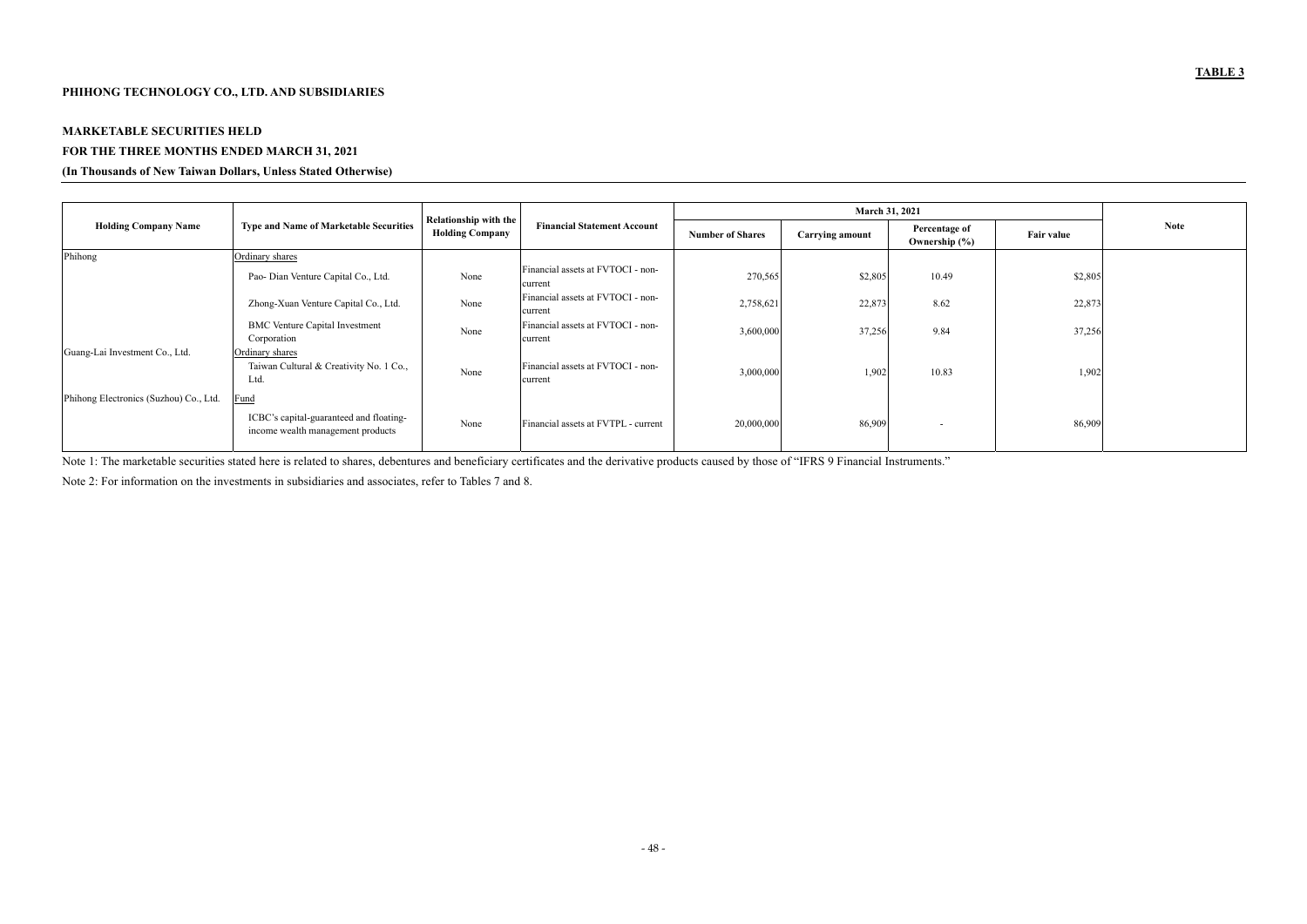# **PHIHONG TECHNOLOGY CO., LTD. AND SUBSIDIARIES**

# **TOTAL PURCHASES FROM OR SALES TO RELATED PARTIES AMOUNTING TO AT LEAST NT\$100 MILLION OR 20% OF THE PAID-IN CAPITAL FOR THE THREE MONTHS ENDED MARCH 31, 2021**

### **(In Thousands of New Taiwan Dollars, Unless Stated Otherwise)**

| <b>Buyer</b>                                | <b>Related Party</b>                        | Relationship               |               | <b>Transaction Details</b> |            |                                 |                          | <b>Abnormal Transaction</b> | <b>Notes/Trade Receivable (Payable)</b> |            | <b>Note</b> |
|---------------------------------------------|---------------------------------------------|----------------------------|---------------|----------------------------|------------|---------------------------------|--------------------------|-----------------------------|-----------------------------------------|------------|-------------|
|                                             |                                             |                            | Purchase/Sale | Amount                     | % to Total | <b>Payment Terms</b>            | <b>Unit Price</b>        | <b>Payment Terms</b>        | <b>Ending Balance</b>                   | % to Total |             |
| Phihong                                     | Phihong USA Corp.                           | Subsidiary of the Company  | Sale          | $(\$867,104)$              | (43.07)    | To be agreed by<br>both parties | $\overline{\phantom{0}}$ |                             | \$629,549                               | 50.92      |             |
| Phihong                                     | Phihong (Dongguan)<br>Electronics Co., Ltd. | Subsidiary of the Company  | Purchase      | 1,432,169                  | 81.13      | To be agreed by<br>both parties | $\overline{\phantom{0}}$ |                             |                                         |            |             |
| Phihong                                     | Phihong Vietnam Co., Ltd.                   | Subsidiary of the Company  | Purchase      | 307,074                    | 17.39      | To be agreed by<br>both parties | $\overline{\phantom{0}}$ |                             |                                         |            |             |
| Phihong USA Corp.                           | Phihong                                     | Parent Entity              | Purchase      | 867,104                    | 97.97      | To be agreed by<br>both parties | $\overline{\phantom{0}}$ |                             | (629, 549)                              | (96.31)    |             |
| Phihong (Dongguan) Electronics<br>Co., Ltd. | Phihong                                     | The Ultimate Parent Entity | Sale          | (1,432,169)                | (100)      | To be agreed by<br>both parties | $\overline{\phantom{0}}$ | $\overline{\phantom{0}}$    |                                         |            |             |
| PHIHONG VIETNAM CO.,LTD Phihong             |                                             | The Ultimate Parent Entity | Sale          | (307, 074)                 | (100)      | To be agreed by<br>both parties | $\sim$                   |                             |                                         |            |             |
|                                             |                                             |                            |               |                            |            |                                 |                          |                             |                                         |            |             |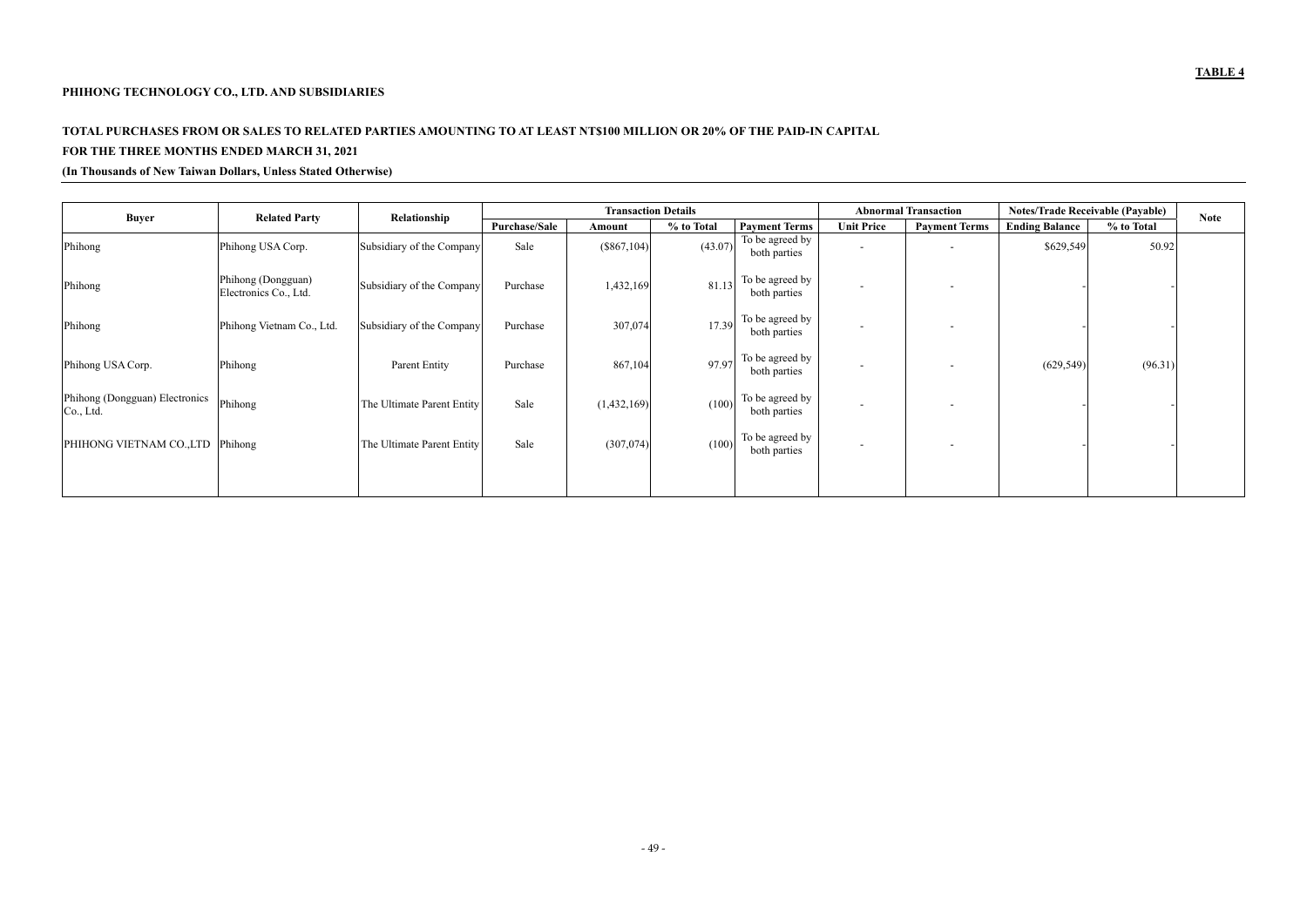# **PHIHONG TECHNOLOGY CO., LTD. AND SUBSIDIARIES**

# **RECEIVABLES FROM RELATED PARTIES AMOUNTING TO AT LEAST NTD \$100 MILLION OR 20% OF THE PAID-IN CAPITAL MARCH 31, 2021**

### **(In Thousands of New Taiwan Dollars, Unless Stated Otherwise)**

|                                           |                                         |                           |                                                                 |                          | Overdue |                         |                                                       |                                                |
|-------------------------------------------|-----------------------------------------|---------------------------|-----------------------------------------------------------------|--------------------------|---------|-------------------------|-------------------------------------------------------|------------------------------------------------|
| <b>Company Name</b>                       | <b>Related Party</b>                    | Relationship              | <b>Financial Statement Account and Ending</b><br><b>Balance</b> | Turnover<br>Rate         | Amount  | <b>Actions</b><br>Taken | <b>Amount Received in</b><br><b>Subsequent Period</b> | <b>Allowance for</b><br><b>Impairment Loss</b> |
| Phihong                                   | Phihong USA Corp.                       | Subsidiary of the Company | Trade receivables<br>\$629,549                                  | 7.26                     | $S-$    |                         | \$354,065                                             | $S-$                                           |
| Phihong                                   | Phihong (Dongguan) Electronics Co. Ltd. | Subsidiary of the Company | Other receivables<br>302,313                                    | $\overline{\phantom{a}}$ |         |                         | 302,313                                               |                                                |
| Phihong                                   | Dongguan Phitek Electronics Co., Ltd.   | Subsidiary of the Company | Other receivables<br>103,245                                    | . .                      |         |                         | 63,849                                                |                                                |
| Phihong                                   | Phihong Vietnam Co., Ltd.               | Subsidiary of the Company | Other receivables<br>179,351                                    | $\blacksquare$           |         |                         | 44,020                                                |                                                |
| Phihong Electronics (Suzhou) Co.,<br>Ltd. | Dongguan Phitek Electronics Co., Ltd.   | Sister Company            | Other receivables<br>1,054,775                                  | $\blacksquare$           |         |                         |                                                       |                                                |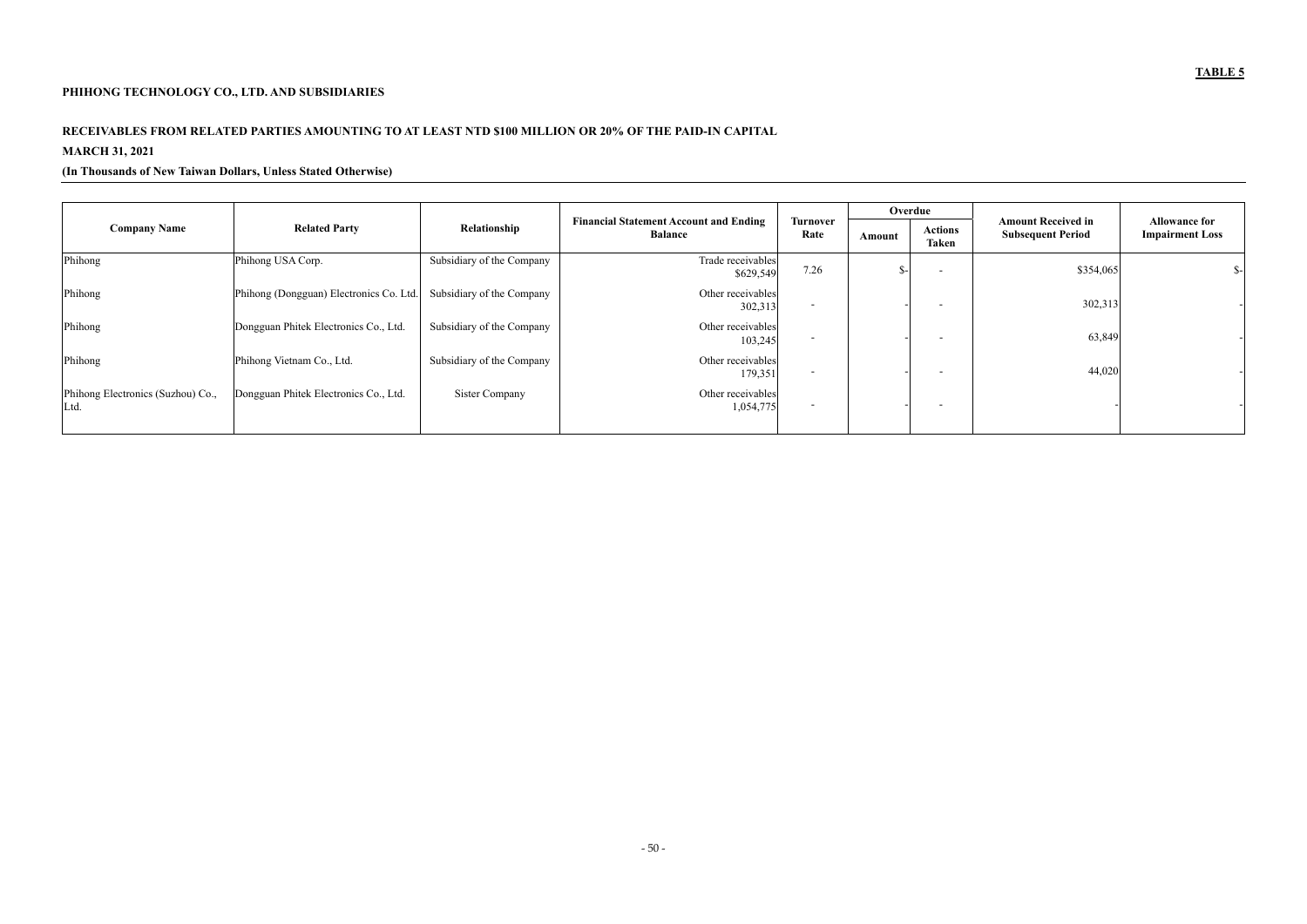# **INTERCOMPANY RELATIONSHIPS AND SIGNIFICANT INTERCOMPANY TRANSACTIONS FOR THE THREE MONTHS ENDED MARCH 31, 2021**

### **(In Thousands of New Taiwan Dollars, Unless Stated Otherwise)**

|                 |                                        |                                          |                              |                                       |        | <b>Transaction Details</b>               |                                        |
|-----------------|----------------------------------------|------------------------------------------|------------------------------|---------------------------------------|--------|------------------------------------------|----------------------------------------|
| No.<br>(Note 1) | <b>Investee Company</b>                | <b>Counterparty</b>                      | <b>Relationship (Note 2)</b> | <b>Financial Statement</b><br>Account | Amount | <b>Payment Terms</b>                     | % to Total Sales or Assets<br>(Note 3) |
|                 | Phihong                                | Phihong USA Corp.                        |                              | Sale                                  |        | $$867,104$ To be agreed by both parties  | 34%                                    |
|                 | Phihong                                | Phihong Technology Japan Co., Ltd.       |                              | Sale                                  |        | 45,077 To be agreed by both parties      | 2%                                     |
|                 | Phihong                                | Phihong (Dongguan) Electronics Co., Ltd. |                              | Purchase                              |        | 1,432,169 To be agreed by both parties   | 56%                                    |
|                 | Phihong                                | Dongguan Phitek Electronics Co., Ltd.    |                              | Purchase                              |        | 25,794 To be agreed by both parties      | $1\%$                                  |
|                 | Phihong                                | Phihong Vietnam Co., Ltd.                |                              | Purchase                              |        | 307,074 To be agreed by both parties     | 12%                                    |
|                 | Phihong                                | Phihong USA Corp.                        |                              | Trade receivables                     |        | 629,549 To be agreed by both parties     | 5%                                     |
|                 | Phihong                                | Phihong (Dongguan) Electronics Co., Ltd. |                              | Other receivables                     |        | $302,313$ To be agreed by both parties   | 3%                                     |
|                 | Phihong                                | Dongguan Phitek Electronics Co., Ltd.    |                              | Other receivables                     |        | 103,245 To be agreed by both parties     | $1\%$                                  |
|                 | Phihong                                | Phihong Vietnam Co., Ltd.                |                              | Other receivables                     |        | 179,351 To be agreed by both parties     | 2%                                     |
|                 | Phihong Electronics (Suzhou) Co., Ltd. | Dongguan Phitek Electronics Co., Ltd.    |                              | Other receivables                     |        | $1,054,775$ To be agreed by both parties | 9%                                     |

Note 3: The percentage calculation is based on the consolidated total operating revenues or total assets. For balance sheet items, each item's period-end balance is shown as a percentage to consolidated total assets as of or loss items, cumulative amounts are shown as a percentage to consolidated total operating revenues for the three months ended March 31, 2021.

Note 1: The Company and its subsidiaries are coded as follows:

- a. The Company is coded "0."
- b. The subsidiaries are coded consecutively beginning from "1" in the order presented in the table above.

Note 2: Nature of relationship is as follows:

- a. From the Parent Company to its subsidiary: 1.
- b. From a subsidiary to its Parent Company: 2.
- c. Between subsidiaries: 3.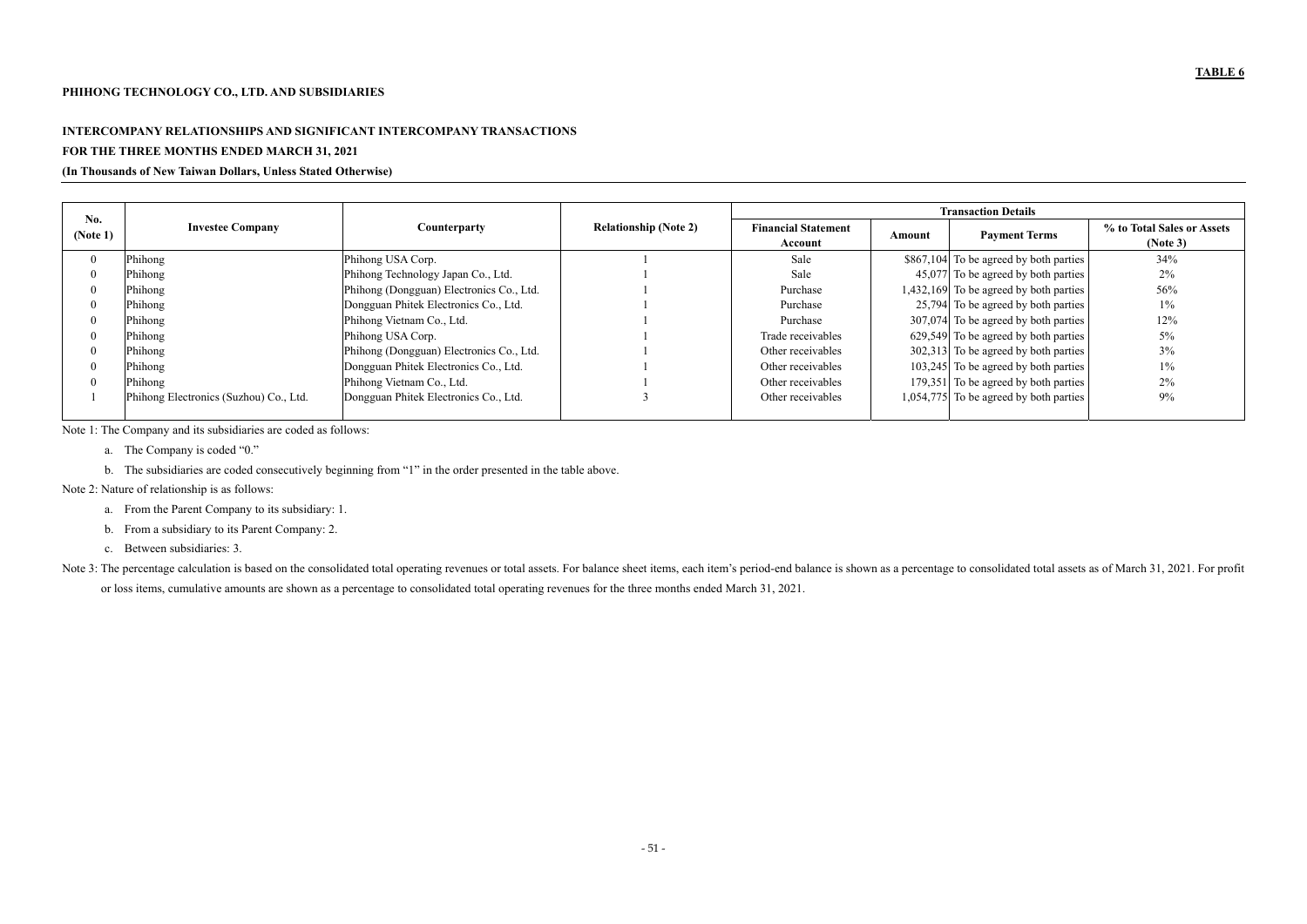# **PHIHONG TECHNOLOGY CO., LTD. AND SUBSIDIARIES**

# **INFORMATION ON INVESTEES FOR THE THREE MONTHS ENDED MARCH 31, 2021**

### **(In Thousands of New Taiwan Dollars, Unless Stated Otherwise)**

|                                   |                                     |                                          | <b>Main Businesses and</b> |                       | <b>Original Investment Amount</b> |                                    | As of March 31, 2021 |                        | <b>Net Income (Loss)</b> | <b>Share of Profit</b> | <b>Note</b>                                                                                |
|-----------------------------------|-------------------------------------|------------------------------------------|----------------------------|-----------------------|-----------------------------------|------------------------------------|----------------------|------------------------|--------------------------|------------------------|--------------------------------------------------------------------------------------------|
| <b>Investor Company</b>           | <b>Investee Company</b>             | Location                                 | Product                    | <b>March 31, 2021</b> |                                   | December 31, 2020 Number of Shares | $\%$                 | <b>Carrying amount</b> | of the Investee          | (Loss)                 |                                                                                            |
| Phihong                           | Phihong International Corp.         | British Virgin Islands Makes investments |                            | \$3,448,270           | \$3,448,270                       | 111,061,351                        | 100.00               | \$2,982,502            | (\$145,698)              | (\$141,954)            |                                                                                            |
|                                   | Phihong USA Corp.                   | California, USA                          | Sells various power        | 207,203               | 207,203                           | 3,100,000                          | 100.00               | 912,078                | 5,878                    | 5,878                  |                                                                                            |
|                                   |                                     |                                          | supplies                   |                       |                                   |                                    |                      |                        |                          |                        |                                                                                            |
|                                   | Phitek International Co., Ltd.      | British Virgin Islands Makes investments |                            | 314,956               | 314,956                           | 10,200,000                         | 100.00               | (282, 818)             | (40, 855)                | (40,268)               |                                                                                            |
|                                   | Ascent Alliance Ltd.                | British Virgin Islands Makes investments |                            | 352,043               | 352,043                           | 12,012,600                         | 100.00               | 63,138                 | (7,274)                  | (6,078)                |                                                                                            |
|                                   | Guang-Lai Investment Co., Ltd.      | Taiwan                                   | Makes investments          | 139,758               | 139,758                           | 13,975,828                         | 100.00               | 130,811                | (415)                    | (415)                  |                                                                                            |
|                                   | H&P Venture Capital Co., Ltd.       | Taiwan                                   | Makes investments          | 13,738                | 13,738                            | 1,373,801                          | 32.26                | 18,421                 | (193)                    | (93)                   |                                                                                            |
|                                   | Phihong Technology Japan Co.,       | Japan                                    | Sells power                | 137,436               | 137,436                           | 3,000                              | 100.00               | 77,463                 | (394)                    | (394)                  |                                                                                            |
|                                   | Ltd.                                |                                          | components                 |                       |                                   |                                    |                      |                        |                          |                        |                                                                                            |
|                                   |                                     |                                          |                            | JPY150,000,000        | JPY150,000,000                    |                                    |                      |                        |                          |                        |                                                                                            |
|                                   | Phihong Vietnam Co., Ltd.           | Vietnam                                  | Manufactures and sells     | 920,473               | 607,193                           | 31,000,000                         | 100.00               | 758,761                | 3,472                    | 2,592                  |                                                                                            |
|                                   |                                     |                                          | various power supplies     |                       |                                   |                                    |                      |                        |                          |                        |                                                                                            |
| Phihong International<br>Corp.    | N-Lighten Technologies, Inc.        | California, USA                          | Makes investments          | 409,851               | 409,851                           | 110,834,223                        | 58.45                | (23,955)               | (15)                     |                        | (9) Phihong International<br>Corp. and Guang-Lai<br>Investment Co., Ltd.<br>holds 78.23%   |
| Guang-Lai Investment<br>Co., Ltd. | Spring City Resort Co., Ltd.        | Taiwan                                   | Hotel and restaurant       | 190,000               | 190,000                           | 2,837,343                          | 25.33                | 11,788                 | (288)                    | (103)                  |                                                                                            |
|                                   | Han-Yu Venture Capital Co.,<br>Ltd. | Taiwan                                   | Makes investments          | 100,000               | 100,000                           | 10,000,000                         | 22.22                | 109,674                | (1, 321)                 | (294)                  |                                                                                            |
|                                   | N-Lighten Technologies, Inc.        | California, USA                          | Makes investments          | 206,084               | 206,084                           | 37,498,870                         | 19.78                | (8,107)                | (15)                     |                        | $(3)$ Phihong International<br>Corp. and Guang-Lai<br>Investment Co., Ltd.<br>holds 78.23% |

Note 1: Information on investees in mainland China, refer to Table 8.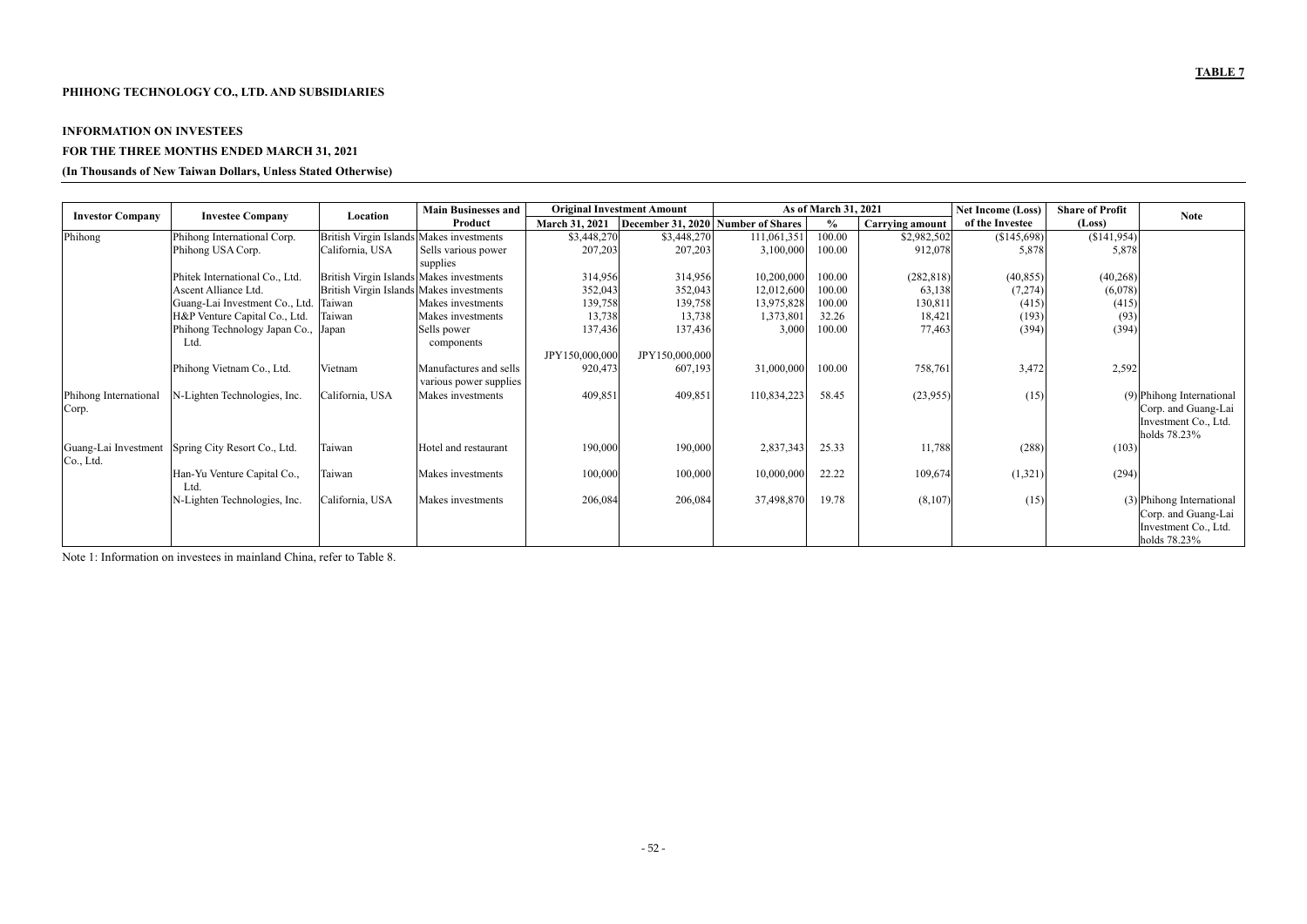Amount of Investment Stipulated by Investment Commission, MOEA

### **PHIHONG TECHNOLOGY CO., LTD. AND SUBSIDIARIES**

# **INFORMATION ON INVESTMENTS IN MAINLAND CHINA FOR THE THREE MONTHS ENDED MARCH 31, 2021**

### **(In Thousands of New Taiwan Dollars, Unless Stated Otherwise)**

|                                                                          |                                                                       |                               |                                                               | Accumulated                                                                                          | <b>Remittance of Funds</b> |        |                                                                                                      |                                             |                                                       |                                             |                                                   | Accumulated                                                            |             |
|--------------------------------------------------------------------------|-----------------------------------------------------------------------|-------------------------------|---------------------------------------------------------------|------------------------------------------------------------------------------------------------------|----------------------------|--------|------------------------------------------------------------------------------------------------------|---------------------------------------------|-------------------------------------------------------|---------------------------------------------|---------------------------------------------------|------------------------------------------------------------------------|-------------|
| <b>Investee Company</b>                                                  | <b>Main Businesses and</b><br>Product                                 | Paid-in Capital               | <b>Method</b> of<br>Investment                                | Outward<br><b>Remittance for</b><br><b>Investment</b> from<br>Taiwan as of<br><b>January 1, 2021</b> | Outward                    | Inward | <b>Accumulated Outward</b><br><b>Remittance for Investment</b><br>from Taiwan as of March 31<br>2021 | <b>Net Income (Loss)</b><br>of the Investee | % Ownership<br>of Direct or<br>Indirect<br>Investment | <b>Investment Gain</b><br>$(Loss)$ (Note 4) | <b>Carrying Amount</b><br>as of March 31,<br>2021 | <b>Repatriation of</b><br>Investment<br>Income as of<br>March 31, 2021 | <b>Note</b> |
| Phihong (Dongguan) Electronics Co. Manufactures and sells<br>Ltd.        | various power supplies                                                | \$1,988,018<br>HKD495,450,000 | Indirect investment in<br>mainland China<br>through PHI       | \$1,677,679<br>HKD419,000,000                                                                        |                            |        | \$1,677,679<br>HKD419,000,000                                                                        | (\$153,987)                                 | 100.00                                                | (\$153,987)                                 | \$1,546,705                                       | -\$.                                                                   |             |
| Phitek (Tianjin) Electronics Co., Ltd                                    | Manufactures and sells<br>various power supplies                      |                               | Indirect investment in<br>mainland China<br>through PHI       | 25,327<br>USD255,127                                                                                 |                            |        | 25,327<br>USD255,127                                                                                 |                                             |                                                       |                                             |                                                   |                                                                        | Note 1      |
| Phihong Electronics (Suzhou) Co.,<br>Ltd.                                | Manufactures and sells<br>various power supplies                      | 1.097.139<br>USD31,960,000    | Indirect investment in<br>mainland China<br>through PHI       | 1,343,033<br>USD40,600,000                                                                           |                            |        | 1,343,033<br>USD40,600,000                                                                           | 9,028                                       | 100.0                                                 | 9,028                                       | 1,216,030                                         |                                                                        |             |
| Yanghong Trade (Shanghai) Co., Ltd                                       | Sells various lighting<br>and power supplies                          | 26.291<br>USD880,000          | Indirect investment in<br>mainland China<br>through PHI       | 63,934<br>USD2,865,000                                                                               |                            |        | 63,934<br>USD2,865,000                                                                               | (1,191)                                     | 100.00                                                | (1,191)                                     | 11,454                                            |                                                                        |             |
| Dongguan Phitek Electronics Co.,<br>Ltd.                                 | Manufactures and sells<br>various power supplies                      | 362.042<br>USD11,500,000      | Indirect investment in<br>mainland China<br>through PHK       | 315,258<br>USD10,000,000                                                                             |                            |        | 315,258<br>USD10,000,000                                                                             | (40, 859)                                   | 100.00                                                | (40, 859)                                   | (285, 123)                                        |                                                                        |             |
| Dongguan Shuang-Ying Electronics<br>Co., Ltd.                            | Manufactures and sells<br>electronic materials                        | 39.678<br>HKD9,000,000        | Indirect investment in<br>mainland China<br>through PHQ       | 39,678<br>HKD9,000,000                                                                               |                            |        | 39,678<br>HKD9,000,000                                                                               | (1, 590)                                    | 100.00                                                | (1,590)                                     | 53,554                                            |                                                                        |             |
| Jin-Sheng-Hong (Jiangxi) Electronics Manufactures and sells<br>Co., Ltd. | electronic materials                                                  | 360.124<br>USD11,500,000      | Indirect investment in<br>mainland China<br>through PHQ       | 360,124<br>USD11,500,000                                                                             |                            |        | 360,124<br>USD11,500,000                                                                             | (5,682)                                     | 100.00                                                | (5,682)                                     | 6,958                                             |                                                                        |             |
| N-Lighten (Shanghai) Trading Inc.                                        | Develops, manufactures<br>and sells various<br>equipment and monitors |                               | Indirect investment in<br>mainland China<br>through N-Lighten | 387,406<br>USD12,366,400                                                                             |                            |        | 387,406<br>USD12,366,400                                                                             |                                             |                                                       |                                             |                                                   |                                                                        | Note 2      |

Note 1: In accordance with the provisions of the "Principles for Reviewing Investment or Technical Cooperation in the Mainland China" passed on June 26, 2018, the Company has acquired the Business Operation Headquarter Cer by the Industrial Development Bureau of the Ministry of Economic Affairs, which exempts the Company from the limitation of the amount of investment in mainland China.

Note 1: Phitek (Tianjin) Electronics Co., Ltd. was put into liquidation on March 24, 2017.

Note 2: N-Lighten (Shanghai) Trading Inc. was put into liquidation on June 18, 2015.

Note 3: The amount was recognized based on audited financial statements.

Note 4: The foreign currencies in this table are converted into New Taiwan dollars using exchange rates of the investment date, except for income and expense items which are translated at the average exchange rates for the

| Accumulated Outward Remittance for Investment in Mainland China as of March 31,<br>2021 | Investment Amount Authorized by Investment Commission, MOEA | Upper Limit on the Amount of Investr<br>Commission, l |
|-----------------------------------------------------------------------------------------|-------------------------------------------------------------|-------------------------------------------------------|
| \$4,212,439                                                                             | \$4,816,767                                                 | Note 1                                                |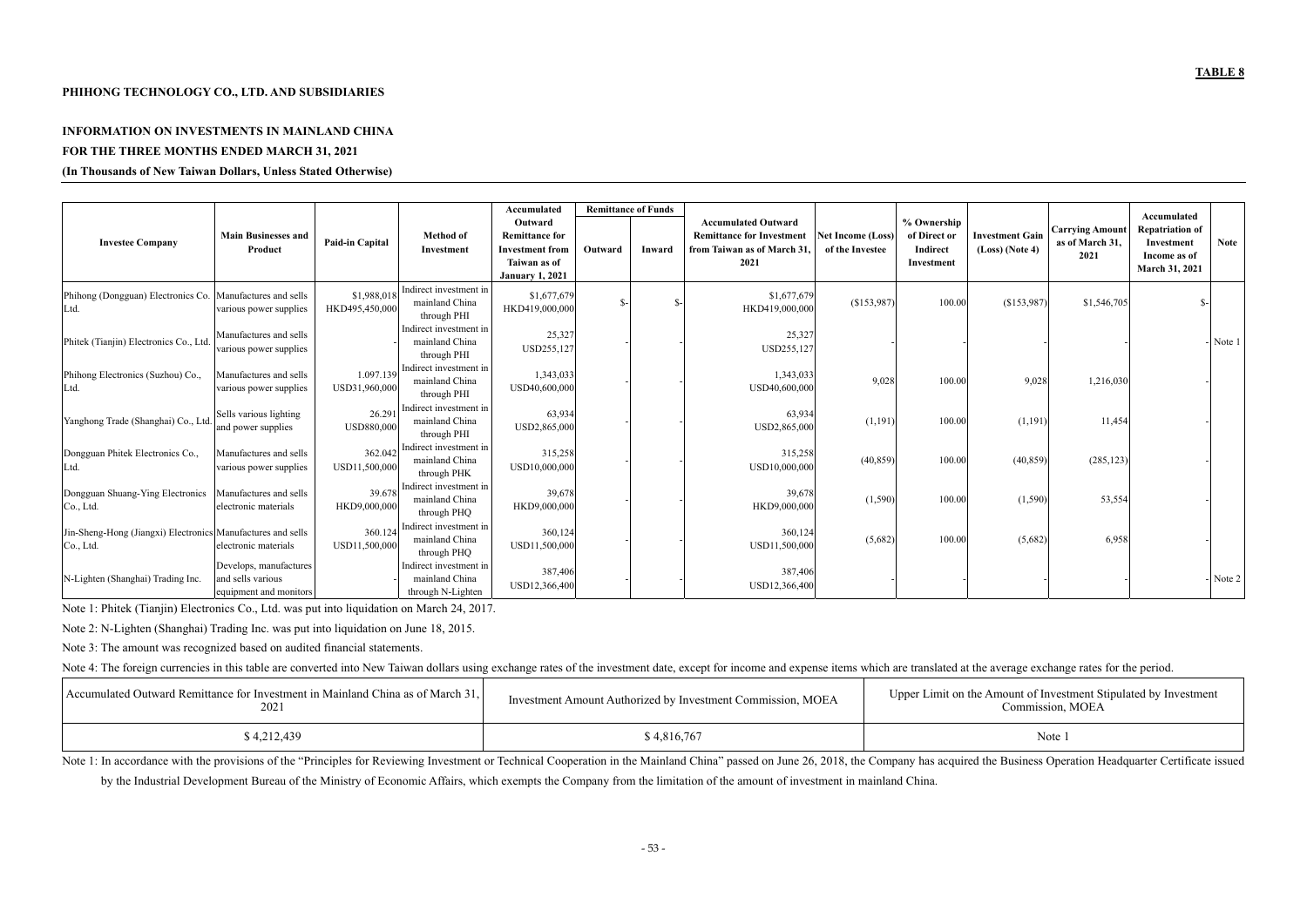# **PHIHONG TECHNOLOGY CO., LTD. AND SUBSIDIARIES**

# SIGNIFICANT TRANSACTIONS WITH INVESTEE COMPANIES IN MAINLAND CHINA, EITHER DIRECTLY OR INDIRECTLY THROUGH A THIRD PARTY, AND THEIR PRICES, PAYMENT TERMS, AND **UNREALIZED GAINS OR LOSSES**

# **FOR THE THREE MONTHS ENDED MARCH 31, 2021**

## **(In Thousands of New Taiwan Dollars, Unless Stated Otherwise)**

|                                    |                         | <b>Purchase/Sale</b> |               |                      | <b>Transaction Details</b> |                                                     |        | Notes/Trade Receivable (Payable) | <b>Unrealized (Gain)</b> |             |
|------------------------------------|-------------------------|----------------------|---------------|----------------------|----------------------------|-----------------------------------------------------|--------|----------------------------------|--------------------------|-------------|
| <b>Investee Company</b>            | <b>Transaction Type</b> | Amount               | $\frac{0}{0}$ | Price                | <b>Payment Term</b>        | <b>Comparison with Normal</b><br><b>Transaction</b> | Amount | $\frac{0}{0}$                    | Loss                     | <b>Note</b> |
| Phihong (Dongguan) Electronics Co. | Purchase                | \$1,432,169          | 81.13%        | To be agreed by both | To be agreed by both       | $\overline{\phantom{a}}$                            | ৲–     |                                  |                          |             |
| Ltd.                               |                         |                      |               | parties              | parties                    |                                                     |        |                                  |                          |             |